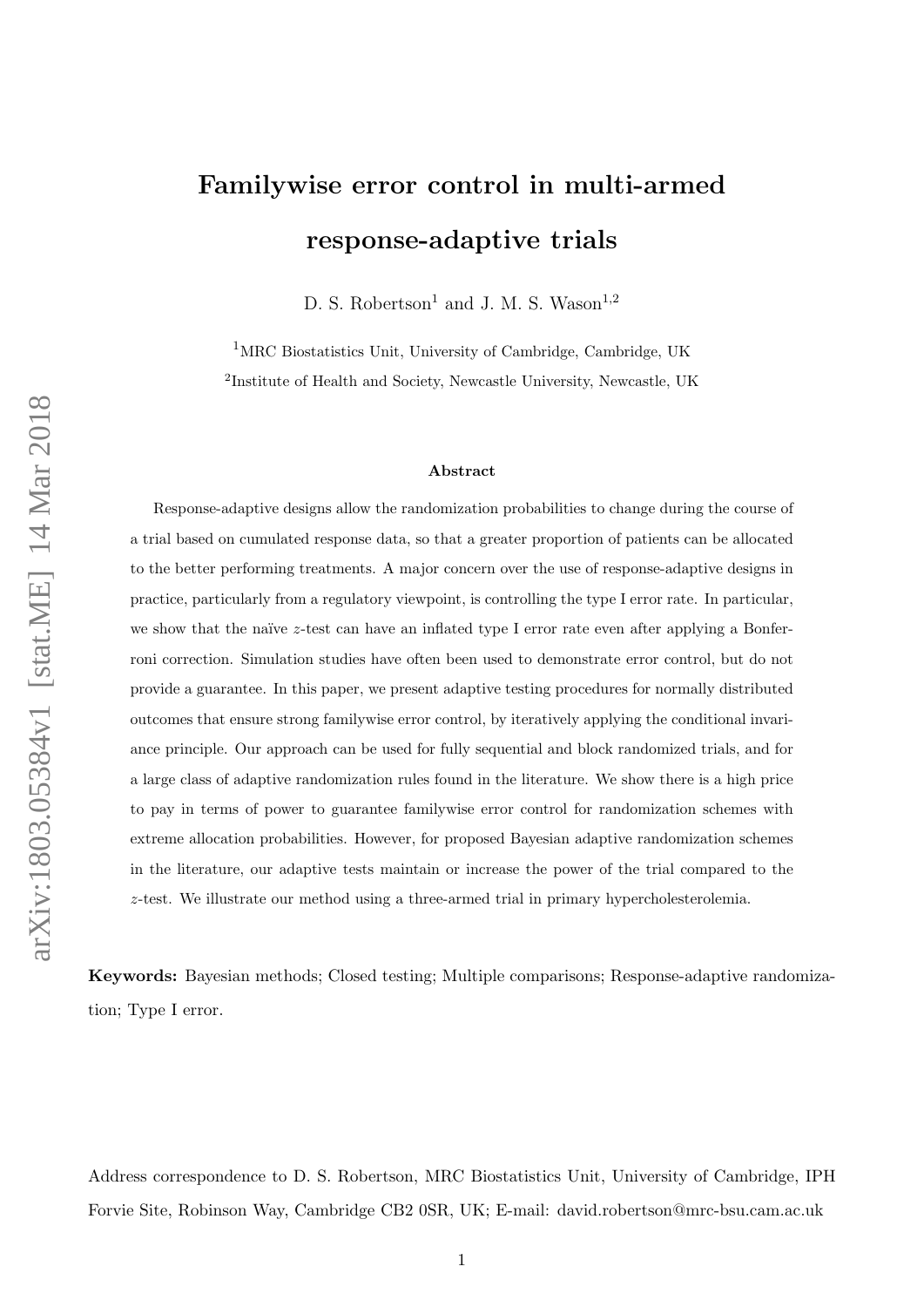# 1 Introduction

Clinical trials typically randomize patients using a fixed randomization scheme, where the probabilities of assigning patients to the experimental treatments and control are pre-specified and constant. A common method is to simply use equal randomization to the different arms of the trial. However, such randomization schemes can mean that a substantial proportion of the trial participants will continue to be allocated to treatments that are not the best available, even if interim data indicates that one treatment is likely to be superior. Response-adaptive trials address this concern by adaptively changing the randomization probabilities, so that a greater proportion of patients are allocated to the treatment arm which has a better performance based on the cumulated response data. Hence, as the trial continues and accumulates more data, patients in the trial can benefit from having a higher probability of being assigned to a better treatment.

Many classes of response-adaptive randomization schemes have been proposed in the literature for binary outcomes. Randomization schemes based on urn models (such as the randomized play-thewinner rule [\(Wei and Durham, 1978\)](#page-23-0)), and adaptive biased coin designs (such as the doubly-adaptive biased coin design [\(Eisele, 1994\)](#page-21-0)), have been extensively studied, with a comprehensive presentation given by [Hu and Rosenberger](#page-22-0) [\(2006\)](#page-22-0). Many Bayesian adaptive randomization (BAR) schemes have also been proposed [\(Thall and Wathen, 2007;](#page-23-1) [Trippa et al., 2012;](#page-23-2) [Yin et al., 2012;](#page-24-0) [Wason and Trippa,](#page-23-3) [2014\)](#page-23-3), where the randomization probabilities are recursively updated using a Bayesian model for the patient outcomes.

There is also a growing interest in response-adaptive randomization for continuous responses. For example, there are schemes based on doubly-adaptive biased coin designs [\(Hu and Rosenberger, 2006;](#page-22-0) [Zhang and Rosenberger, 2006;](#page-24-1) [Biswas et al., 2007\)](#page-21-1), urn-based drop-the-loser designs [\(Ivanova et al.,](#page-22-1) [2006\)](#page-22-1) and bandit-based designs [\(Smith and Villar, 2017\)](#page-23-4). A comprehensive recent overview is given by [Biswas and Bhattacharya](#page-21-2) [\(2016\)](#page-21-2). In this paper, our focus is on normally distributed outcomes, which are encountered in many clinical trials. Indeed, 23 out of the 59 multi-arm clinical trials identified in a review by [Wason et al.](#page-23-5) [\(2014\)](#page-23-5) had a continuous outcome.

A comprehensive discussion of the relative advantages and disadvantages of adaptive versus fixed randomization is beyond the scope of this paper. Indeed, the use of adaptive randomization is a widely discussed and somewhat controversial topic in clinical trials. For binary responses, a number of comparisons [\(Korn and Freidlin, 2011;](#page-22-2) [Berry, 2011;](#page-21-3) [Thall et al., 2015;](#page-23-6) [Wathen and Thall, 2017\)](#page-23-7) have focused on the BAR scheme proposed by [Thall and Wathen](#page-23-1) [\(2007\)](#page-23-1). Particularly in the two-arm setting, fixed randomisation appears to be preferable to this scheme in terms of power and the number of treatment failures, except when the number of patients to be treated beyond the trial is small (as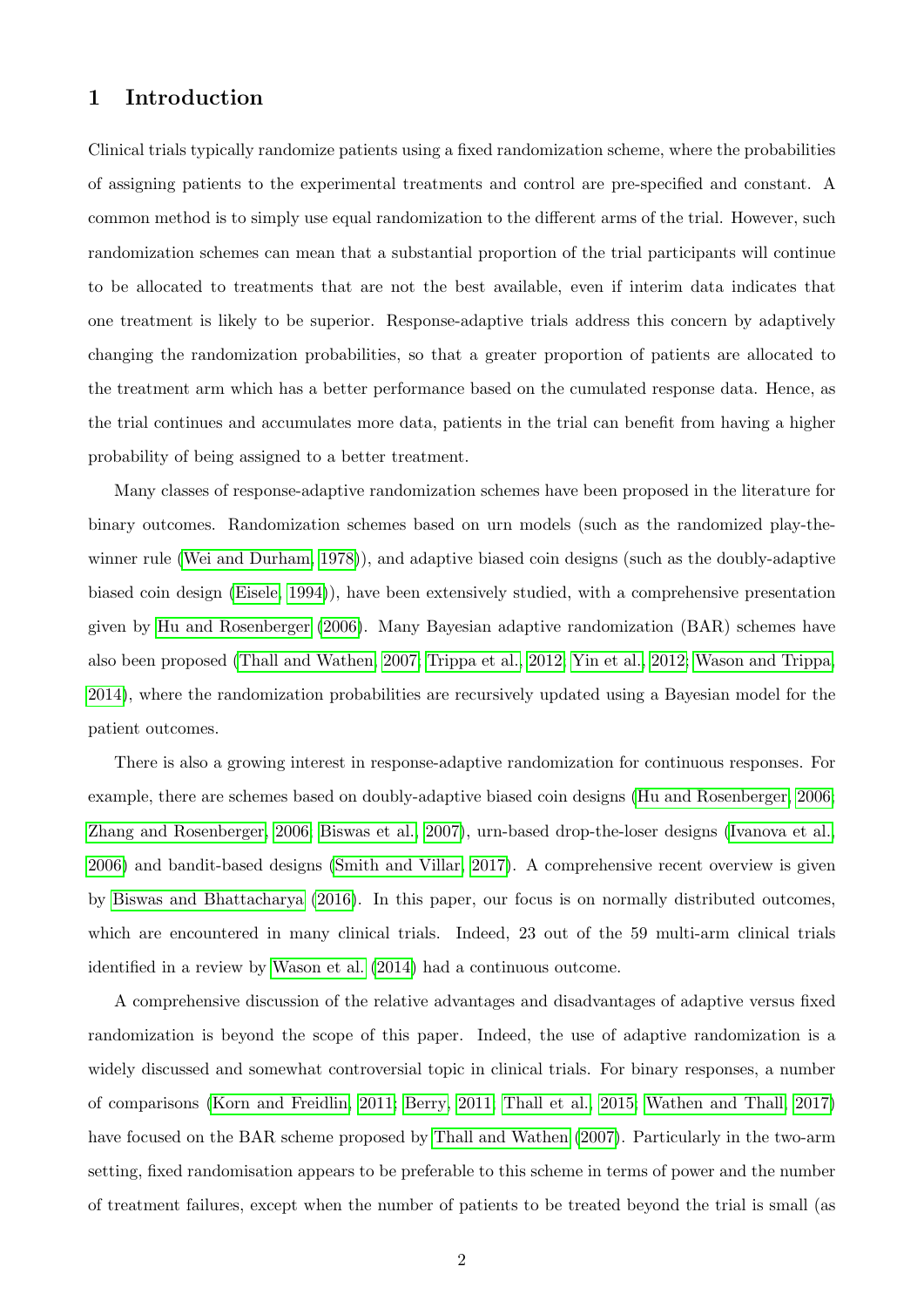in rare diseases) or where there are large treatment differences [\(Lee et al., 2012;](#page-22-3) [Du et al., 2015\)](#page-21-4).

However, even in the two-arm setting, optimal response-adaptive schemes (i.e. those that target some formal optimality criteria) have been shown to have benefits over fixed randomisation by increasing both power and patient benefit simultaneously [\(Rosenberger et al., 2001;](#page-22-4) [Rosenberger and Hu,](#page-22-5) [2004;](#page-22-5) [Tymofyeyev et al., 2007;](#page-23-8) [Bello and Sabo, 2016\)](#page-20-0). In the multi-arm setting, which is the focus of this paper, adaptive randomisation can have further advantages over fixed randomization [\(Berry, 2011;](#page-21-3) [Wason and Trippa, 2014;](#page-23-3) [Hey and Kimmelman, 2015;](#page-22-6) [Berry, 2015\)](#page-21-5), particularly for more complex trial designs.

Response-adaptive designs also have application outside of the context of clinical trials. For example, multi-arm bandit models are used for market learning in economics [\(Bergemann and Vlimki,](#page-21-6) [2006\)](#page-21-6) and to improve modern production systems that emphasize 'continuous improvement' [\(Scott,](#page-23-9) [2010\)](#page-23-9). Some of the ethical concerns surrounding adaptive randomization [\(Hey and Kimmelman, 2015\)](#page-22-6) would not apply in these contexts.

Despite the extensive literature on response-adaptive randomization, relatively few clinical trials have actually used such schemes in practice. One of the first examples, which used a randomized play-the-winner rule, was a trial of extracorporeal membrane oxygenation to treat newborns with respiratory failure [\(Bartlett et al., 1985\)](#page-20-1). More recent examples include a three-armed trial in untreated patients with adverse karyotype acute myeloid leukemia [\(Giles et al., 2003\)](#page-21-7), which used BAR. The ongoing I-SPY 2 trial [\(Park et al., 2016;](#page-22-7) [Rugo et al., 2016\)](#page-23-10), which screens drugs in neoadjuvant breast cancer, also uses BAR as part of its design.

A key concern over using response-adaptive randomization, particularly from a regulatory perspective, is ensuring that the type I error rate is controlled. Indeed, draft regulatory guidance from the U.S. [Food and Drug Administration](#page-21-8) [\(2010\)](#page-21-8) includes adaptive randomization under a section entitled "Adaptive Study Designs Whose Properties Are Less Well Understood". It then goes on to state that "particular attention should be paid to avoiding bias and controlling the Type I error rate" [\(Food and](#page-21-8) [Drug Administration, 2010,](#page-21-8) pg. 27) when using adaptive randomization in trials.

In a multi-arm trial, multiple hypotheses are tested simultaneously by design, which leads to a multiple testing problem. To account for this, testing procedures are used that guarantee strong control of the familywise error rate (FWER), which ensures the maximum probability of making at least one type I error is controlled. For confirmatory trials in particular, demonstrating strong control of the FWER is often required by regulators [\(Food and Drug Administration, 2010;](#page-21-8) [European Medicines](#page-21-9) [Agency, 2002\)](#page-21-9).

For response-adaptive trials, a rigorous proof of FWER control for a particular design is difficult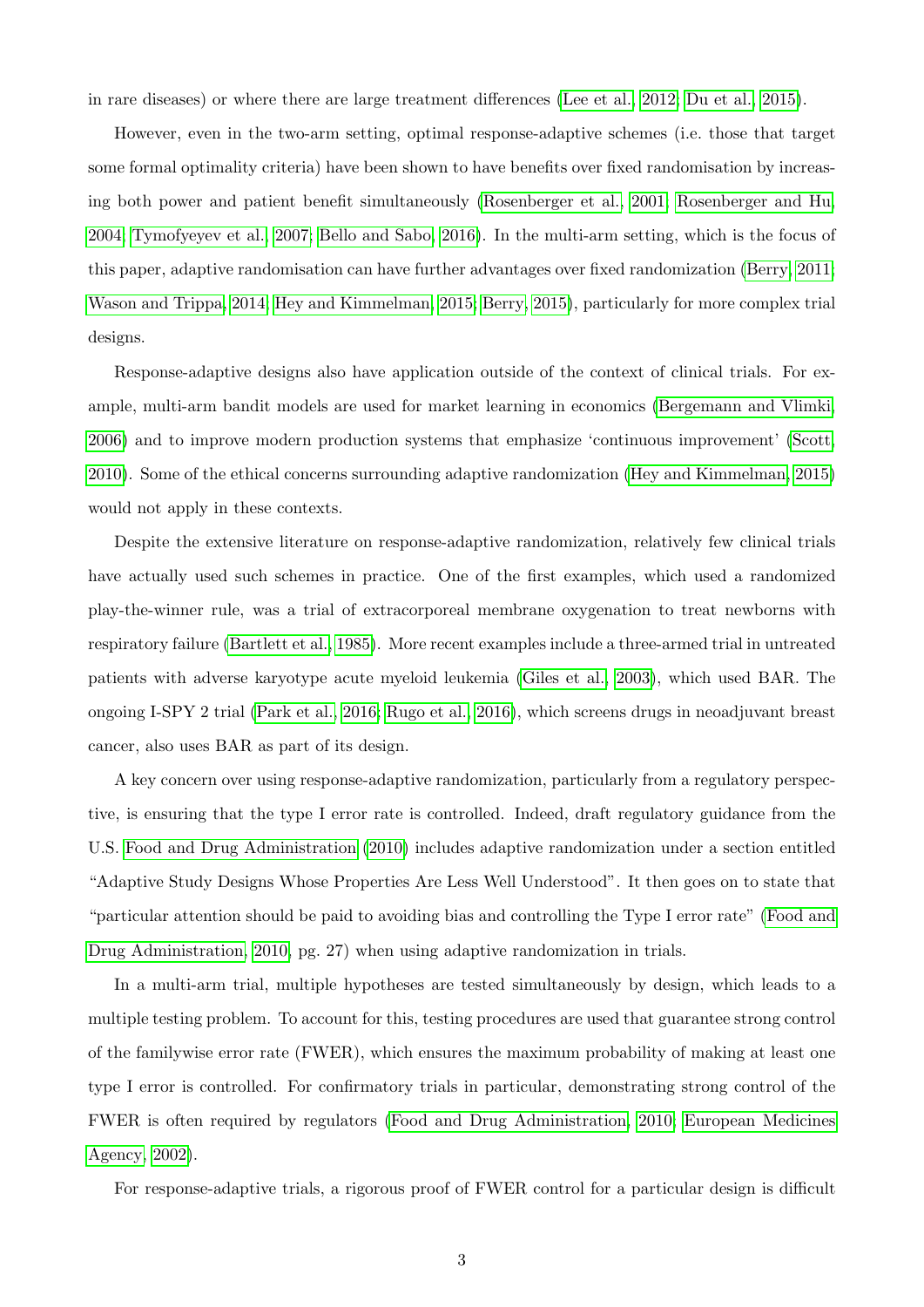given the complexities of the treatment allocation process. Hence error control has typically either been demonstrated through simulation studies, or by exploiting the asymptotic structure of the adaptive randomization procedure [\(Hu and Rosenberger, 2006;](#page-22-0) [Zhu and Hu, 2010\)](#page-24-2). However, neither method provides a guarantee of FWER control, particularly with small sample sizes. [Gutjahr et al.](#page-22-8) [\(2011\)](#page-22-8) showed how to achieve strong control of the FWER for normally distributed outcomes in a two-stage design incorporating response-adaptive randomization. However, our focus is on general responseadaptive trials, without the necessity of restricting to two stages or having a final stage of equal randomization.

In this paper, we show how to guarantee strong control of the FWER for both fully sequential and block randomized response-adaptive trials, for a large class of adaptive randomization rules. Our proposed procedure works by reweighting the usual z-statistic through an iterative application of the conditional invariance principle. The resulting adaptive test statistic can then be used to test the elementary null hypothesis that a treatment is superior to the control.

The rest of the paper is organised as follows. In Section [2,](#page-3-0) we describe the proposed method for fully sequential response-adaptive trials with a fixed allocation to the control. This method is then modified for block randomized response-adaptive trials in Section [3,](#page-7-0) for both a fixed or adaptive control allocation. Simulation studies for the proposed methods are presented in Section [4,](#page-9-0) and Section [5](#page-18-0) gives a case study based on a trial in primary hypercholesterolemia. We conclude with a discussion in Section [6.](#page-19-0) All proof details can be found in the Appendices.

# <span id="page-3-0"></span>2 Fully sequential response-adaptive trials

#### 2.1 Trial setting

Suppose a trial is conducted to test  $h > 1$  experimental treatments against a common control, using the following design. A total of n patients are allocated to the experimental treatments, and  $n_0$  patients are allocated to the control, where  $n_0$  and n are fixed in advance. Patients are allocated to the different experimental treatments using response-adaptive randomization, where we assume that the randomization rule does not depend on the control information. We also assume the allocation to the control is fixed; that is, the probability of assigning a patient to the control is pre-specified and constant. Maintaining allocation to the control is recommended by the [Food and Drug Administration](#page-21-8) [\(2010\)](#page-21-8), since it best maintains the power of the trial, and helps address the concern about changing patient characteristics over the course of the trial.

The response-adaptive randomization for the experimental treatments starts with a burn-in pe-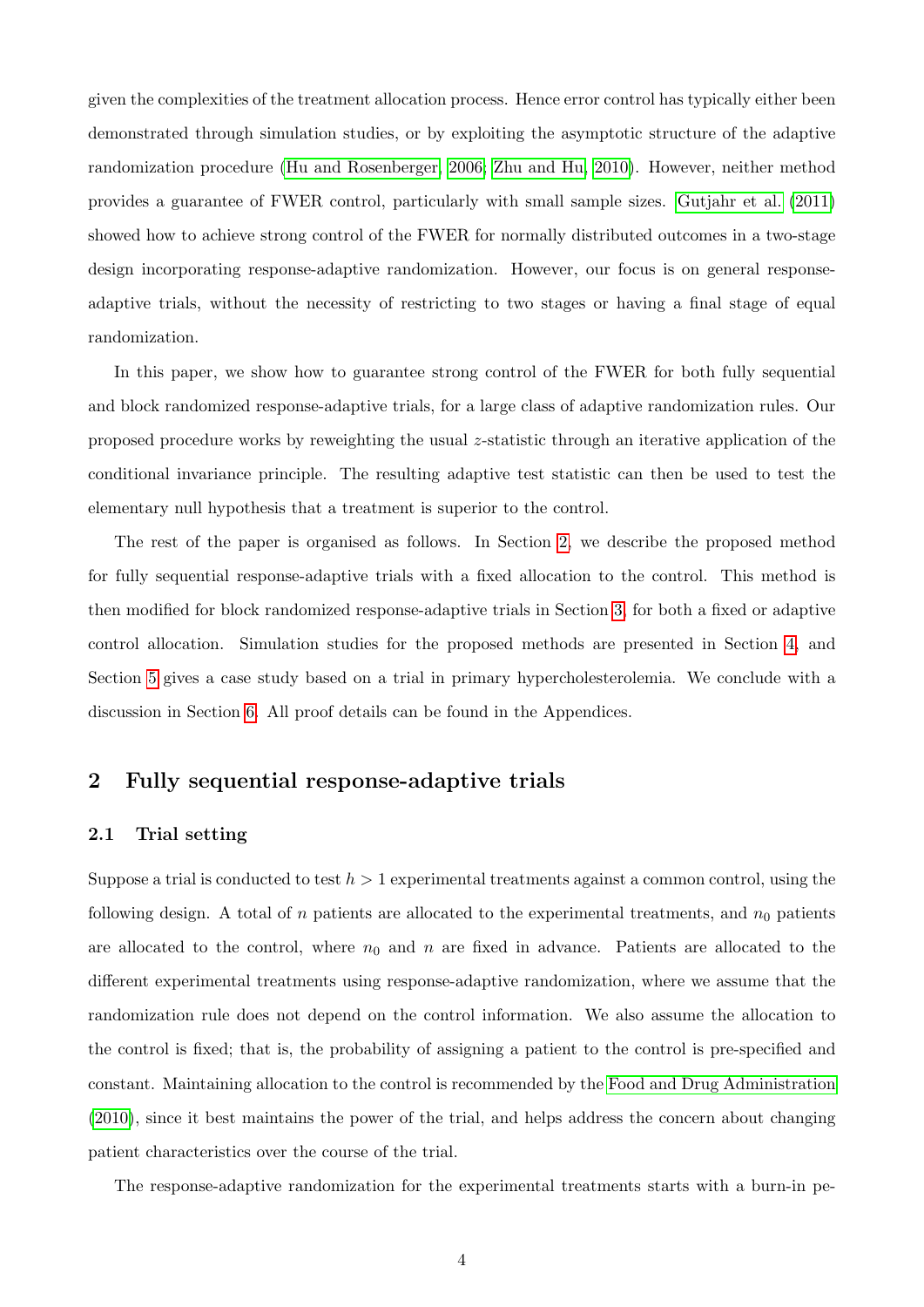riod B, which uses equal randomization to allocate  $r_i > 0$  patients to the *i*th treatment  $(i = 1, \ldots, h)$ , with the  $r_i$  again fixed in advance. Hence a total of  $r = \sum_{i=1}^{h} r_i$  patients are allocated to the experimental treatments during the burn-in period. Let  $a_k$  denote the treatment allocation for the kth experimental patient  $(k = 1, \ldots, n)$ , where  $a_k = i$  if the kth patient is allocated to the *i*th treatment. Also, let  $X_k$  denote the efficacy outcome for the kth patient. Similarly, let  $X_{0j}$  denote the efficacy outcomes for the j<sup>th</sup> patient on the control  $(j = 1, \ldots, n_0)$ . We assume that

$$
X_{0j} \sim N(\mu, \sigma^2), \quad X_k|_{a_k=i} \sim N(\mu + \delta_i, \sigma^2)
$$

The variance  $\sigma^2$  is assumed known and, without loss of generality, we set  $\sigma^2 = 1$ . Here  $\delta_i$  represents the incremental benefit of treatment i compared to the control, and is the parameter of interest. Finally, let  $n_i$  denote the total number of allocations to the *i*th experimental treatment, including the burn-in period.

#### 2.2 Hypothesis testing

The elementary null hypotheses of interest are  $H_i: \delta_i = 0$  against the one-sided alternatives  $\bar{H}_i: \delta_i > 0$ . We discuss the case when  $H_i: \delta_i \leq 0$  at the end of Section [2.5.](#page-6-0) One general method to control for multiple testing is to use the closure principle [\(Marcus et al., 1976\)](#page-22-9) and consider all intersection hypotheses  $H_I$ , where  $I \subseteq \{1, ..., h\}$ . To strongly control the FWER, we reject an elementary null hypothesis  $H_i$  if we also reject every  $H_I$  with  $i \in I$  using a local level- $\alpha$  test. Hence we need to define a valid level- $\alpha$  test for all the intersection hypotheses  $H_I$ . The naïve z-test for  $H_I$ , which does not take into account the response-adaptive randomization used in the trial, rejects  $H_I$  if the test statistic

$$
T_I = \sum_{k=1}^{n} \left( \mathbb{1}_{\{a_k \in I\}} \frac{X_k}{n_I} \right) - \sum_{j=1}^{n_0} \frac{X_{0j}}{n_0}
$$

is greater than  $z_\alpha (1/n_I + 1/n_0)^{1/2}$ , where  $n_I = \sum_{i \in I} n_i$  and  $z_\alpha$  is the  $(1-\alpha)$  standard normal quantile.

As an alternative to using the closure principle with the test statistic above, we could control the FWER by simply using a Bonferroni correction, or a step-up/step-down procedure such as the Holm procedure. These would only involve calculating test statistics for the h elementary null hypotheses, i.e. calculating  $T_I$  for  $I = \{i\}$   $(i = 1, ..., h)$ . Hence we present the methodology assuming the closure principle will be used, with the Bonferroni and Holm procedures considered as special cases. We return to this issue in Section [4.](#page-9-0)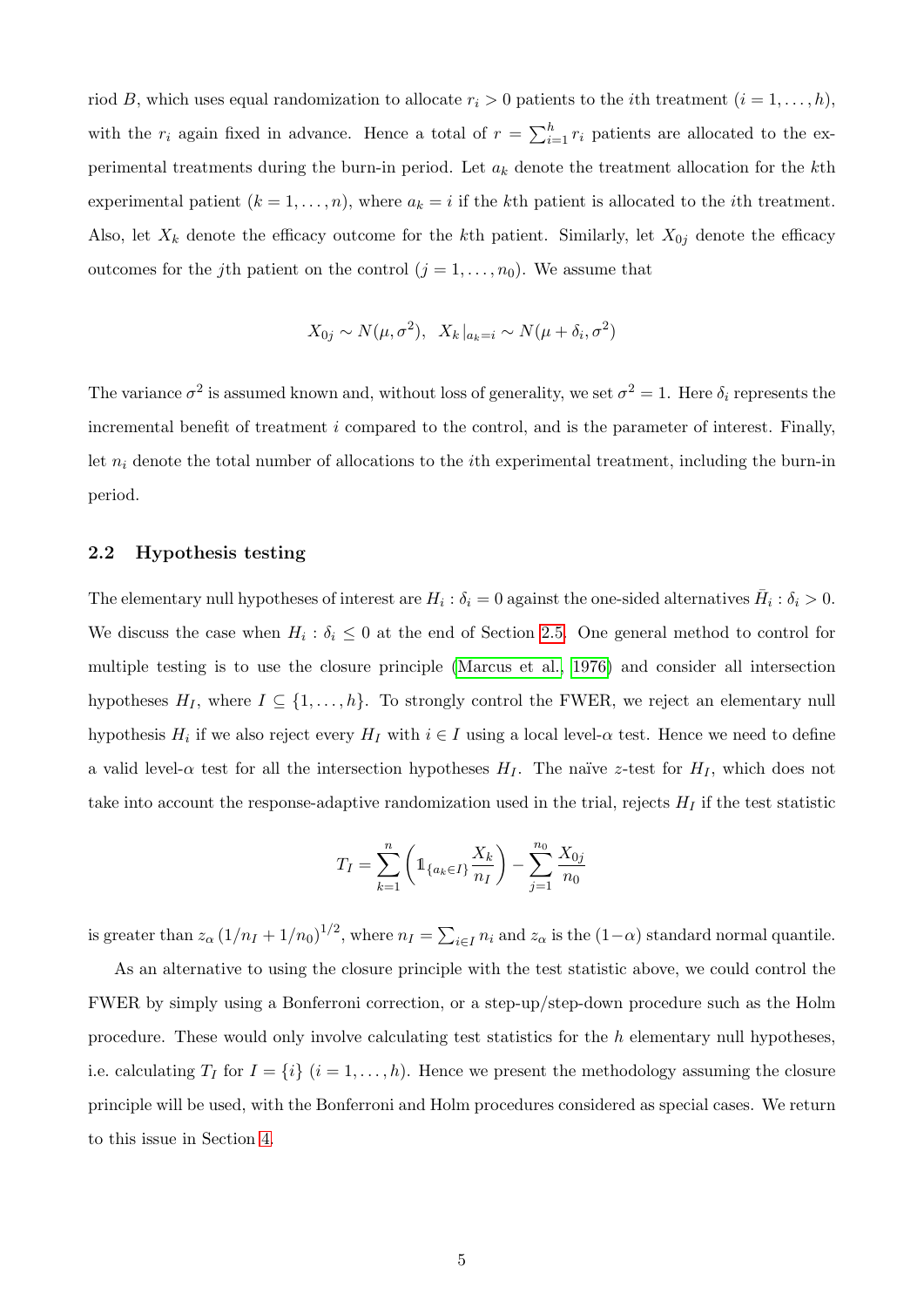#### <span id="page-5-1"></span>2.3 Inflation of the familywise error rate

Since the z-test ignores the adaptive randomization used, it is possible to inflate the FWER. As an example, consider the following adaptive randomization scheme for  $h = 2$  treatments:

$$
a_{k+1} = \begin{cases} 2 & \text{if } \sum_{j=1}^{k} (\mathbb{1}_{\{a_j = 1\}} \frac{X_j}{n_{1k}}) > 0.5\\ 1 & \text{otherwise} \end{cases}
$$

where  $n_{1k} = \sum_{j=1}^{k} \mathbb{1}_{\{a_j=1\}}$ . This can be viewed as implementing early stopping for efficacy for treatment 1, which is not taken into account using the naïve  $z$ -test.

We ran a simulation study to calculate the type I error rate using the above randomization scheme. We set  $\alpha = 0.05$ ,  $n_0 = n = 60$ ,  $r_1 = r_2 = 5$  and the true treatment means  $\mu = 0, \delta_1 = 0, \delta_2 = 1$ . The type I error rate as averaged over  $10^5$  simulations is  $10.4\%$ , more than double the nominal 5% level. We subsequently refer to allocation rules of this type as 'type I error inflator' rules (which clearly would never be used in practice).

#### <span id="page-5-0"></span>2.4 Auxiliary design

Working with the actual design of the trial is difficult because the response-adaptive randomization affects the distribution of the usual z-test statistics. Hence for each  $H_I$  we introduce a simpler design, called the auxiliary design, for which we do know the distribution. The actual trial design can then be viewed as a series of data-dependent modifications of the auxiliary design, where we account for the modifications using the conditional invariance principle. The auxiliary designs are purely hypothetical, and are only used to construct the modified tests for the actual design. As well, the allocations in the auxiliary designs are fixed before the start of the actual trial.

The auxiliary design for hypothesis  $H_I$  is as follows. As in the actual design, a total of n patients are allocated to the experimental treatments, and  $n_0$  patients are allocated to the control. The allocations and responses to the control treatment are the same as the actual design. For the patients allocated to the experimental treatments, the auxiliary design starts with a burn-in period  $B$  with  $r$  patients that is identical to the actual design. The subsequent  $n - r - 1$  allocations are given by a fixed sequence  $(b_{r+1}, \ldots, b_{n-1})$ , which can be chosen arbitrarily. These allocations can be considered as a 'guess' of a likely allocation sequence of the actual trial design. One possibility would be to randomize equal numbers of patients for each treatment. The final allocation  $b_n$  must be to one of the treatments in I.

We now introduce some notation for the auxiliary design. Let  $n'_i = \sum_{j=1}^n \mathbb{1}_{\{b_j=i\}}$  denote the total number of allocations to the *i*th experimental treatment. Also let  $m_{i,k} = \sum_{j=k}^{n} 1 \mathbb{1}_{\{b_j=i\}}$  denote the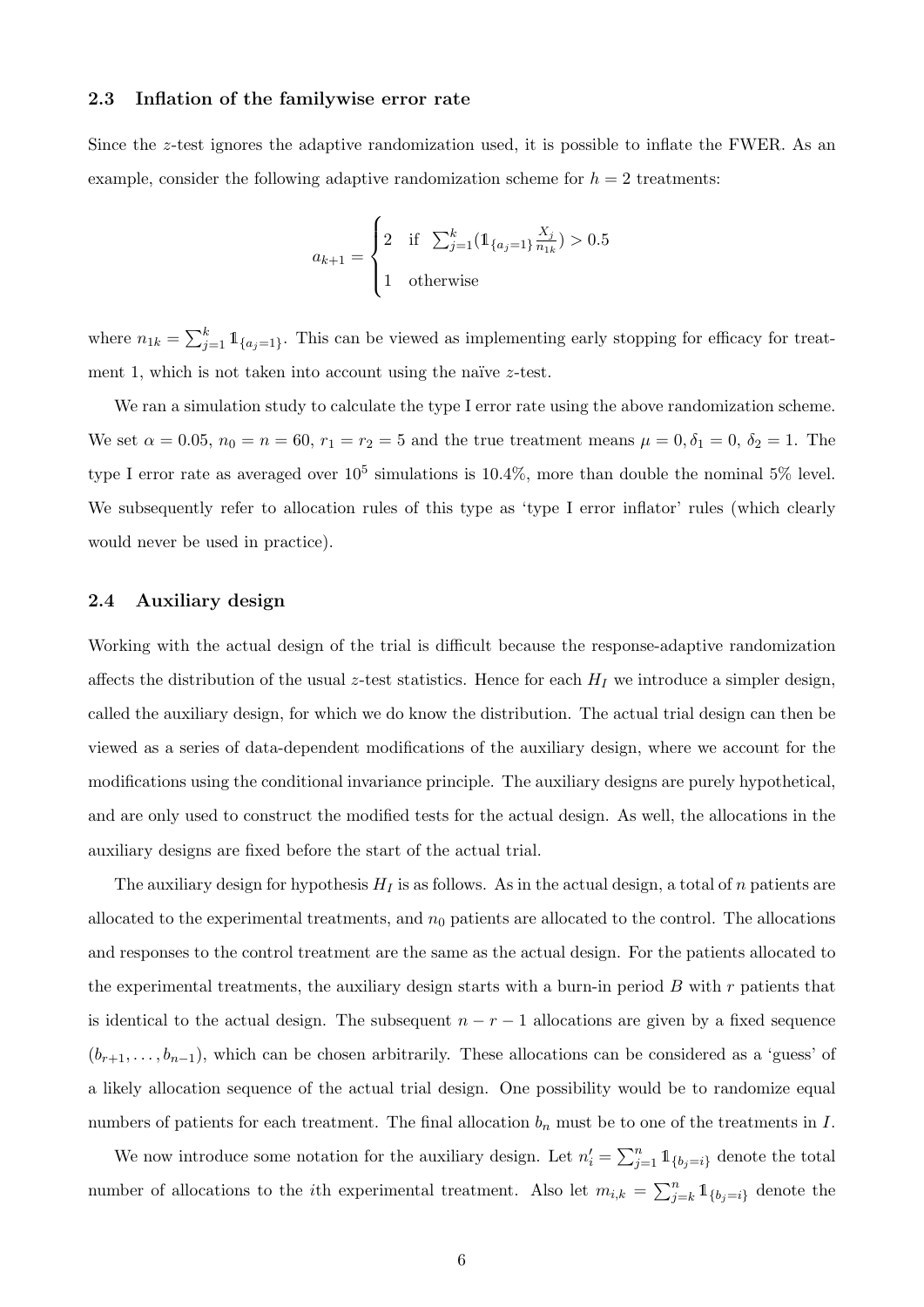total number of allocations to the *i*th treatment for patients  $(k, k+1, \ldots, n)$ . We define  $n'_I = \sum_{i \in I} n'_i$ and  $m_{I,k} = \sum_{i \in I} m_{i,k}$ . Under the auxiliary design,  $n'_i$  is fixed for all i, and hence under  $H_I$ , the usual z-statistic

$$
T'_I = \sum_{k=1}^n \left( 1\!\!1_{\{b_k \in I\}} \frac{Y_k}{n'_I} \right) - \sum_{j=1}^{n_0} \frac{X_{0j}}{n_0}
$$

is normally distributed with mean zero and variance  $(1/n'_I + 1/n_0)$ . Hence we reject  $H_I$  if  $T'_I$  is greater than  $z_{\alpha} (1/n'_I + 1/n_0)^{1/2}$ .

#### <span id="page-6-0"></span>2.5 Adaptive test statistic

Adaptive designs, such as the trial being considered, follow a common conditional invariance principle in order to control the type I error rate [\(Brannath et al., 2007\)](#page-21-10). For our response-adaptive trial in question, we apply the conditional invariance principle sequentially, where each step considers the next patient recruited into the trial. Below we give the test statistic for testing hypothesis  $H_I$  under the actual design, given that the allocation is fully sequential. The proof of Theorem [2.1](#page-6-1) can be found in Appendix A.

<span id="page-6-1"></span>**Theorem 2.1.** Under  $H_I$ , the following test statistic is normally distributed with mean 0 and variance  $(1/n'_I + 1/n_0)$ :  $\tilde{T}_I = \sum_{k=1}^n \Bigg($  $1\!\!1_{\{a_k\in I\}}\frac{X_k}{(I)}$  $w_k^{(I)}$  $\setminus$  $-\sum_{n=0}^{n_0}$  $X_{0j}$  $w_n^{(0)}$ 

k

 $j=1$ 

 $n,j$ 

where

$$
w_k^{(I)} = n'_I, \t w_k^{(0)} = n_0 \t (k = 1, ..., r)
$$
  
\n
$$
w_{r+l}^{(I)} = f(\lambda_{r+l}, \eta_{r+l}, \tilde{m}_{I,r+l}), \t w_{r+l}^{(0)} = g(\lambda_{r+l}, w_{r+l}^{(I)}, \tilde{m}_{I,r+l}) \t (l = 1, ..., n-r)
$$
  
\n
$$
w_{n,j}^{(0)} = F_1(w_{n-1}^{(0)}, m_{0,1}, m_{0,2}) \t (j = 1, ..., m_{0,1})
$$
  
\n
$$
w_{n,j}^{(0)} = F_2(w_{n-1}^{(0)}, m_{0,1}, m_{0,2}) \t (j = m_{0,1} + 1, ..., n_0)
$$
  
\n
$$
\lambda_{r+l} = \frac{m_{I,r+l}}{w_{r+l-1}^{(I)}} - \frac{n_0}{w_{r+l-1}^{(0)}}, \quad \eta_{r+l} = \frac{m_{I,r+l}}{\left[w_{r+l-1}^{(I)}\right]^2} + \frac{n_0}{\left[w_{r+l-1}^{(0)}\right]^2} \t (l = 1, ..., n-r)
$$
  
\n
$$
\tilde{m}_{I,r+l} = m_{I,r+l} + 1_{\{a_{r+l} \in I, b_{r+l} \notin I\}} - 1_{\{a_{r+l} \notin I, b_{r+l} \in I\}} \t (l = 1, ..., n-r)
$$
  
\n
$$
f(\lambda, \eta, m) = \frac{\lambda m - \{mn_0(n_0\eta - \lambda^2)\}^{1/2}}{\lambda - n_0\eta}, \quad g(\lambda, w, m) = \frac{n_0w}{m - \lambda w}
$$
  
\n
$$
F_1(w, m_1, m_2) = 1_{\{a_n \in I\}} w - 1_{\{a_n \notin I\}} \frac{2m_1\lambda_n + [m_1m_2\{\eta_n(m_1 + m_2) - \lambda_n^2\}]^{1/2}}{\lambda_n^2 - m_2\eta_n}
$$
  
\n
$$
F_2(w, m_1, m_2) = 1_{\{a_n \in I\}} w - 1_{\{a_n \notin I\}} \frac{m_2F_1(w, m_1, m_2)}{m_1 + \lambda_nF_1(w, m_1, m_2)}
$$
  
\

Hence we reject  $H_I$  if  $\tilde{T}_I$  is greater than  $z_\alpha (1/n'_I + 1/n_0)^{1/2}$ . In Appendix B, we give some simple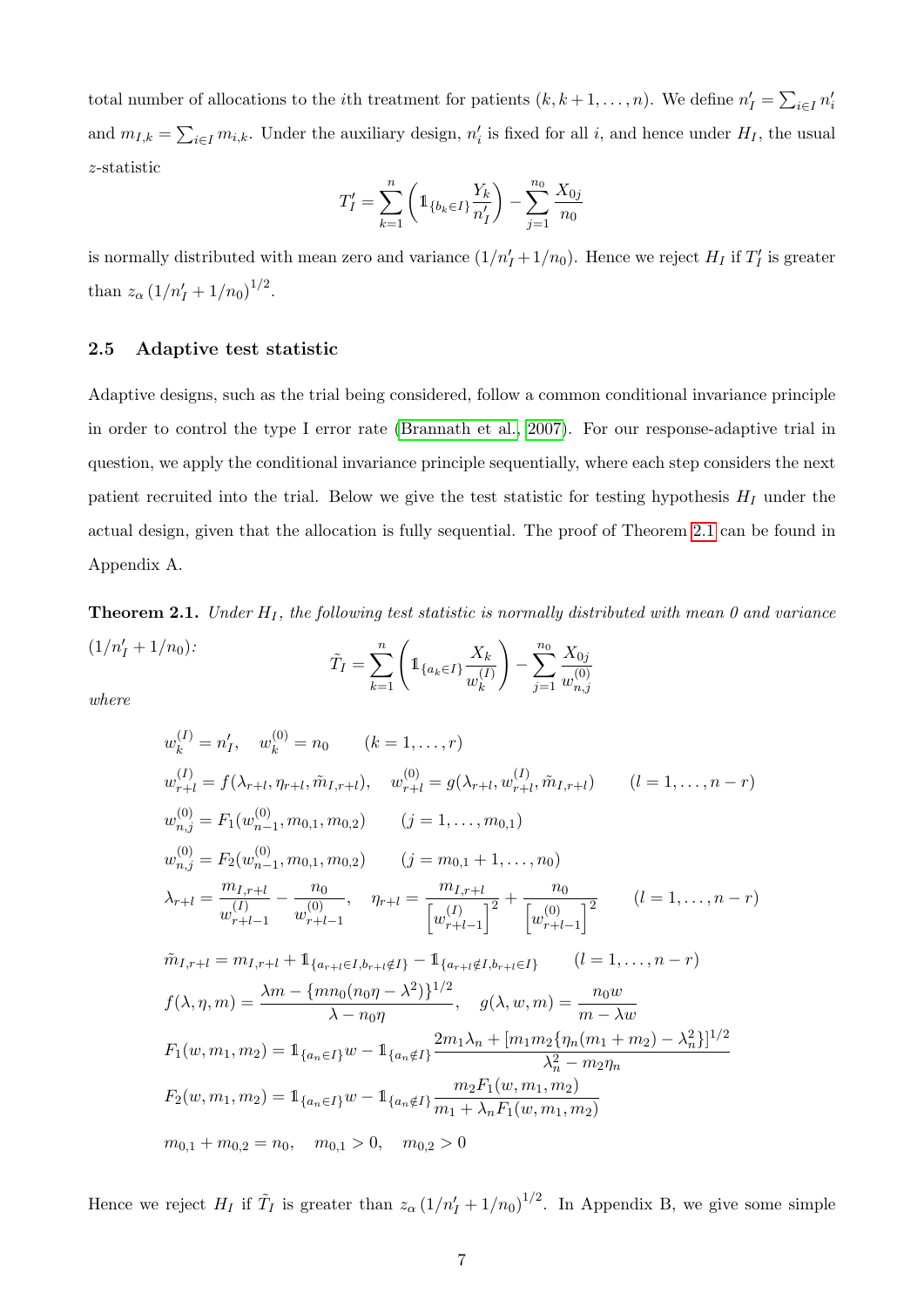numerical examples of how the weights change over the course of a trial. In practice, to keep the weights as close to the natural weight  $n_0$  for as many of the control observations as possible, we recommend setting  $m_{0,1} = n_0 - 1$  and  $m_{0,2} = 1$ , as used for the simulation studies in Section [4.1.](#page-9-1)

In all of the scenarios that we have investigated, the weights  $w_k^{(I)}$  $k^{(I)}$  for the experimental treatments have been positive. Hence in these cases, the test procedure also controls the FWER for the composite null hypotheses  $H_i: \delta_i \leq 0$ . To see this, suppose the elementary null hypotheses are  $H_i^*: \delta_i = \delta_i^* < 0$ . Under  $H_I^*$ , we can rewrite the distribution of the responses  $X_k^*$  as  $X_k + \delta_i^*$ , where  $X_k \sim N(0, 1)$ . Hence under  $H_I^*$ 

$$
\mathrm{pr}(\tilde{T}_I^* > c) = \mathrm{pr}\left(\tilde{T}_I > c - \sum_{k=1}^n \mathbb{1}_{\{a_k \in I\}} \frac{\delta_k^*}{w_k^{(I)}}\right) < \mathrm{pr}(\tilde{T}_I > c)
$$

where  $\tilde{T}_I^*$  and  $\tilde{T}_I$  are the adaptive test statistics for  $H_I^*$  and  $H_I$  respectively.

## <span id="page-7-0"></span>3 Block randomized response-adaptive trials

### <span id="page-7-1"></span>3.1 Trial setting

It may not be feasible or desirable to randomize patients one-by-one in a fully sequential manner. Instead one can use block randomization, where after the burn-in period B, patients are adaptively randomized to the experimental treatments in blocks of size  $(d_1, \ldots, d_J)$  over  $J$  stages, with  $\sum_{j=1}^{J} d_j =$ n. The randomization of the jth block depends on the data up to block  $(j-1)$ , as well as any external information available at the time. Defining  $d_0 = 0$ , let  $D_l = \sum_{j=0}^l (r + d_j)$  for  $l = 0, \ldots, J$ , which represents the total number of allocations by the end of lth block, with the zeroth block corresponding to the burn-in period. For notational convenience, we let  $D_{-1} = 0$ . The allocation to the control is again assumed to be fixed throughout the trial.

Due to the block structure of the trial, we can relax the assumption that the randomization rule used for the experimental treatments does not depend on the control information. This is achieved by splitting up the  $n_0$  patients allocated to the control into blocks. More explicitly, suppose that during the burn-in period,  $r_0 > 0$  patients are allocated to the control, where  $r_0$  is fixed in advance. Subsequently, in the jth block,  $d_{0j}$  patients are allocated to the control, where  $\sum_{j=1}^{J} (r_0 + d_{0j}) = n_0$ . We assume that for the final block  $d_{0J} > 1$ .

The response-adaptive randomization at block l may now depend on the control information available at the end of block  $(l-1)$ ; that is, the outcome data available from the first  $\sum_{j=1}^{l-1}(r_0+d_{0j})$  patients allocated to the control. For notational convenience, define  $d_{00} = 0$  and let  $D_{0,l} = \sum_{j=0}^{l} (r_0 + d_{0j})$  $(l = 0, \ldots, J)$ , which represents the total number of allocations to the control by the end of lth block. For notational convenience, let  $D_{0,-1} = 0$ .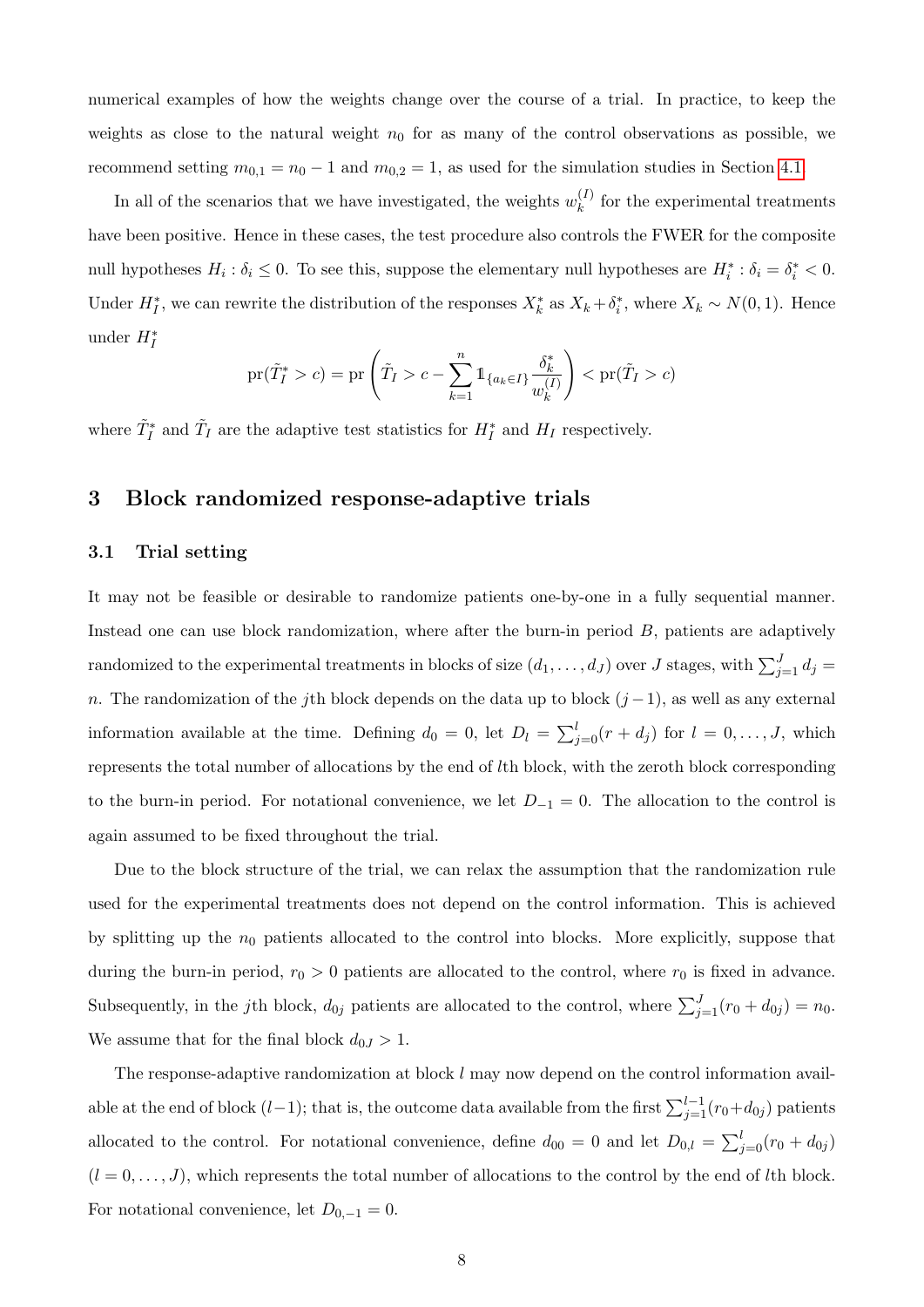To control the FWER, we can modify the approach described in Section [2](#page-3-0) to account for the block structure. As before, we have an auxiliary design for the patients on the experimental treatments, but now in step l of the process  $(l \in \{1, ..., J\})$  the actual design is a data-dependent modification of all the allocations for the patients in block  $l$ . Hence the weights for the observations in each block will be the same, and are updated block-by-block.

#### 3.2 Auxiliary design and adaptive test statistic

The auxiliary design for an intersection hypothesis  $H_I$  is the same as described in Section [2.4,](#page-5-0) except that we now impose a block structure on the auxiliary assignments to the experimental treatments. As before, the auxiliary and actual designs are identical during the burn-in period B, and we require  $b_n \in I$ . For the auxiliary design, let  $n'_i$  denote the total number of allocations to the *i*th treatment  $(i = 1, \ldots, h)$ , including the burn-in period. Also let

$$
m_{0,j} = \sum_{k=j}^{J} d_{0k}, \qquad m_{i,j} = \sum_{k=D_j+1}^{n} \mathbb{1}_{\{b_k=i\}}
$$

denote the total number of allocations to the control and ith treatment respectively for patients in blocks  $(j, j + 1, ..., J)$ . We define  $n'_I = \sum_{i \in I} n'_i$  and  $m_{I,j} = \sum_{i \in I} m_{i,j}$ .

We apply the conditional invariance principle block-by-block, where each step considers an additional block of patients recruited into the trial. This gives the following test statistic for testing  $H_I$ , with a proof and the formulae for the weights given in Appendix C.

**Theorem 3.1.** If  $m_{I,J} > 0$  then under  $H_I$ , the following test statistic is normally distributed with mean 0 and variance  $(1/n'_I + 1/n_0)$ :

$$
\tilde{T}_I = \sum_{j=0}^J \sum_{k=D_{j-1}+1}^{D_j} 1\!\!1_{\{a_k \in I\}} \frac{X_k}{w_j^{(I)}} - \sum_{j=0}^J \sum_{k=D_{0,j-1}+1}^{D_{0,j}} \frac{X_{0k}}{w_j^{(0)}}
$$

**Corollary 3.2.** If  $m_{I,J} = 0$ , then let  $n_{0,J,1} + n_{0,J,2} = m_{0,J}$ , where  $n_{0,J,1}, n_{0,J,2} > 0$ . Under  $H_I$ , the following test statistic is normally distributed with mean 0 and variance  $(1/n'_I + 1/n_0)$ :

$$
\tilde{T}_I = \sum_{j=0}^{J-1} \sum_{k=D_{j-1}+1}^{D_j} 1\!\!1_{\{a_k \in I\}} \frac{X_k}{w_j^{(I)}} - \sum_{j=0}^{J-1} \sum_{k=D_{0,j-1}+1}^{D_{0,j}} \frac{X_{0k}}{w_j^{(0)}} - \sum_{k=D_{0,J-1}+1}^{D_{0,J,1}} \frac{X_{0k}}{w_{J,1}^{(0)}} - \sum_{k=D_{0,J,1}+1}^{n_0} \frac{X_{0k}}{w_{J,2}^{(0)}}
$$

We reject  $H_I$  if  $\tilde{T}_I$  is greater than  $z_\alpha (1/n'_I + 1/n_0)^{1/2}$ . In order to keep the weights as close to the natural weight  $n_0$  for as many of the control observations as possible, we recommend setting  $n_{0,J,1} = m_{0,J} - 1$  and  $n_{0,J,2} = 1$ , as used for the simulation studies in Section [4.2.](#page-13-0) In all of the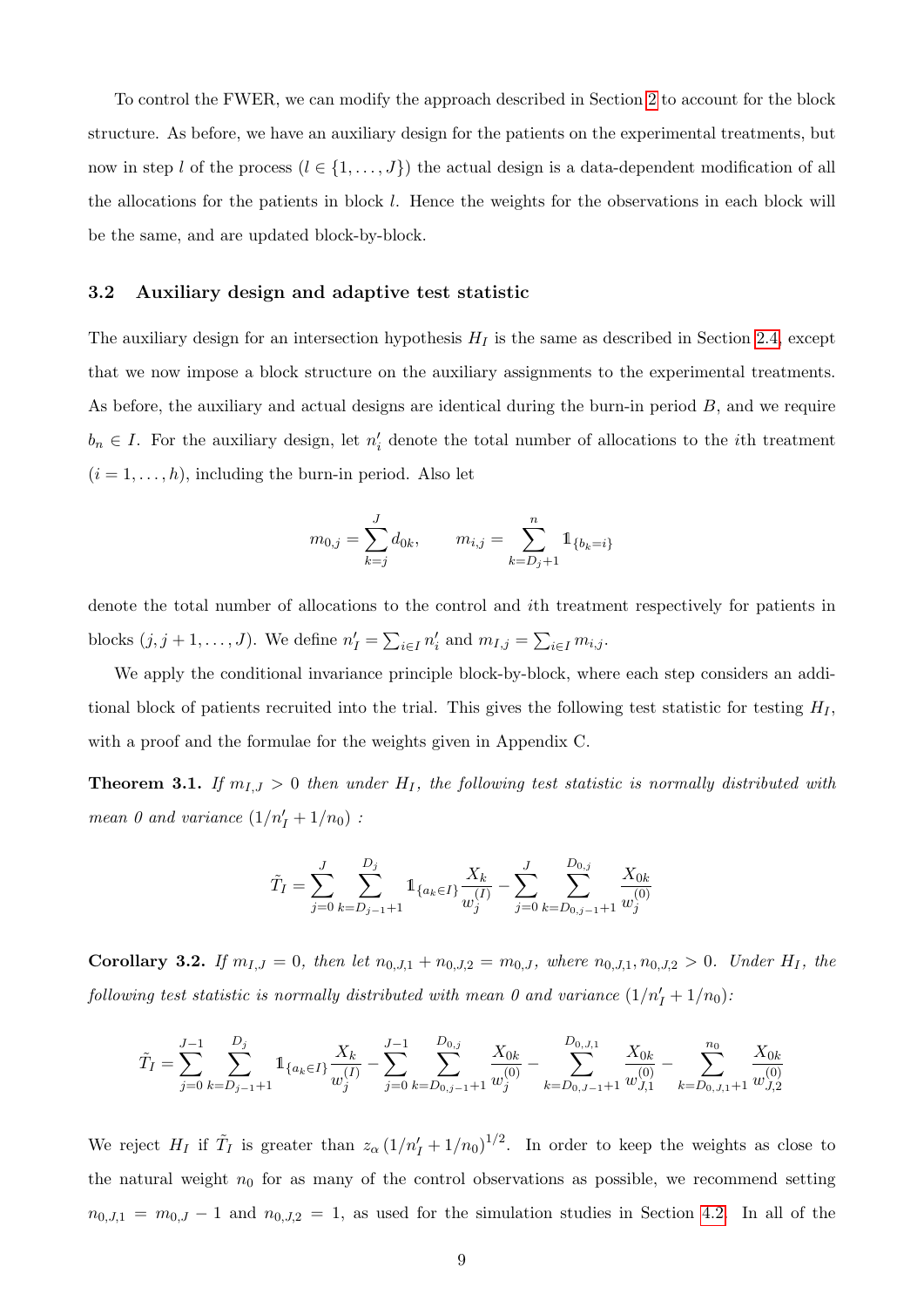scenarios that we have investigated, the weights  $w_i^{(I)}$  $j_j^{(1)}$  for the experimental treatments have all been positive. Hence in these cases, the test procedure also controls the FWER for the composite null hypotheses  $H_i: \delta_i \leq 0$ .

#### <span id="page-9-2"></span>3.3 Extension for adaptive control allocations

Thus far, we have assumed that the allocations to the control follow some fixed scheme. We now relax this assumption in the block-randomized setting. Since the form of the adaptive test statistic  $\tilde{T}_I$  is similar to the one presented above, the formula for  $\tilde{T}_I$  can be found in Appendix D. Note that it is possible the procedure will fail to give a valid test statistic in this setting, as shown in Appendix E.1.

## <span id="page-9-0"></span>4 Simulation studies

As we have already seen in Section [2.3,](#page-5-1) using the closure principle with the usual z-test does not strongly control the FWER. An alternative method of control is to use the Bonferroni correction on the elementary null hypotheses  $H_1, \ldots, H_h$ . We also consider the Holm procedure, which is a stepdown procedure that is uniformly more powerful than Bonferroni [\(Holm, 1979\)](#page-22-10). An advantage of both these procedures is that only h test statistics are calculated, rather than  $(2<sup>h</sup> - 1)$  test statistics when using the closure principle. This motivates also applying the Holm procedure to the  $p$ -values derived from the adaptive test statistics  $\tilde{T}_i$  for  $i = 1, \ldots, h$ . More precisely, we use the adjusted p-values  $\tilde{p}_i = 1 - \Phi((1/n'_i + 1/n'_0)^{-1/2} \tilde{T}_i)$ , instead of the usual p-values  $p_i = 1 - \Phi((1/n_i + 1/n_0)^{-1/2} T_i)$  derived from the z-test.

To distinguish between the different methods, we call our proposed procedure that uses the closure principle the 'adaptive closed test'. Similarly, applying the closure principle to the usual  $z$ -test gives the 'closed z-test'. Applying the Holm procedure to our adjusted p-values gives the 'Holm adaptive test', while applying the Holm procedure to the usual  $p$ -values gives the 'Holm  $z$ -test'. In our simulation studies, we compare the different methods primarily by looking at the FWER. However, clearly another key consideration is the power of the different tests. To keep the comparisons simple, and as a similar measure to the FWER, we present results for the disjunctive power, which is the probability of rejecting at least one false null hypothesis.

#### <span id="page-9-1"></span>4.1 Fully sequential randomization

We first consider a fully sequential response-adaptive trial, as presented in Section [2,](#page-3-0) with  $m = 50$ patients allocated to the experimental treatments after the burn-in and  $n_0 = 60/h$  patients allocated to the control. In the burn-in period, five patients are allocated to each of the experimental treatments.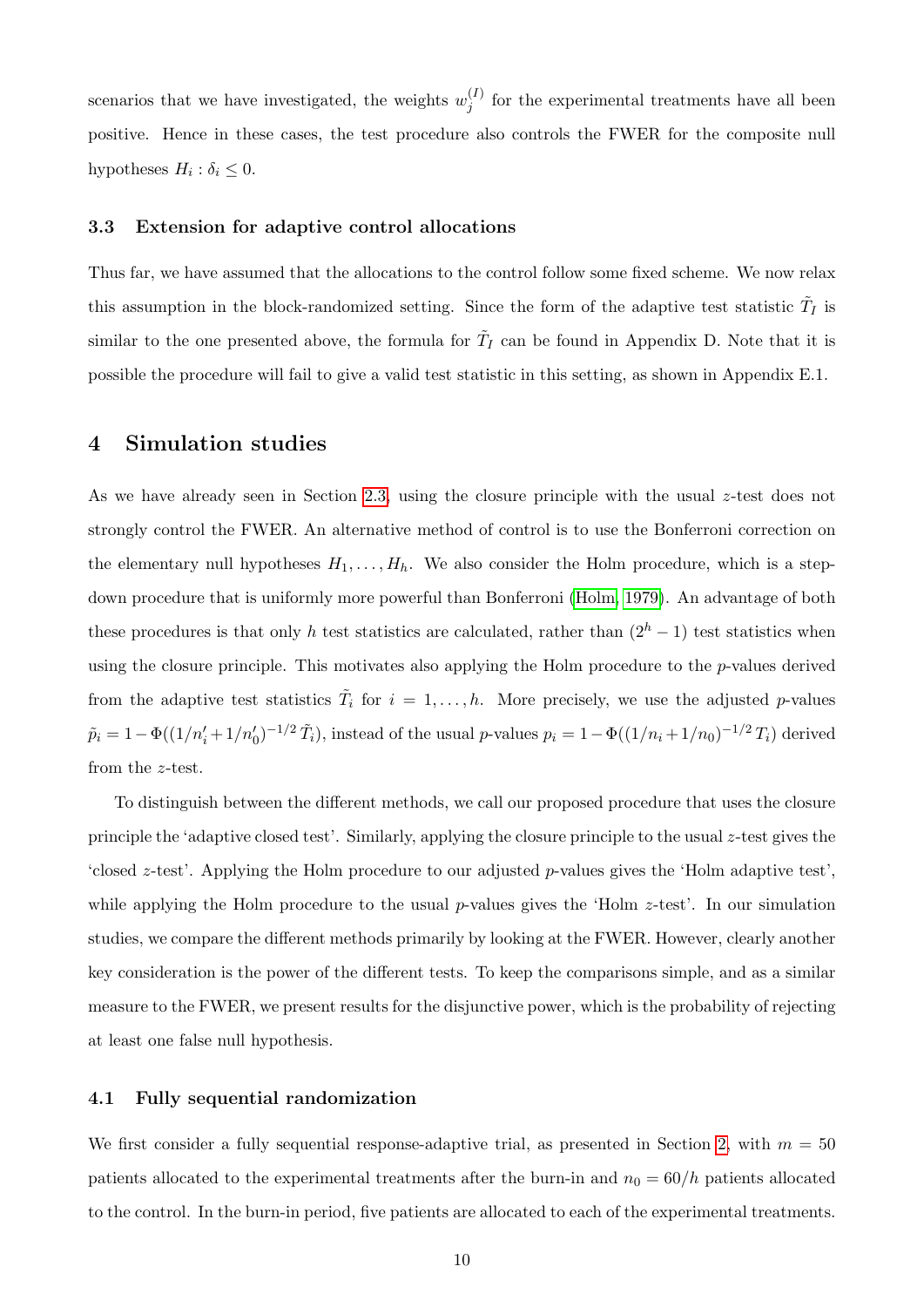We set  $\alpha = 0.05$  and the true control mean  $\mu = 0$  for simplicity. We compare the methods under two randomization schemes described below.

Type I error inflator: For  $h = 2$  treatments, this is the same randomization scheme as presented in Section [2.3.](#page-5-1) For  $h=3$  treatments, if  $\sum_{j=1}^{k} (\mathbb{1}_{\{a_j=1\}} X_j/n_{1k}) > 0.5$ , then we randomize patient  $(k+1)$ to treatments 2 and 3 with equal probability.

BAR: The efficacy outcome for the *i*th experimental treatment follows a  $N(\mu_i, 1)$  distribution. For simplicity, we assign independent normal priors to the  $\mu_i$ , so that  $\mu_i \sim N(\mu_{i,0}, \sigma_{i,0}^2)$ , and let  $n_{i,K} = \sum_{k=1}^{K} 1\!\!1_{\{a_k=i\}}$ . After observing the efficacy outcomes  $\boldsymbol{x} = (x_1, \ldots, x_K)$  for the first K patients, the posterior for  $\mu_i$  is as follows:

$$
\mu_i \mid \bm{X} = \bm{x} \sim N \left( \frac{\sigma_{i,0}^2}{1 + n_{i,K} \sigma_{i,0}^2} \sum_{k=1}^K 1\!\!1_{\{a_k = i\}} x_k + \frac{n_{i,K}}{1 + n_{i,K} \sigma_{i,0}^2} \mu_{i,0}, \, \frac{\sigma_{i,0}^2}{1 + n_{i,K} \sigma_{i,0}^2} \right)
$$

We use a suggested BAR scheme of [Yin et al.](#page-24-0) [\(2012\)](#page-24-0). For  $h = 2$  experimental treatments, the randomization probabilities  $(\pi_1, 1 - \pi_1)$  after observing the K<sup>th</sup> patient are:

$$
\pi_1 = \frac{P(\mu_1 > \mu_2 \mid \bm{X}=\bm{x})^{\tau}}{P(\mu_1 > \mu_2 \mid \bm{X}=\bm{x})^{\tau} + \{1-P(\mu_1 > \mu_2 \mid \bm{X}=\bm{x})\}^{\tau}}
$$

For  $h > 2$  experimental treatments, we first obtain the average of the posterior means  $\bar{\mu}$  = 1  $\frac{1}{h} \sum_{i=1}^{h} \mu_i$ . The randomization probabilities  $\pi_i$  after observing the K<sup>th</sup> patient are:

$$
\pi_i = \frac{P(\mu_i > \bar{\mu} \mid \bm{X} = \bm{x})^{\tau}}{\sum_{j=1}^h P(\mu_j > \bar{\mu} \mid \bm{X} = \bm{x})^{\tau}}
$$

In our simulations, for simplicity we set the priors  $\mu_{i,0} = 0$  and  $\sigma_{i,0}^2 = 1$ , while  $\tau = 0.5$ .

Simulation results: Table [1](#page-11-0) gives the results for the type I error inflator randomization scheme, while Table [2](#page-12-0) gives the results for BAR. The auxiliary designs in all scenarios were simply  $(m -$ 1) random draws from a discrete uniform distribution on  $\{1, \ldots, h\}$ .

Looking first at the results for the type I error inflator in Table [1,](#page-11-0) the closed z-test does not control the FWER in any of the scenarios where at least one null hypothesis is false, with an error rate as high as 10.3% in scenario 2. Applying the Holm procedure to the z-test does not control the FWER, and actually increases the error rate in some scenarios (such as 1 and 4). Applying the Bonferroni correction to the z-test also does not control the FWER, as can be seen in the scenarios where all null hypotheses are true. This may appear surprising at first, but the inflation occurs because the naïve z-test is not a valid level– $\alpha$  test for each elementary hypothesis. In contrast, both the adaptive closed test and the Holm adaptive test strongly control the FWER.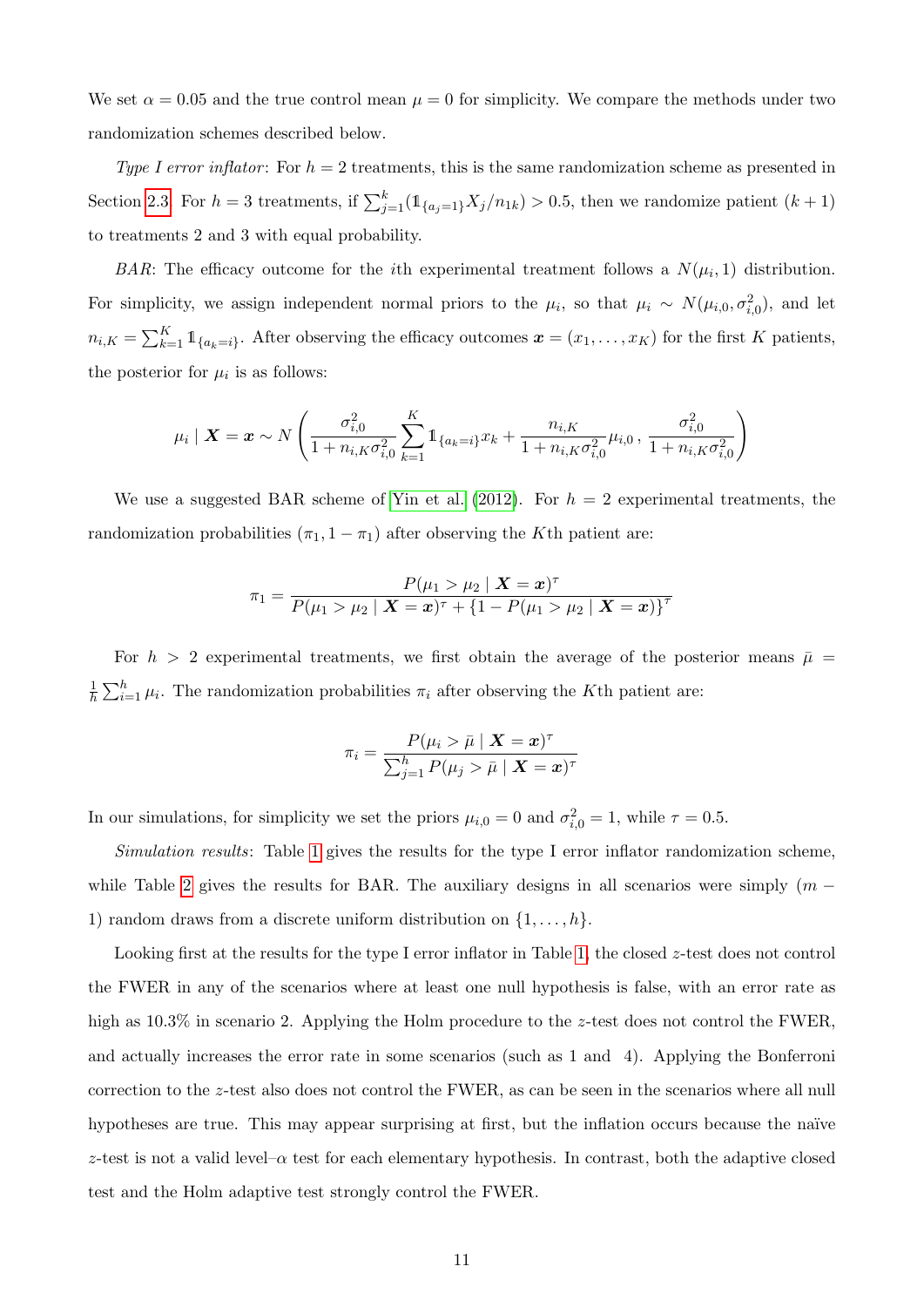<span id="page-11-0"></span>

| į                                                      |                  |
|--------------------------------------------------------|------------------|
|                                                        |                  |
| an trank for enon<br>į<br>3                            |                  |
|                                                        |                  |
|                                                        |                  |
| , sunuuuttu u<br>hatomailatad                          |                  |
|                                                        |                  |
| l'here were 10                                         |                  |
|                                                        |                  |
| $\frac{1}{2}$                                          |                  |
| $1$ cotting $T1$                                       |                  |
| دّ                                                     |                  |
|                                                        |                  |
| inghaa hi                                              |                  |
|                                                        |                  |
|                                                        |                  |
|                                                        |                  |
|                                                        |                  |
|                                                        |                  |
|                                                        |                  |
| the type I error inflator in the fully sequential<br>I |                  |
|                                                        |                  |
| s<br>S                                                 |                  |
|                                                        |                  |
|                                                        |                  |
|                                                        |                  |
|                                                        |                  |
| ì<br>Ì                                                 |                  |
| nan an i                                               |                  |
|                                                        |                  |
| co primale pour attor montage.<br>$\ddot{\phantom{0}}$ |                  |
|                                                        |                  |
| 0.10112                                                | $\sim$ 0.00      |
| $\sim$ 000.00<br>$\ddot{\phantom{a}}$<br>ľ             |                  |
| $\frac{1}{2}$                                          | Co. CO. CA. CO.  |
|                                                        | í.<br>cot C<br>٦ |
| ļ<br>I<br>İ                                            | Ĵ                |

|                                                 |               | Adaptive closed test |       | Adaptive test (Holm) |                  | Closed z-test            |                          | <i>z</i> -test (Holm)    |                   | <i>z</i> -test (Bonferroni) |
|-------------------------------------------------|---------------|----------------------|-------|----------------------|------------------|--------------------------|--------------------------|--------------------------|-------------------|-----------------------------|
| Parameter values                                | Error         | Power                | Error | Power                |                  | Error Power              |                          | Error Power              | Error             | Power                       |
| 1. $\delta_1 = \delta_2 = 0$                    | 3.3           |                      | 4.7   |                      | 4.7              | $\overline{\phantom{a}}$ | 0.7                      | $\overline{\phantom{a}}$ | $\overline{7}$ .0 |                             |
| 2. $\delta_1 = 0, \, \delta_2 = 1$              | 4.8           | 21.7                 | 3.7   | 27.5                 | 10.3             | 26.5                     | 9.9                      | 63.6                     | 5.0               | 63.5                        |
| 3. $\delta_1 = \delta_2 = 0.5$                  | ı             | 62.4                 | ı     | 52.4                 | $\overline{1}$   | 69.9                     | $\overline{\phantom{a}}$ | $61.6\,$                 | $\mathbf{I}$      | $61.6\,$                    |
| 4. $\delta_1 = \delta_2 = \delta_3 = 0$         | 2.8           | $\mathsf I$          | 3.8   | $\mathbf{I}$         | 4.1              | $\frac{1}{2}$            | 5.9                      | $\overline{1}$           | <b>6.6</b>        |                             |
| 5. $\delta_1 = \delta_2 = 0, \delta_3 = 1$      | 3.2           | 13.1                 | 4.2   | 24.2                 | $\overline{5}.1$ | 17.2                     | 6.4                      | 54.2                     | 4.5               | 54.1                        |
| 6. $\delta_1 = 0, \, \delta_2 = \delta_3 = 1$   | 4.6           | 22.2                 | 3.2   | 28.0                 | 9.7              | 27.0                     | 0.6                      | 75.4                     | 3.2               | 75.4                        |
| 7. $\delta_1 = 0, \delta_2 = 0.5, \delta_3 = 1$ | $\frac{1}{4}$ | 19.1                 | 2.6   | 24.5                 | $\overline{0}$   | 23.9                     | 7.4                      | 585                      | 3.2               | 58.4                        |
| 8. $\delta_1 = \delta_2 = \delta_3 = 0.5$       |               | 51.3                 | I     | 41.7                 | I                | 57.8                     | I                        | 49.7                     |                   | 49.7                        |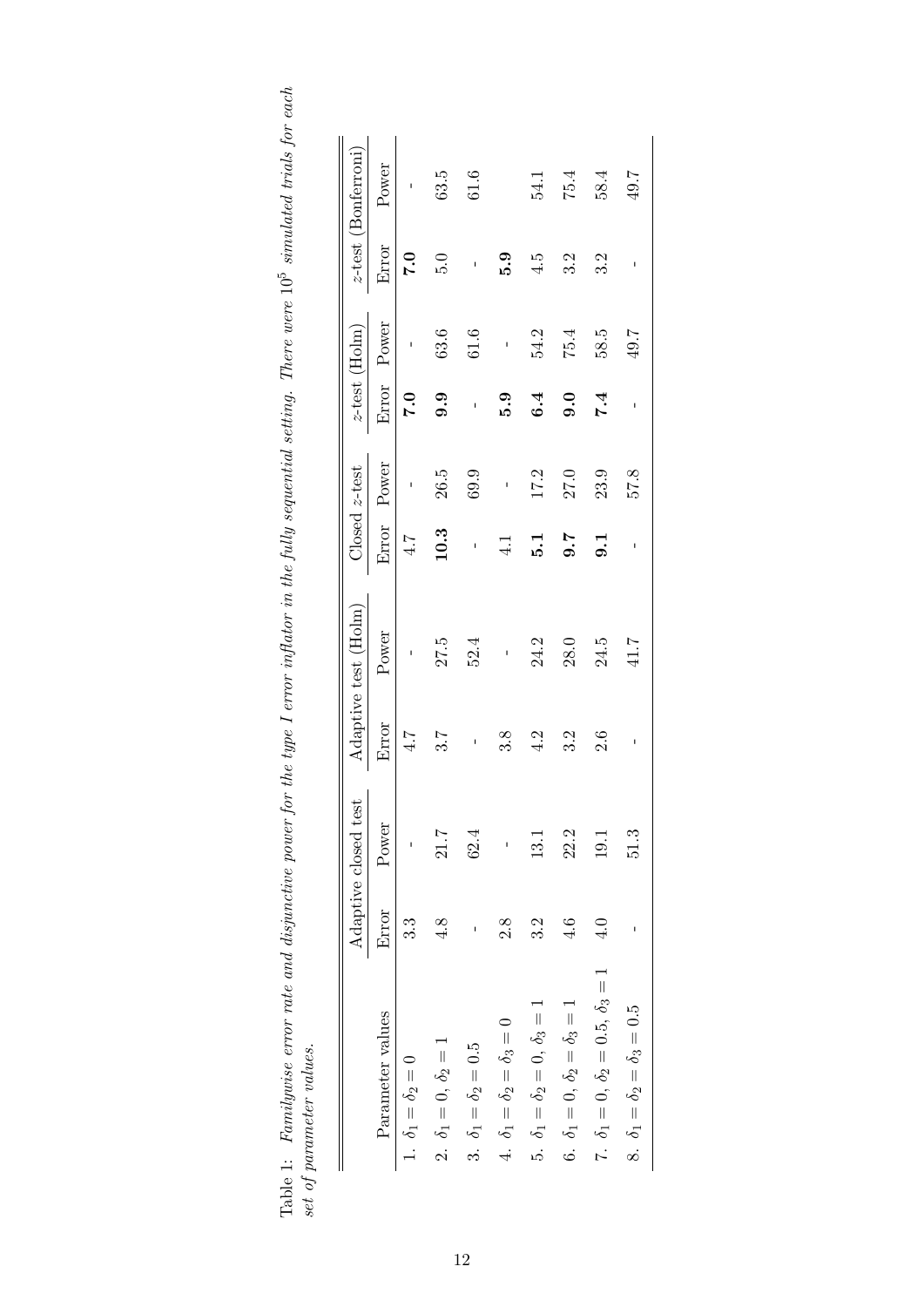<span id="page-12-0"></span>

| ξ<br>ted trials for each set of norr.<br>$\overline{z}$<br>וט טטפ<br>יטעט<br>$\mu$ uere were $10^5$ simallot<br>i<br>.                                             |  |
|--------------------------------------------------------------------------------------------------------------------------------------------------------------------|--|
| $\sim 1$ of $\sim 1$<br>.<br>Dana<br>l<br>inna I nai<br>$BAR$ in the $\pm$<br>č.<br>Ş<br>יירה הום מי<br>ı<br>$\sim$ -roor rate and disminuous.<br>rama da iar<br>3 |  |
| $\frac{1}{2}$ $\frac{1}{2}$ $\frac{1}{2}$ $\frac{1}{2}$ $\frac{1}{2}$<br>$\ddot{\cdot}$                                                                            |  |

|                                                 |            | Adaptive closed test |               | Adaptive test (Holm) |                          | Closed z-test |     | $z$ -test (Holm) |               | <i>z</i> -test (Bonferroni) |
|-------------------------------------------------|------------|----------------------|---------------|----------------------|--------------------------|---------------|-----|------------------|---------------|-----------------------------|
| Parameter values                                | Error      | Power                | Error         | Power                |                          | Error Power   |     | Error Power      | Error         | Power                       |
| 1. $\delta_1 = \delta_2 = 0$                    | 4.7        | $\mathsf I$          | 4.5           | $\mathbf I$          | 4.8                      | $\bar{1}$     | 4.1 | $\mathbf{I}$     | $\frac{1}{4}$ |                             |
| 2. $\delta_1 = 0, \delta_2 = 0.5$               | 4.6        | 46.4                 | 4.4           | 52.4                 | 3.9                      | 46.7          | 3.6 | 53.6             | 1.9           | 53.5                        |
| 3. $\delta_1 = \delta_2 = 0.5$                  |            | 70.8                 | $\mathbf{I}$  | 66.4                 | $\overline{\phantom{a}}$ | 71.2          |     | 65.9             | $\mathbf{I}$  | 65.9                        |
| 4. $\delta_1 = \delta_2 = \delta_3 = 0$         | 3.8        | $\bar{1}$            | $\frac{1}{4}$ | $\mathbf{I}$         | $\ddot{4.0}$             | $\frac{1}{2}$ | 3.8 | $\mathbf{I}$     | 3.8           |                             |
| 5. $\delta_1 = \delta_2 = 0, \delta_3 = 1$      | $4\cdot$   | 59.9                 | $\frac{2}{4}$ | 88.7                 | 4.3                      | 60.1          | 3.8 | 90.6             | 2.6           | 90.6                        |
| 6. $\delta_1 = 0$ , $\delta_2 = \delta_3 = 1$   | 4.8        | 89.8                 | 4.7           | 95.1                 | $\ddot{ }$               | 90.1          | 3.9 | 96.0             | $\ddot{1}$    | 96.0                        |
| 7. $\delta_1 = 0, \delta_2 = 0.5, \delta_3 = 1$ | $\ddot{4}$ | 74.8                 | 3.9           | 88.2                 | 3.9                      | 75.7          | 3.4 | 0.06             | 1.4           | 90.0                        |
| 8. $\delta_1 = \delta_2 = \delta_3 = 0.5$       |            | 56.5                 | ı             | 51.8                 | I                        | 57.9          | ı   | 52.7             | I             | 52.7                        |
|                                                 |            |                      |               |                      |                          |               |     |                  |               |                             |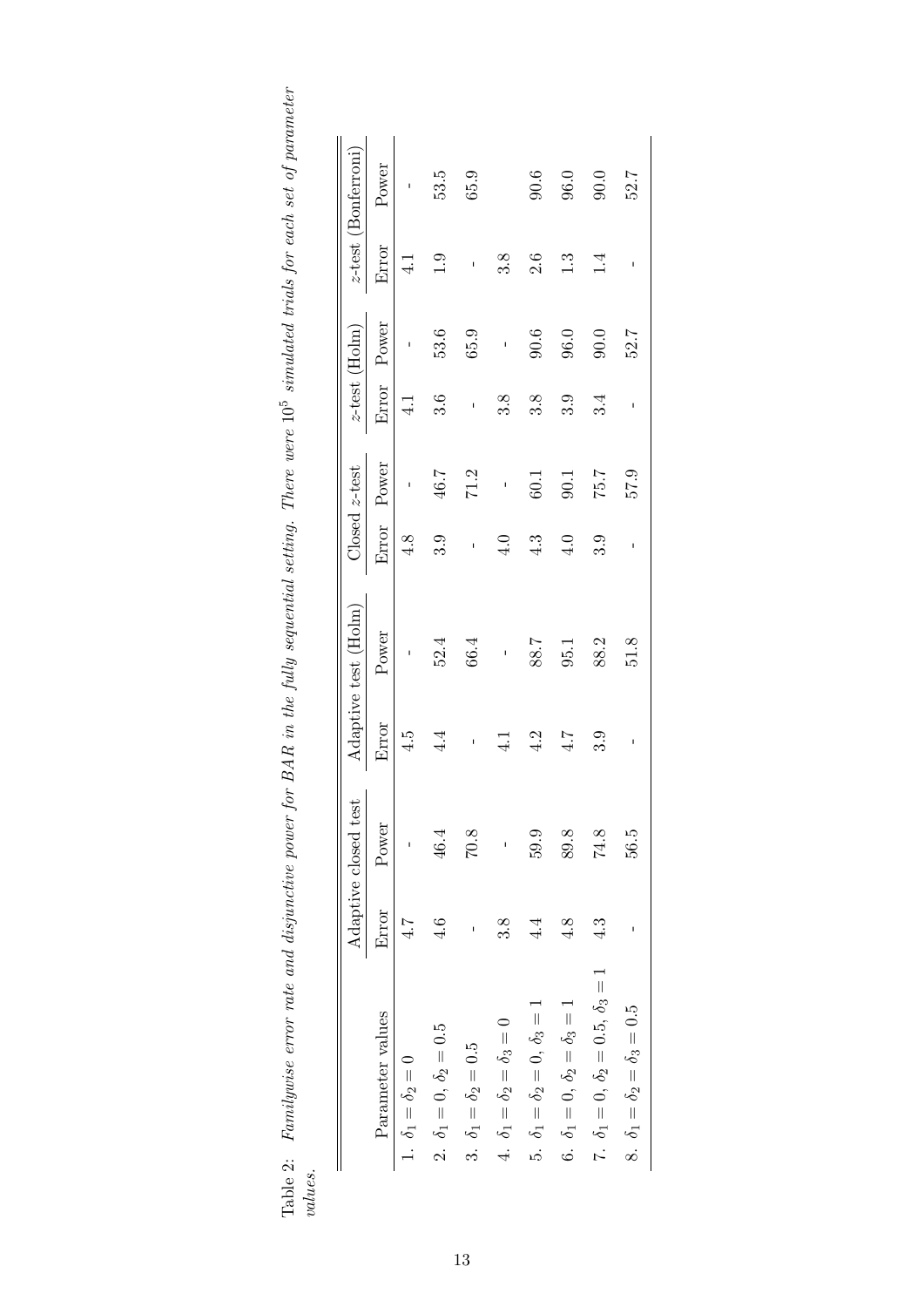As for the power of the different methods, when at least one of the null hypotheses is true (as in scenarios 2, 5, 6 and 7), the Holm z-test has substantially higher power than the closed z-test. Indeed, the power more than doubles in all four scenarios, and even more than triples in scenario 5. This dramatic increase in power demonstrates that in these scenarios, the closed  $z$ -test is not very sensitive. This is because the test statistic for  $H_I$  will be 'diluted' by the contribution from responses belonging to the null hypotheses  $(H_i)_{i\in I}$  that are true. It is only when all of the null hypotheses are false, as in scenarios 3 and 8, that the power of the closed z-test is reasonable, with a slightly higher power than the Holm z-test.

As for the adaptive tests, the adaptive closed test has a slightly lower power than the closed  $z$ test for all scenarios, with an absolute decrease of between 4.1% in scenario 5 and 7.5% in scenario 3. However, the Holm adaptive test has a substantially lower power than the Holm z-test, with the latter having more than double the power. This demonstrates the high cost in terms of power that controlling the FWER can incur for this randomization scheme. We return to this issue in Section [4.3.](#page-17-0)

Turning to the BAR scheme in Table [2,](#page-12-0) this time all of the methods strongly control the FWER. All methods are slightly conservative, with the adaptive closed test being generally the closest to the nominal 5% level. The Bonferroni-corrected z-test is noticeably more conservative than all the other methods, particularly when there are three treatments. In terms of disjunctive power, if at least one of the null hypotheses are true, we again see that the closed tests suffer from reduced power compared to the Holm versions. However, with BAR the loss of power is less dramatic, with a maximum of a 33% relative decrease in power in scenario 5, but with much smaller decreases in scenarios 2 and 7 for example. This time, the adaptive closed test has almost the same power as the closed  $z$ -test, losing a maximum of only 1.4% in scenario 8. In addition, the Holm adaptive test and Holm z-test now have comparable power, with a maximum loss of only 1.9% in scenarios 6 and 7. This indicates that for BAR schemes, the adaptive tests do not lose out very much in terms of power.

#### <span id="page-13-0"></span>4.2 Block randomization with a fixed control allocation

We now consider block randomized trials with a fixed control allocation, as presented in Section [3.1.](#page-7-1) We use the setup of a trial with  $J = 3$  blocks, with sizes (40, 40, 40) for the experimental treatments and (20, 20, 20) for the control. In the burn-in period, five patients are allocated to each of the treatments including the control. We set the true control mean  $\mu = 0$ , and  $\alpha = 0.05$ . We compare the methods under the randomization schemes below.

Type I error inflator: The allocation probabilities for block  $j \in \{1, \ldots, J-1\}$ , patient  $k =$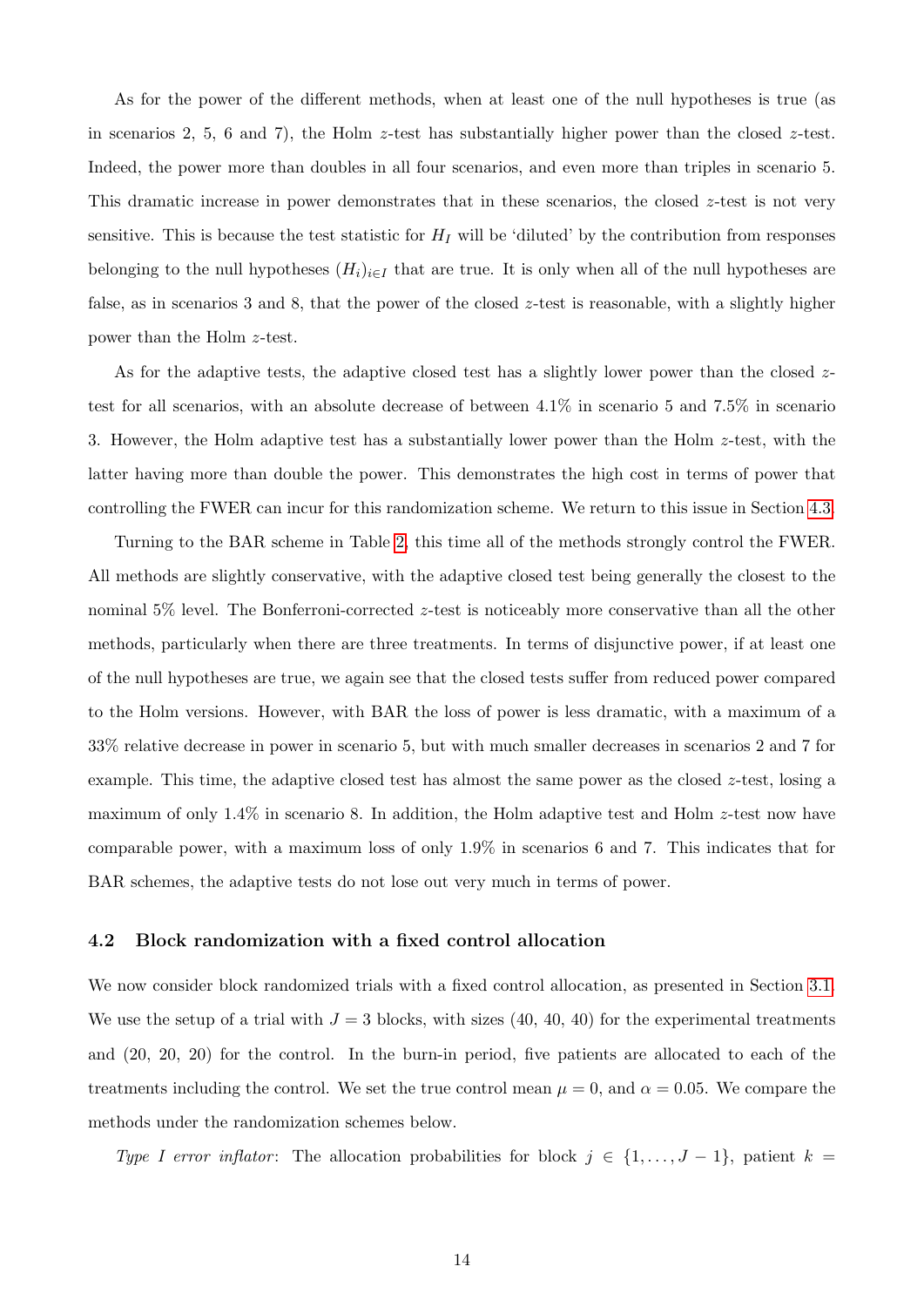$D_j + 1, \ldots, D_{j+1}$  and treatment  $l \in \{2, \ldots, h\}$  are:

$$
P(a_k = 1) = \begin{cases} 0 & \text{if } \sum_{i=1}^{D_j} 1_{\{a_i = 1\} \frac{X_i}{n_{1,j}} > 0.5\\ 1 & \text{otherwise} \end{cases}
$$

$$
P(a_k = l) = \begin{cases} 1/(h-1) & \text{if } \sum_{i=1}^{D_j} 1_{\{a_i = 1\} \frac{X_i}{n_{1,j}} > 0.5\\ 0 & \text{otherwise} \end{cases}
$$

where  $n_{1,j} = \sum_{i=1}^{D_j} 1\!\!1_{\{a_i=1\}}$ .

BAR: The efficacy outcome for the *i*th treatment follows a  $N(\mu_i, 1)$  distribution. For notational convenience, let  $\mu_0 = \mu$ ; that is, the mean of the control. We assign independent normal priors to the  $\mu_i$   $(i = 0, 1, \ldots, h)$ , such that  $\mu_i \sim N(\mu_{i,0}, \sigma_{i,0}^2)$ . At stage  $(j + 1)$ , when the efficacy outcomes  $\boldsymbol{x} = (x_1, \ldots, x_{D_j})$  have been observed, the posterior for  $\mu_i$  is as follows:

$$
\mu_i \mid \bm{X} = \bm{x} \sim N \left( \frac{\sigma_{i,0}^2}{1 + n_{i,K} \sigma_{i,0}^2} \sum_{k=1}^{D_j} \mathbb{1}_{\{a_k = i\}} x_k + \frac{n_{i,K}}{1 + n_{i,K} \sigma_{i,0}^2} \mu_{i,0} , \frac{\sigma_{i,0}^2}{1 + n_{i,K} \sigma_{i,0}^2} \right)
$$

where  $n_{i,K} = \sum_{k=1}^{D_K} 1\!\!1_{\{a_k=i\}}$ .

We use a similar BAR scheme to the one in [Wason and Trippa](#page-23-3)  $(2014)$ . If there are h experimental treatments, the randomization probabilities  $(\pi_1, \ldots, \pi_h)$  for the experimental treatments at the  $(j +$ 1)th stage are:

$$
\pi_i = \frac{P(\mu_i > \mu_0 \mid \mathbf{X} = \mathbf{x})^{\gamma}}{\sum_{l=1}^h P(\mu_l > \mu_0 \mid \mathbf{X} = \mathbf{x})^{\gamma}}
$$

In our simulations, for simplicity we set the priors  $\mu_{i,0} = 0$  and  $\sigma_{i,0}^2 = 1$ , while  $\gamma = 0.5$ .

Simulation results: Table [1](#page-11-0) gives the results for the type I error inflator randomization scheme, while Table [2](#page-12-0) gives the results for BAR. The auxiliary designs in all scenarios were simply random draws from a discrete uniform distribution on  $\{1, \ldots, h\}.$ 

The results are broadly similar to those for the fully sequential setting presented in Section [4.1.](#page-9-1) For the type I error inflator, we see that the closed z-test does not control the FWER in general (as seen in scenarios 2, 6 and 7), and neither does applying the Holm procedure to the z-test. The Bonferroni-corrected z-test has an inflated FWER when all null hypotheses are true, as in scenarios 1 and 4. In contrast, the adaptive tests strongly control the FWER in all scenarios. However, again this comes at the cost of reduced power. There is a slight reduction in power between the closed  $z$ -test and the closed adaptive test, of between  $3 - 4\%$  in absolute terms. In scenarios where at least one null hypothesis is true, the Holm z-test has a much higher power than the Holm adaptive test, with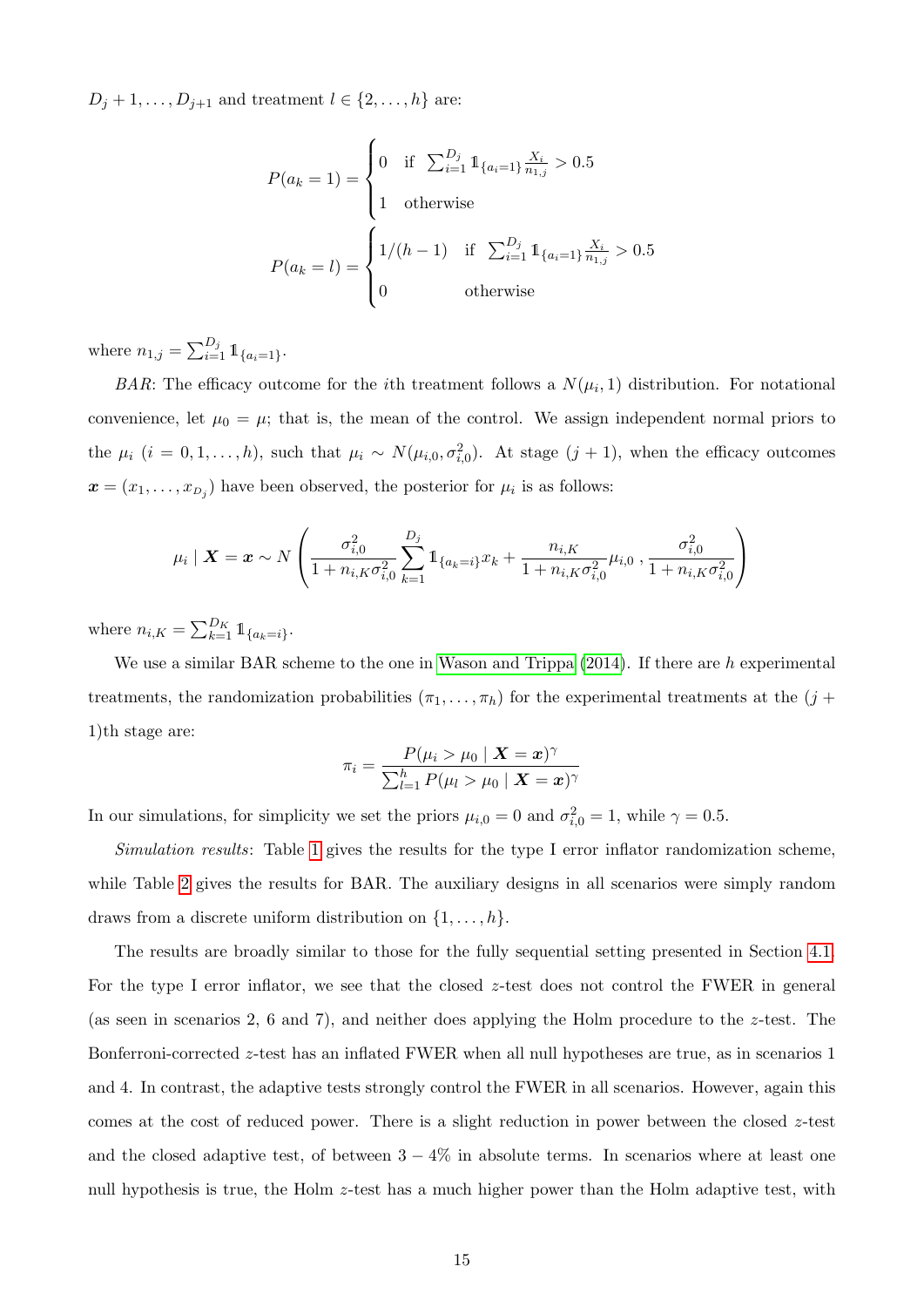|                                                 |       | Adaptive closed test |               | Adaptive test (Holm) |                           | Closed z-test |              | $z$ -test (Holm) |              | <i>z</i> -test (Bonferroni) |
|-------------------------------------------------|-------|----------------------|---------------|----------------------|---------------------------|---------------|--------------|------------------|--------------|-----------------------------|
| Parameter values                                | Error | Power                | Error         | Power                |                           | Error Power   |              | Error Power      | Error        | Power                       |
| $\label{eq:delta_1} \delta_1 = \delta_2 = 0$    | 3.8   |                      | 4.8           | $\mathbf{I}$         | 4.6                       | $\mathbf{I}$  | $\ddot{6}$   | $\mathsf I$      | 6.5          |                             |
| 2. $\delta_1 = 0, \delta_2 = 1$                 | 4.8   | 22.0                 | 3.6           | 26.9                 | 8.3                       | 25.6          | 7.8          | 61.1             | 4.3          | $61.0\,$                    |
| 3. $\delta_1 = \delta_2 = 0.5$                  | ı     | 92.7                 | $\mathbf{I}$  | 87.9                 | $\mathbf{I}$              | 94.6          | $\mathbf{I}$ | 7.10             | $\mathbf{I}$ | 7.16                        |
| 4. $\delta_1 = \delta_2 = \delta_3 = 0$         | 3.2   |                      | $\frac{1}{4}$ | $\mathbf{I}$         | $\frac{1}{4}$             | $\mathbf{I}$  | 6.1          | $\mathbf{I}$     | 6.1          |                             |
| 5. $\delta_1 = \delta_2 = 0, \delta_3 = 1$      | 3.7   | 14.2                 | 4.4           | 23.4                 | 4.7                       | 18.1          | 6.2          | 61.2             | 4.5          | 61.1                        |
| 6. $\delta_1 = 0, \ \delta_2 = \delta_3 = 1$    | 4.9   | 20.1                 | 3.2           | 26.1                 | $\overline{\mathbf{S}}$ . | 23.0          | 7.3          | 78.5             | 3.2          | 78.4                        |
| 7. $\delta_1 = 0, \delta_2 = 0.5, \delta_3 = 1$ | 4.7   | 177                  | 3.0           | 23.8                 | $\ddot{\mathbf{8}}$ .0    | 21.1          | 6.7          | 66.2             | 2.8          | 66.2                        |
| 8. $\delta_1 = \delta_2 = \delta_3 = 0.5$       |       | 91.3                 | I             | 83.4                 | I                         | 94.0          | I            | 89.7             | I            | 89.7                        |

| l                                              |                                                |
|------------------------------------------------|------------------------------------------------|
| į                                              |                                                |
|                                                |                                                |
|                                                |                                                |
| Ş<br>ì                                         |                                                |
| $-4 + 6$                                       |                                                |
|                                                |                                                |
|                                                |                                                |
| ì                                              |                                                |
| i<br>י<br>ו                                    |                                                |
|                                                |                                                |
| ١<br>j<br>ì                                    |                                                |
| $-1$ on $+$ one $+$                            |                                                |
| in the                                         | I<br>J<br>)<br>j                               |
| $\frac{1}{4}$ diagona ation and<br>.<br>.      |                                                |
|                                                | ו עשין נ                                       |
| china main ian ian iang m<br>pur atur where as | emailated trials for each set of parameter not |
|                                                |                                                |
|                                                |                                                |
| Table 3: Family                                |                                                |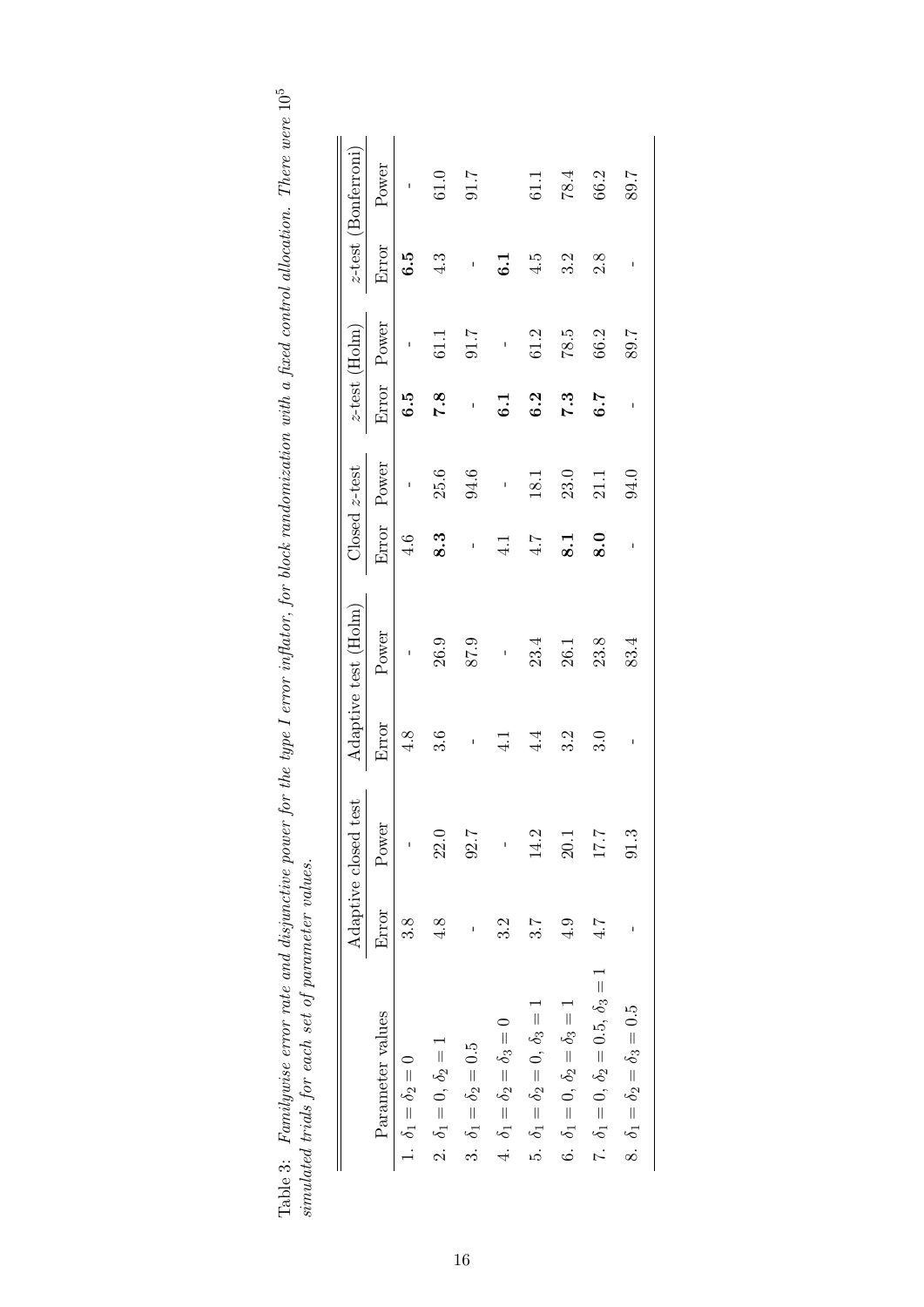| Ç,<br>j<br>nonon <sup>o</sup><br>Ξ                                                                                                                                                  |                        |
|-------------------------------------------------------------------------------------------------------------------------------------------------------------------------------------|------------------------|
| ۲,<br>l<br>ì<br>- 22<br>Ī.<br>power or priver<br>٢<br>ا<br>$\frac{1}{4}$<br>$\overline{a}$<br>l<br>ſ<br>č<br>$l$ uwise error rate and disjunctive $p$<br>a Cuinneach<br>10000t<br>ļ |                        |
| $_1$ able 4: $F$<br>E                                                                                                                                                               | for each set of parame |

|                                                    |       | Adaptive closed test |                 | Adaptive test (Holm) |               | Closed z-test |               | $z$ -test (Holm) |              | <i>z</i> -test (Bonferroni) |
|----------------------------------------------------|-------|----------------------|-----------------|----------------------|---------------|---------------|---------------|------------------|--------------|-----------------------------|
| Parameter values                                   | Error | Power                | Error           | Power                |               | Error Power   |               | Error Power      | Error        | Power                       |
| 1. $\delta_1 = \delta_2 = 0$                       | 4.8   | $\mathsf I$          | 4.6             | I                    | 4.8           | $\mathbf{I}$  | 4.5           | I                | 4.5          |                             |
| 2. $\delta_1 = 0, \delta_2 = 0.5$                  | 5.0   | 61.2                 | 4.9             | 82.7                 | $\ddot{q}$ .  | 61.2          | 4.8           | 82.9             | 2.5          | 82.8                        |
| 3. $\delta_1 = \delta_2 = 0.5$                     |       | 94.5                 | ı               | 92.3                 | $\mathbf{I}$  | 94.5          | ı             | 92.2             | $\mathbf{I}$ | 92.2                        |
| 4. $\delta_1 = \delta_2 = \delta_3 = 0$            | 3.7   | $\mathsf I$          | 4.5             | I                    | 3.7           | $\mathbf{I}$  | 4.2           | $\mathbf{I}$     | 4.2          |                             |
| 5. $\delta_1 = \delta_2 = 0, \delta_3 = 0.5$       | 4.4   | 36.1                 | 4.6             | 71.8                 | 4.3           | 36.0          | $\frac{4}{4}$ | 71.8             | 3.0          | $7.17$                      |
| 6. $\delta_1 = 0, \, \delta_2 = \delta_3 = 0.5$    | 5.0   | 673                  | $\frac{4.6}{4}$ | 85.6                 | $\frac{8}{4}$ | 66.8          | 4.4           | 85.4             | 1.6          | 85.4                        |
| 7. $\delta_1 = 0, \delta_2 = 0.25, \delta_3 = 0.5$ | 4.6   | 51.1                 | 3.7             | 73.0                 | 4.4           | 5.05          | 3.5           | 72.6             | 1.6          | 72.6                        |
| 8. $\delta_1 = \delta_2 = \delta_3 = 0.5$          |       | 93.5                 | I               | 7.06                 | I             | 93.4          | I             | 90.4             | I            | 90.4                        |
|                                                    |       |                      |                 |                      |               |               |               |                  |              |                             |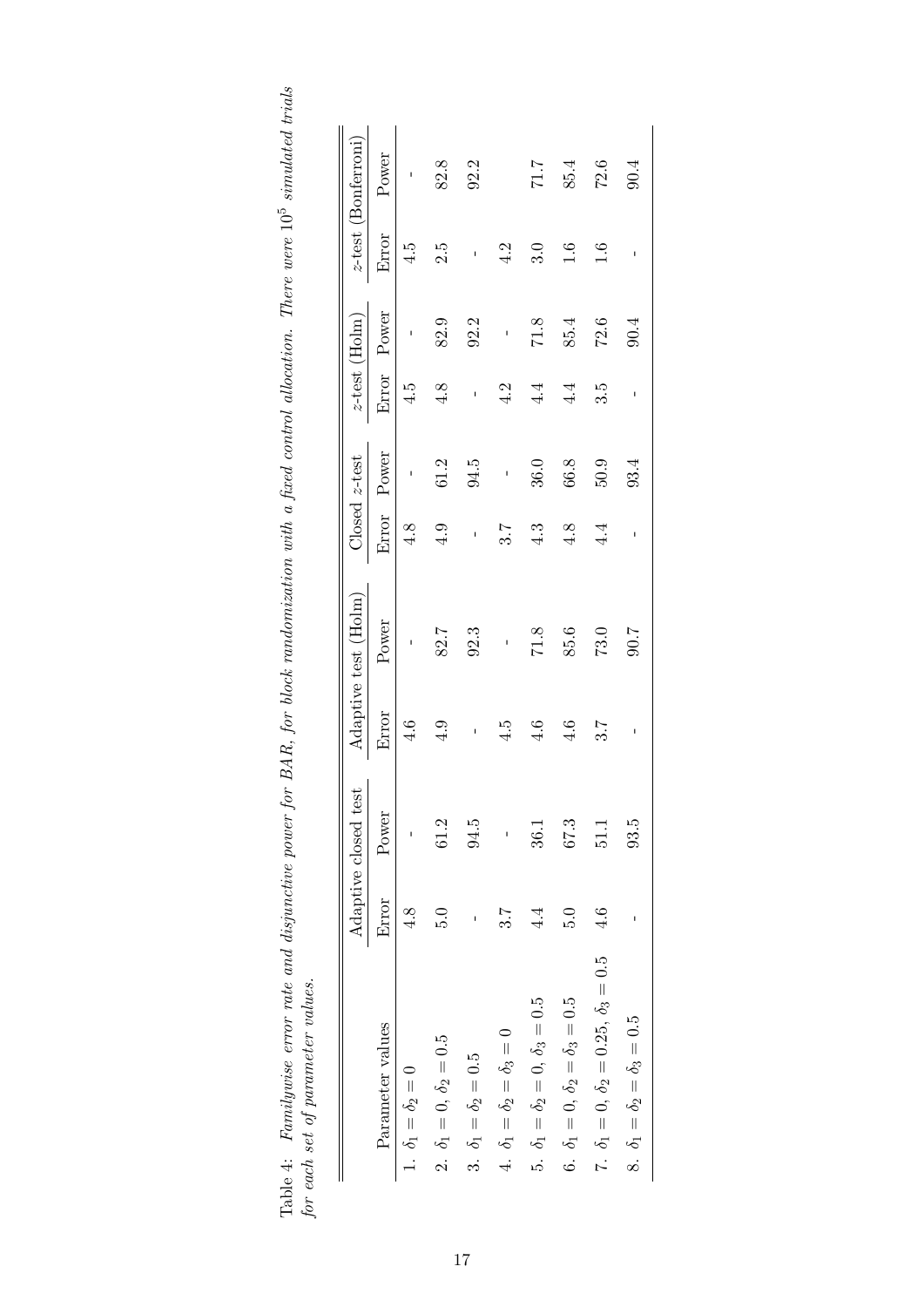the power more than doubling in these scenarios, and actually tripling in scenario 6.

As for the BAR scheme, all of the methods strongly control the FWER. This time, for some scenarios the adaptive closed test basically achieves the nominal 5% level, as in scenarios 2 and 6. When there are three treatments, the Bonferroni-corrected z-test can again be overly conservative, as in scenarios 6 and 7. In contrast to the fully sequential setting, with block randomization we see that the adaptive tests actually have the highest power out of all the methods in all scenarios except scenario 2. When at least one null hypothesis is true, the Holm adaptive test has the highest power, while when all null hypotheses are false the adaptive closed test has the highest power. The power gains are small, but demonstrate that we do not always lose out in terms of power when using the proposed adaptive tests.

Block randomization with an adaptive control allocation: In Appendix E.1, we present a simulation study considering block randomization with an adaptive control allocation, as presented in Section [3.3.](#page-9-2) The results are broadly similar to those presented above.

#### <span id="page-17-0"></span>4.3 Summary

In summary, the simulation results show that in the randomization settings considered, our proposed adaptive tests strongly control the FWER, as would be expected from theory. In contrast, the various z-tests can all fail to control the error rate, as seen in the results for the type I error inflator. However, given a more realistic randomization scheme, such as the BAR schemes we considered, the z-tests achieve strong familywise error control. As for disjunctive power, we see that when at least one null hypothesis is true, the closed tests suffer a very large drop in power compared to the Holm versions. This is because of the 'dilution' of the test statistic as mentioned in Section [4.1.](#page-9-1) However, when all the null hypotheses are true, then the closed test has the higher power, although the gains are at most modest.

The adaptive tests can pay a large price in terms of power when compared with the  $z$ -tests, as seen in the results for the type I error inflator. In Appendix E.2, we give an additional simulation study with two treatments, where the randomization scheme used is simply a fixed allocation to the experimental treatments but with unequal randomization probabilities. We show that when the probability of assignment to treatment 2 is low (i.e. less than 0.2), there is a large drop in the power of the adaptive tests for testing  $H_1$ . This explains what is happening with the type I error inflator when  $\delta_1 = 0$ , where in the majority of trial scenarios, apart from the unlikely event that treatment 1 stops early for 'efficacy', the probability of assignment to treatment 2 is zero by design. Hence, the type I inflator is in fact close to a worst-case scenario for the adaptive tests.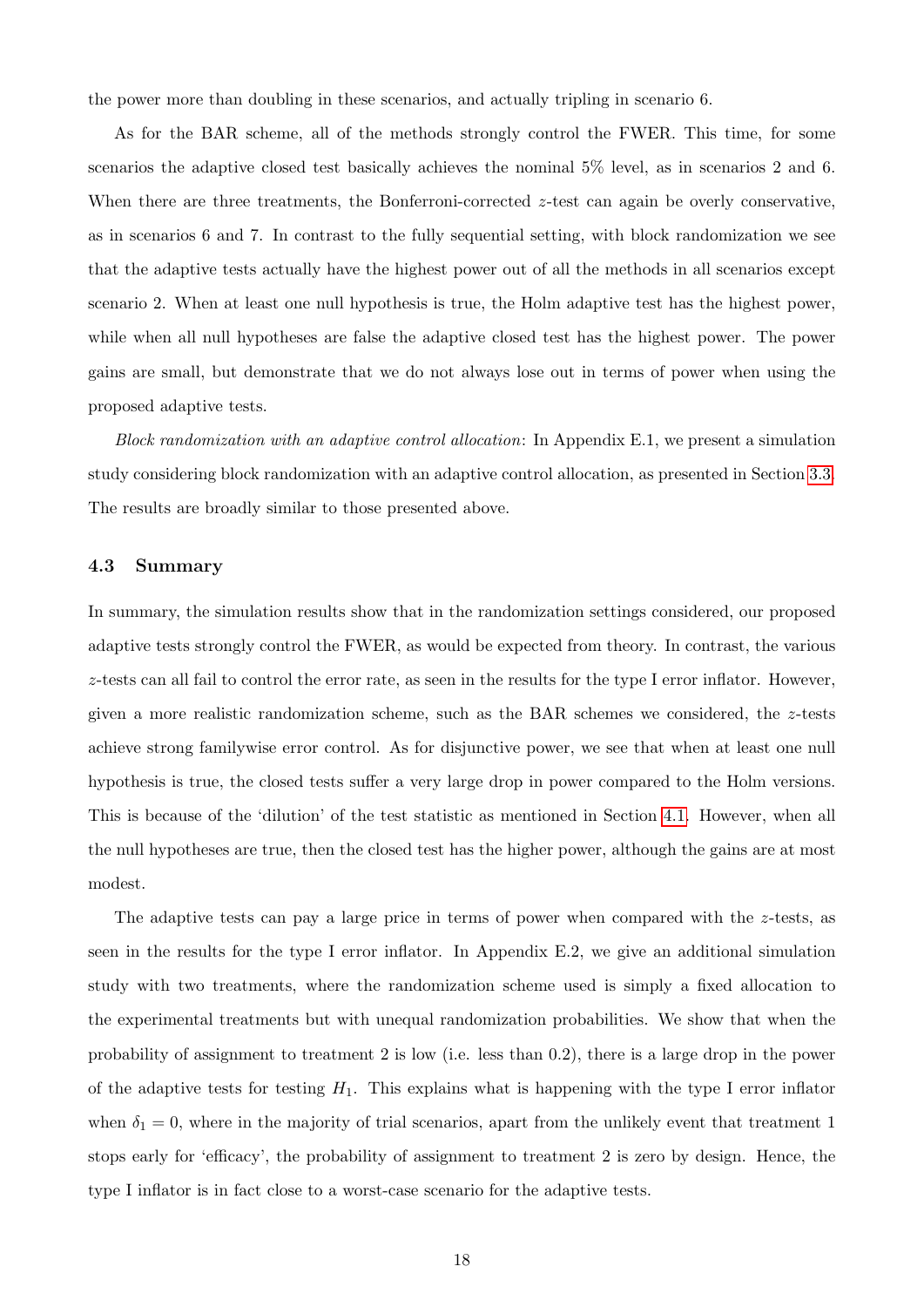However, most adaptive randomization schemes are unlikely to have such extreme imbalances. Indeed, authors such as [Korn and Freidlin](#page-22-2) [\(2011\)](#page-22-2) recommend restricting the probability of arm assignment to between 0.2 and 0.8 in order to prevent extreme patient allocation. Hence, for 'sensible' adaptive randomization schemes with such a restriction, we would not expect there to be a substantial loss of power when using the Holm adaptive test compared with the Holm z-test, particularly in the block randomized setting.

## <span id="page-18-0"></span>5 Case study

Finally, we illustrate our proposed methodology using an example based on a phase II placebocontrolled trial in primary hypercholesterolemia [\(Roth et al., 2012\)](#page-23-11). The purpose of the study was to compare the effects of using the SAR236553 antibody with high-dose or lose-dose atorvastatin, as compared with high-dose atorvastatin alone. The primary outcome was the least-squares mean percent reduction from baseline of low-density lipoprotein cholesterol (LDL-C). Patients were randomly assigned, in a 1:1:1 ratio, to receive 80 mg of atorvastatin plus placebo, 10 mg of atorvastatin plus SAR236553, or 80 mg of atorvastatin plus SAR236553. For convenience, we label these different interventions as the 'control', 'low dose' and 'high dose' respectively.

In the trial, the observed least-squares mean  $\pm$  SE percent reduction from baseline in LDL-C was  $17.3\pm3.5$  for the control,  $66.2\pm3.5$  for the low dose and  $72.3\pm3.5$  for the high dose. There were  $N = 31$ patients on the control,  $N = 31$  patients on the low dose and  $N = 30$  patients on the high dose, giving a total of  $N = 61$  patients on the two experimental doses. For our illustrative case study, we use the observed values from the trial and assume that the distribution of the least-squares standardized mean percent reduction from baseline of low-density LDL-C is  $N(17.3/3.5, 1)$  for the control,  $N(66.2/3.5, 1)$ for the low dose, and  $N(72.3/3.5, 1)$  for the high dose.

Now suppose that the trial was carried out as an adaptive block randomized trial with a fixed control allocation, as described in Section [3.1.](#page-7-1) Let the trial have  $J = 3$  blocks, with block sizes (15, 15, 15) for the experimental treatments and (8, 8, 8) for the placebo. In the burn-in period, 7 patients are allocated to the control and 8 patients are allocated to each of the experimental doses. Hence, a total of 31 patients are on the control and 61 on the experimental treatments, as in the original trial. We use the BAR scheme of Section [4.2,](#page-13-0) with priors  $\mu_{i,0} = 5$  and  $\sigma_{i,0}^2 = 1$   $(i = 0, 1, 2)$ , while  $\gamma = 0.5$ .

Table [5](#page-19-1) shows the results for a simulated trial with the above parameters, where the BAR scheme allocated 13 patients to the low dose and 32 patients to the high dose after the burn-in period. This yields the natural weights used in the naïve z-test of  $n'_1 = 21$  for the low dose and  $n'_2 = 40$  for the high dose. The natural weight for the control is  $n_0 = 31$  by design. The auxiliary design randomly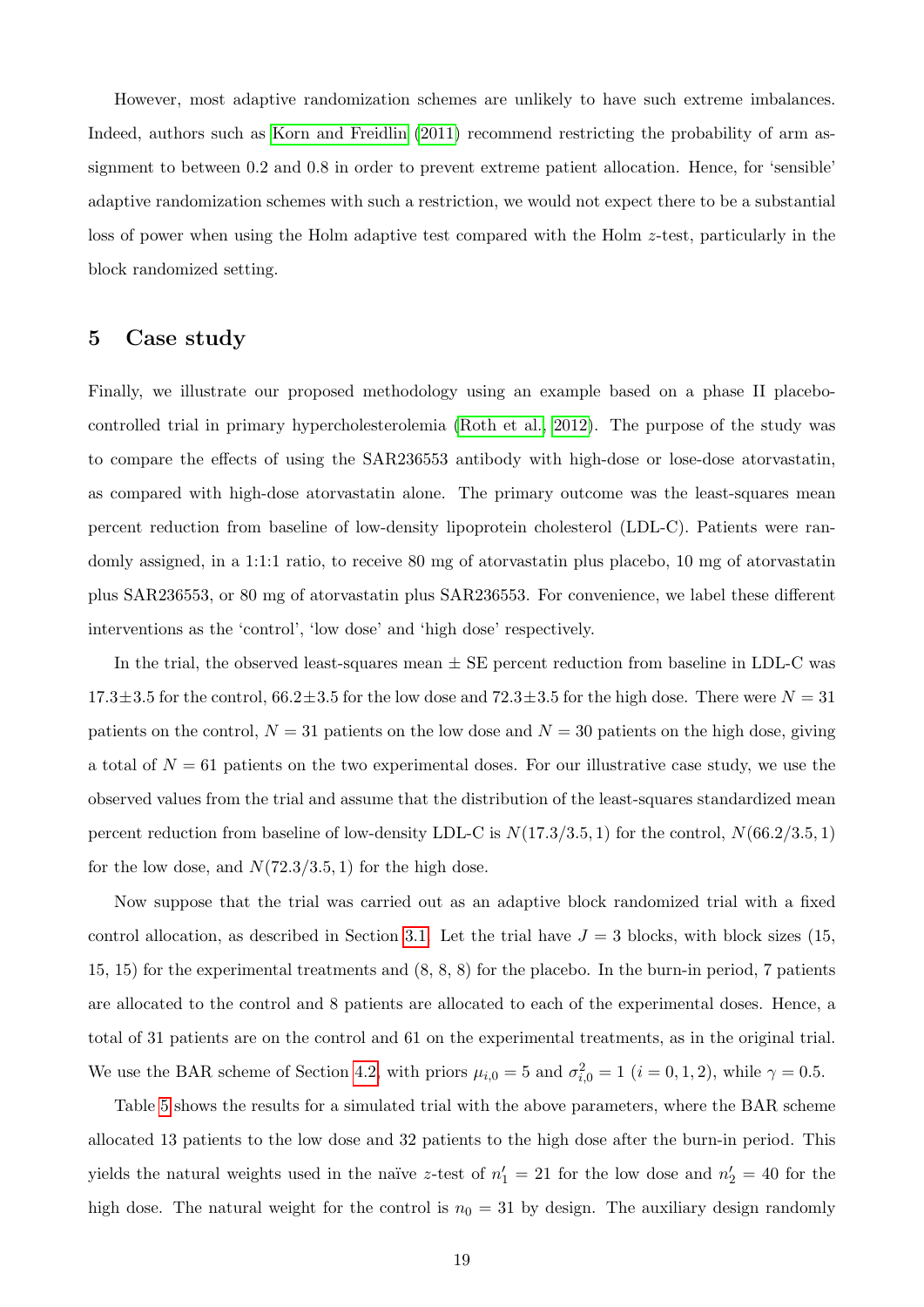assigned 44 patients to the low or high dose in a 1:1 ratio, and allocated 21 patients to the low dose and 23 patients to the high dose.

<span id="page-19-1"></span>Table 5: Test statistics, p-values and weights for a simulated block randomized trial using a BAR scheme.

|                         | Low dose                              | High dose                             |
|-------------------------|---------------------------------------|---------------------------------------|
| $z$ -test statistic     | 13.76 ( $p < 0.001$ )                 | 15.50 $(p < 0.001)$                   |
| Adaptive test statistic | 12.21 ( $p < 0.001$ )                 | 16.22 ( $p < 0.001$ )                 |
| Natural weights         | $n'_1 = 21, n_0 = 31$                 | $n'_2 = 40, n_0 = 31$                 |
| Adaptive weights        | $w^{(1)} = (30, 28.05, 21.49, 16.43)$ | $w^{(2)} = (32, 34.09, 42.68, 46.08)$ |
|                         | $w^{(0)} = (31, 31.73, 35.91, 42.76)$ | $w^{(0)} = (31, 30.43, 28.86, 28.41)$ |

The adaptive test statistic is slightly smaller than the z-test statistic for the low dose, while the converse is true for the test statistics for the high dose. Looking at the adaptive weights for the burn-in period and the three blocks, we see that for the low dose, the weights for the low dose decrease for each block while the control weights increase. This pattern is reversed for the high dose. Given that all the p-values are less than  $0.001$ , using either the z-test or the adaptive test we would conclude that adding the SAR236553 antibody to high-dose or low-dose atorvastatin leads to a statistically significant reduction in LDL-C levels.

## <span id="page-19-0"></span>6 Discussion

A major regulatory concern over the use of response-adaptive trials in clinical practice has been ensuring control of the type I error rate. We have proposed procedures that guarantee strong familywise error control in the following multi-armed trial settings:

- 1. Fully sequential response-adaptive trials with a fixed control allocation (where the randomization rule does not depend on the control information)
- 2. Block-randomized response-adaptive trials with a fixed control allocation
- 3. Block-randomized response-adaptive trials including an adaptive control allocation

These procedures are applicable to a large class of response-adaptive randomization rules, particularly in settings (2) and (3) where there are no restrictions on the rule used. Hence both Bayesian and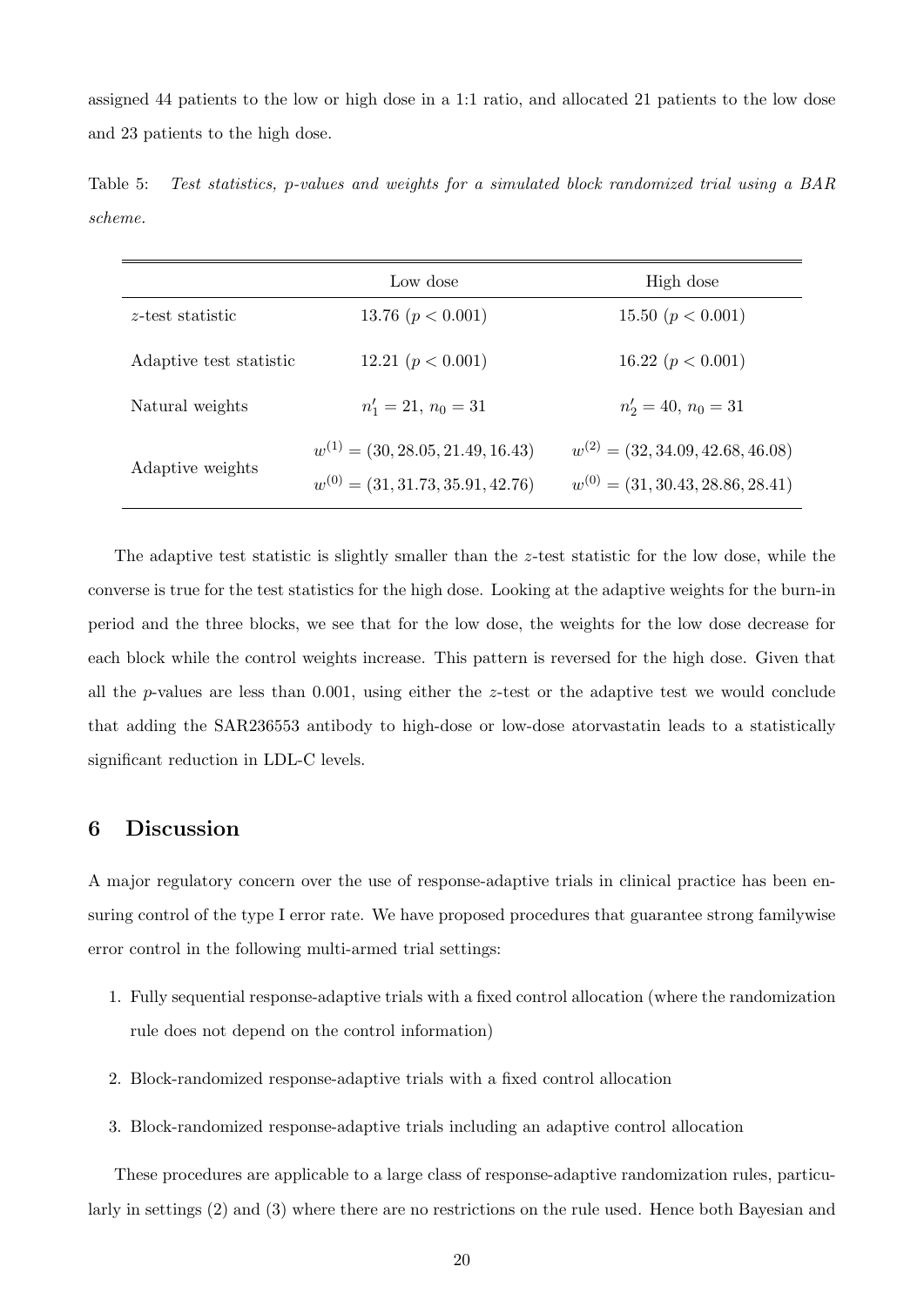'optimal' response-adaptive randomization schemes proposed in the literature can be used without adjustment, with only the final test statistic having to be modified.

In practice, to control the FWER we would recommend using the Holm adaptive test. Importantly, it has a much higher power than the adaptive closed test when at least one of the null hypotheses are true. As well, it only requires h hypothesis tests as compared with  $(2<sup>h</sup> - 1)$  hypothesis tests for the adaptive closed test.

Our adaptive tests lead to unequal weightings of patients, which may be controversial [\(Burman](#page-21-11) [and Sonesson, 2006\)](#page-21-11). One solution is to use the so-called 'dual test', and reject a hypothesis only if both the adaptive test and the naïve z-test rejects [\(Denne, 2001;](#page-21-12) [Posch et al., 2003;](#page-22-11) [Chen et al., 2004\)](#page-21-13), although this comes at the cost of reduced power.

We have assumed that the variances of the control and experimental treatments are known. Fully accounting for unknown variances would add considerable complexity to our approach. In Appendix E.3, we show that estimating the common variance from the data does not inflate the FWER when using the Holm adaptive test, for any of the simulation scenarios considered in this paper.

Our proposed procedures are designed for normally-distributed outcomes, and it would be useful to apply our approach to binary outcomes as well. As a starting point, it may be possible to use the asymptotically normal test statistic for contrasting each treatment arm with the control [\(Jennison](#page-22-12) [and Turnbull, 2000;](#page-22-12) [Wason and Trippa, 2014\)](#page-23-3), particularly in the block randomised setting.

Finally, although we did not explicitly consider it in this paper, the adaptive randomization procedures used could also incorporate covariate information, so that the allocation probabilities vary across patients with different covariates. These covariate-adjusted response-adaptive randomization schemes are particularly useful when certain characteristics of the patients may be correlated with the primary outcome [\(Hu and Rosenberger, 2006\)](#page-22-0). A related setting would be biomaker-guided response-adaptive trials, such as I-SPY 2.

# References

- <span id="page-20-1"></span>Bartlett, R. H., Roloff, D. W., Cornell, R. G., Andrews, A. F., Dillon, P. W., and Zwischenberger, J. B. (1985). Extracorporeal circulation in neonatal respiratory failure: a prospective randomized study. Pediatrics 76, 479–487.
- <span id="page-20-0"></span>Bello, G. A. and Sabo, R. T. (2016). Outcome-adaptive allocation with natural lead-in for three-group trials with binary outcomes. Journal of Statistical Computation and Simulation 86, 2441–2449.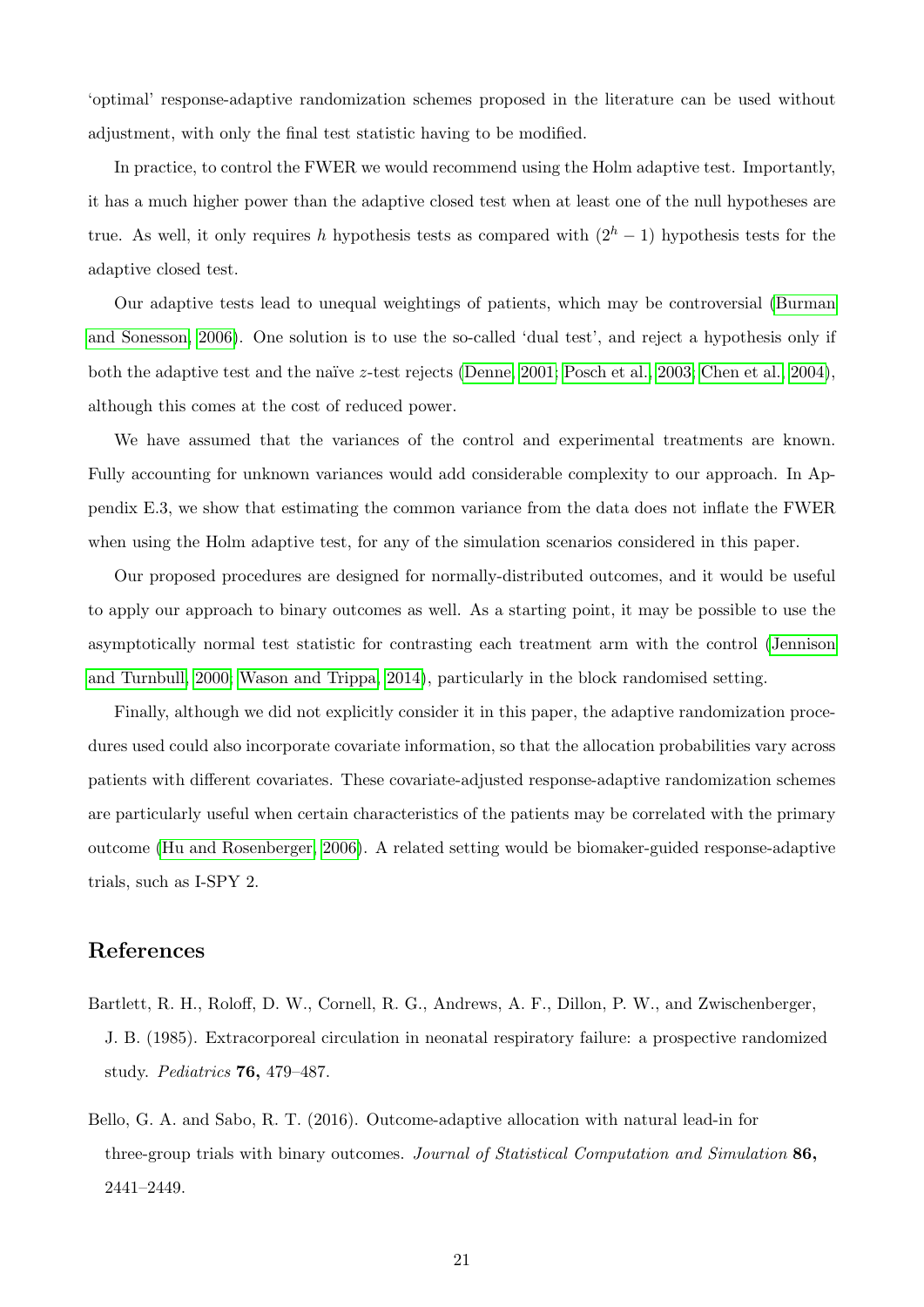- <span id="page-21-6"></span>Bergemann, D. and Vlimki, J. (2006). Bandit problems. Technical report, Cowles Foundation, http://ssrn.com/abstract=877173 [accessed 1 Mar 2018].
- <span id="page-21-3"></span>Berry, D. A. (2011). Adaptive clinical trials: the promise and the caution. *Journal of Clinical* Oncology 29, 606–609.
- <span id="page-21-5"></span>Berry, D. A. (2015). Commentary on Hey and Kimmelman. *Clinical Trials* 12, 107–109.
- <span id="page-21-1"></span>Biswas, A., Bhattachary, R., and Zhang, L. (2007). Optimal response-adaptive designs for continuous responses in phase III trials. Biometrical journal 49, 928–940.
- <span id="page-21-2"></span>Biswas, A. and Bhattacharya, R. (2016). Response-adaptive designs for continuous treatment responses in phase III clinical trials: A review. Statistical Methods in Medical Research 25, 81–100.
- <span id="page-21-10"></span>Brannath, W., Koenig, F., and Bauer, P. (2007). Multiplicity and flexibility in clinical trials. Pharmaceutical statistics 6, 205–216.
- <span id="page-21-11"></span>Burman, C.-F. and Sonesson, C. (2006). Are flexible designs sound? Biometrics 62, 664–9; discussion 670–83.
- <span id="page-21-13"></span>Chen, Y. H. J., DeMets, D. L., and Lan, K. K. G. (2004). Increasing the sample size when the unblinded interim result is promising. Statistics in Medicine 23, 1023–1038.
- <span id="page-21-12"></span>Denne, J. S. (2001). Sample size recalculation using conditional power. Statistics in Medicine 20, 2645–2660.
- <span id="page-21-4"></span>Du, Y., Wang, X., and Lee, J. J. (2015). Simulation study for evaluating the performance of response-adaptive randomization. Contemporary Clinical Trials 40, 15–25.
- <span id="page-21-0"></span>Eisele, J. R. (1994). The doubly adaptive biased coin design for sequential clinical trials. Journal of Statistical Planning and Inference 38, 249–261.
- <span id="page-21-9"></span>European Medicines Agency (2002). Points to Consider on Multiplicity Issues in Clinical Trials. London: CPMP .
- <span id="page-21-8"></span>Food and Drug Administration (2010). Guidance for Industry: Adaptive Design Clinical Trials for Drugs and Biologics; 2010. Available from: https://www.fda.gov/downloads/drugs/guidances/ucm201790.pdf [accessed 1 Mar 2018] .
- <span id="page-21-7"></span>Giles, F. J., Kantarjian, H. M., Cortes, J. E., Garcia-Manero, G., Verstovsek, S., Faderl, S., et al. (2003). Adaptive randomized study of idarubicin and cytarabine versus troxacitabine and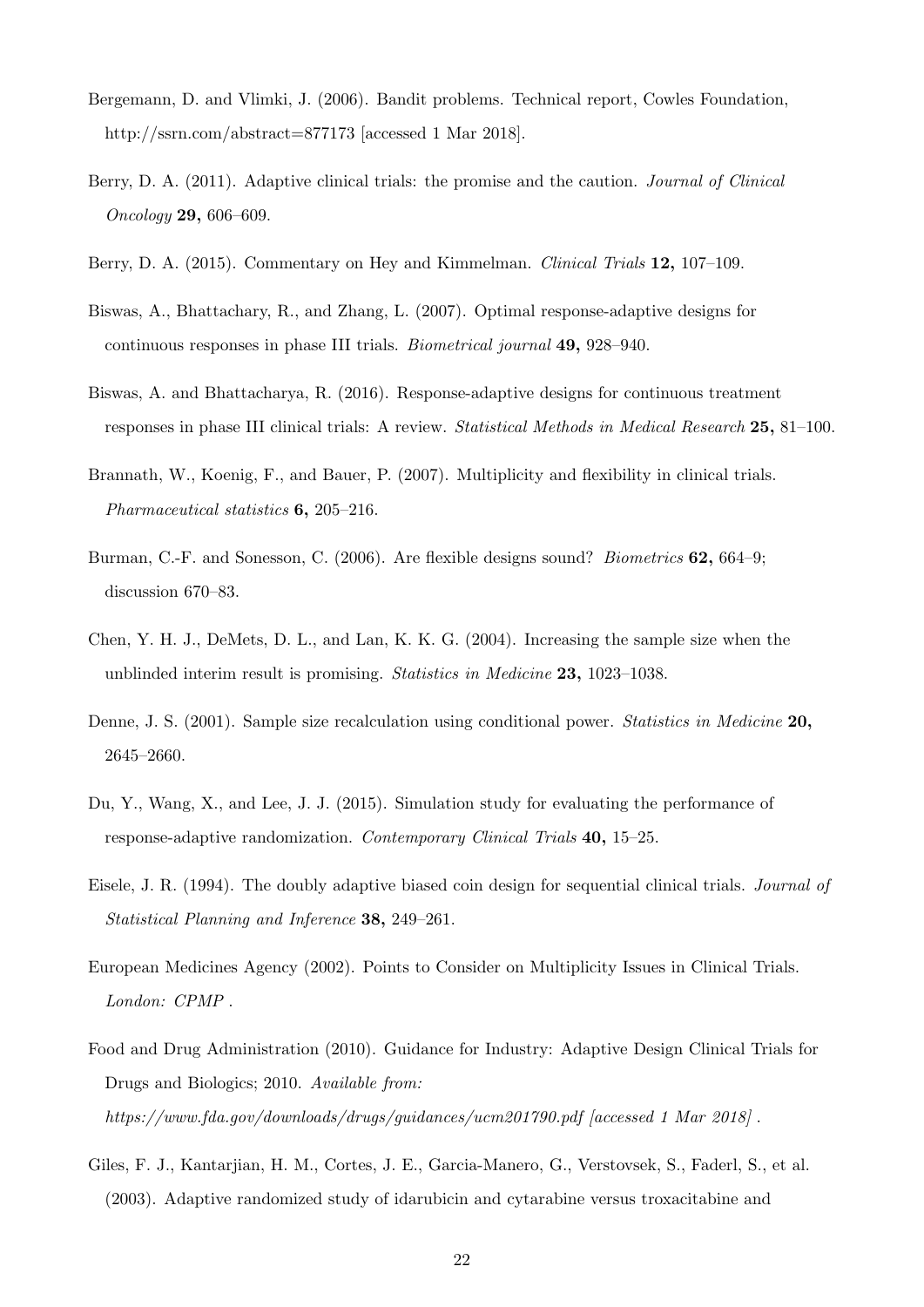cytarabine versus troxacitabine and idarubicin in untreated patients 50 years or older with adverse karyotype acute myeloid leukemia. Journal of Clinical Oncology 21, 1722–1727.

- <span id="page-22-8"></span>Gutjahr, G., Posch, M., and Brannath, W. (2011). Familywise error control in multi-armed response-adaptive two-stage designs. Journal of Biopharmaceutical Statistics 21, 818–830.
- <span id="page-22-6"></span>Hey, S. P. and Kimmelman, J. (2015). Are outcome-adaptive allocation trials ethical? Clinical Trials 12, 102–106.
- <span id="page-22-10"></span>Holm, S. (1979). A simple sequentially rejective multiple test procedure. Scandinavian Journal of Statistics pages 65–70.
- <span id="page-22-0"></span>Hu, F. and Rosenberger, W. F. (2006). The theory of response-adaptive randomization in clinical trials, volume 525. John Wiley & Sons.
- <span id="page-22-1"></span>Ivanova, A., Biswas, A., and Lurie, A. (2006). Response-adaptive designs for continuous outcomes. Journal of Statistical Planning and Inference 136, 1845–1852.
- <span id="page-22-12"></span>Jennison, C. and Turnbull, B. (2000). Group sequential methods with applications to clinical trials. Chapman-Hall/CRC, Boca Raton, FL .
- <span id="page-22-2"></span>Korn, E. L. and Freidlin, B. (2011). Outcome–adaptive randomization: is it useful? Journal of Clinical Oncology 29, 771–776.
- <span id="page-22-3"></span>Lee, J. J., Chen, N., and Yin, G. (2012). Worth adapting? Revisiting the usefulness of outcome-adaptive randomization. Clinical Cancer Research 18, 4498–4507.
- <span id="page-22-9"></span>Marcus, R., Peritz, E., and Gabriel, K. R. (1976). On closed testing procedures with special reference to ordered analysis of variance. Biometrika pages 655–660.
- <span id="page-22-7"></span>Park, J. W., Liu, M. C., Yee, D., Yau, C., van 't Veer, L. J., Symmans, W. F., et al. (2016). Adaptive Randomization of Neratinib in Early Breast Cancer. The New England Journal of Medicine 375, 11–22.
- <span id="page-22-11"></span>Posch, M., Bauer, P., and Brannath, W. (2003). Issues in designing flexible trials. Statistics in Medicine 22, 953–969.
- <span id="page-22-5"></span>Rosenberger, W. F. and Hu, F. (2004). Maximizing power and minimizing treatment failures in clinical trials. Clinical Trials 1, 141–147.
- <span id="page-22-4"></span>Rosenberger, W. F., Stallard, N., Ivanova, A., Harper, C. N., and Ricks, M. L. (2001). Optimal adaptive designs for binary response trials. Biometrics 57, 909–913.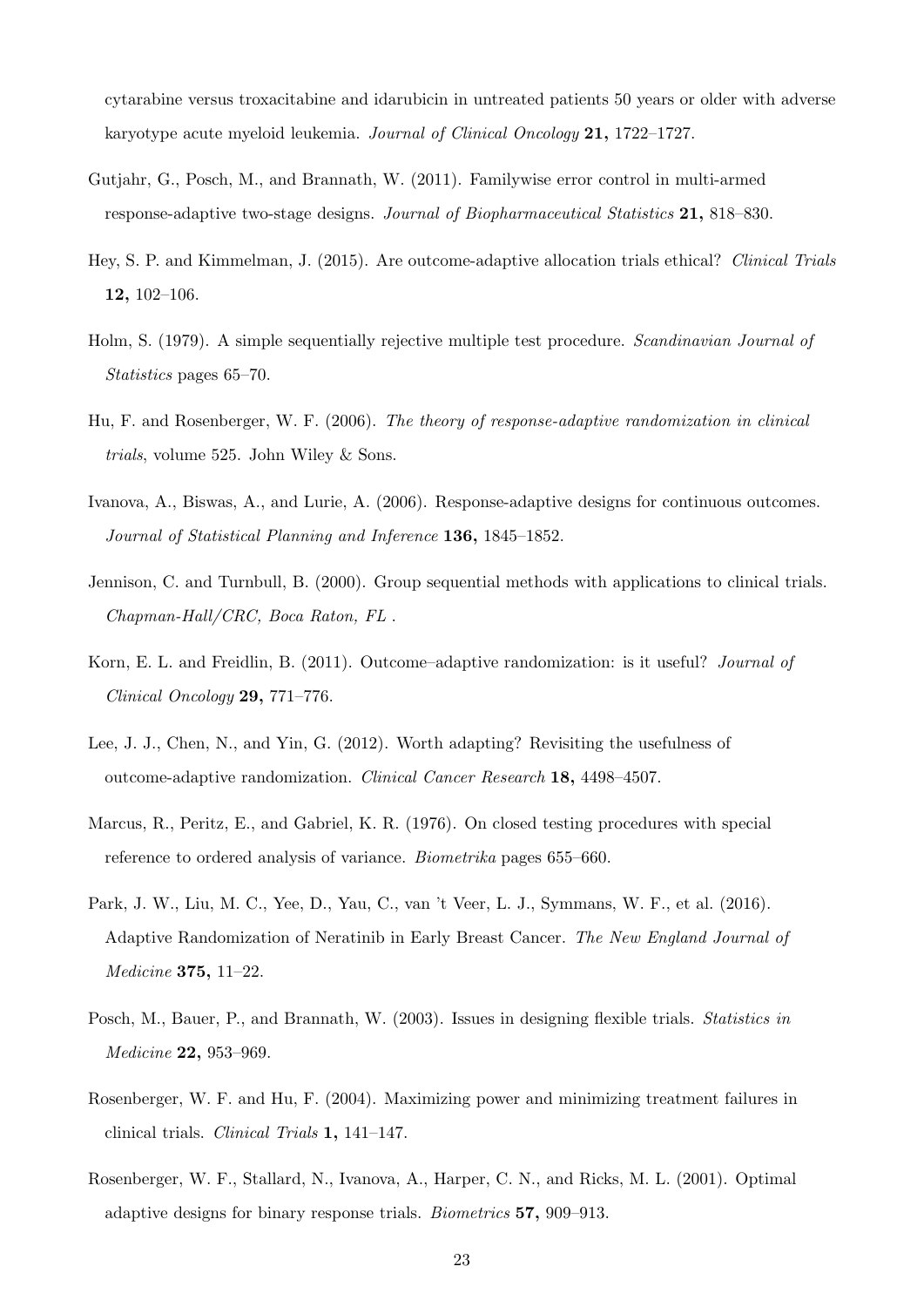- <span id="page-23-11"></span>Roth, E. M., McKenney, J. M., Hanotin, C., Asset, G., and Stein, E. A. (2012). Atorvastatin with or without an antibody to PCSK9 in primary hypercholesterolemia. The New England Journal of Medicine 367, 1891–1900.
- <span id="page-23-10"></span>Rugo, H. S., Olopade, O. I., DeMichele, A., Yau, C., van 't Veer, L. J., Buxton, M. B., et al. (2016). Adaptive Randomization of Veliparib-Carboplatin Treatment in Breast Cancer. The New England Journal of Medicine 375, 23–34.
- <span id="page-23-9"></span>Scott, S. L. (2010). A modern Bayesian look at the multi-armed bandit. Applied Stochastic Models in Business and Industry 26, 639–658.
- <span id="page-23-4"></span>Smith, A. and Villar, S. S. (2017). Bayesian adaptive bandit-based designs using the gittins index for multi-armed trials with normally distributed endpoints. Journal of Applied Statistics doi: 10.1080/02664763.2017.1342780.
- <span id="page-23-6"></span>Thall, P., Fox, P., and Wathen, J. (2015). Statistical controversies in clinical research: scientific and ethical problems with adaptive randomization in comparative clinical trials. Annals of Oncology 26, 1621–1628.
- <span id="page-23-1"></span>Thall, P. F. and Wathen, J. K. (2007). Practical Bayesian adaptive randomisation in clinical trials. European Journal of Cancer 43, 859–866.
- <span id="page-23-2"></span>Trippa, L., Lee, E. Q., Wen, P. Y., Batchelor, T. T., Cloughesy, T., Parmigiani, G., and Alexander, B. M. (2012). Bayesian adaptive randomized trial design for patients with recurrent glioblastoma. Journal of Clinical Oncology 30, 3258–3263.
- <span id="page-23-8"></span>Tymofyeyev, Y., Rosenberger, W. F., and Hu, F. (2007). Implementing optimal allocation in sequential binary response experiments. Journal of the American Statistical Association 102, 224–234.
- <span id="page-23-5"></span>Wason, J. M., Stecher, L., and Mander, A. P. (2014). Correcting for multiple-testing in multi-arm trials: is it necessary and is it done? Trials 15, 364.
- <span id="page-23-3"></span>Wason, J. M. S. and Trippa, L. (2014). A comparison of Bayesian adaptive randomization and multi-stage designs for multi-arm clinical trials. Statistics in Medicine 33, 2206–2221.
- <span id="page-23-7"></span>Wathen, J. K. and Thall, P. F. (2017). A simulation study of outcome adaptive randomization in multi-arm clinical trials. Clinical Trials 14, 432–440.
- <span id="page-23-0"></span>Wei, L. and Durham, S. (1978). The randomized play-the-winner rule in medical trials. *Journal of* the American Statistical Association 73, 840–843.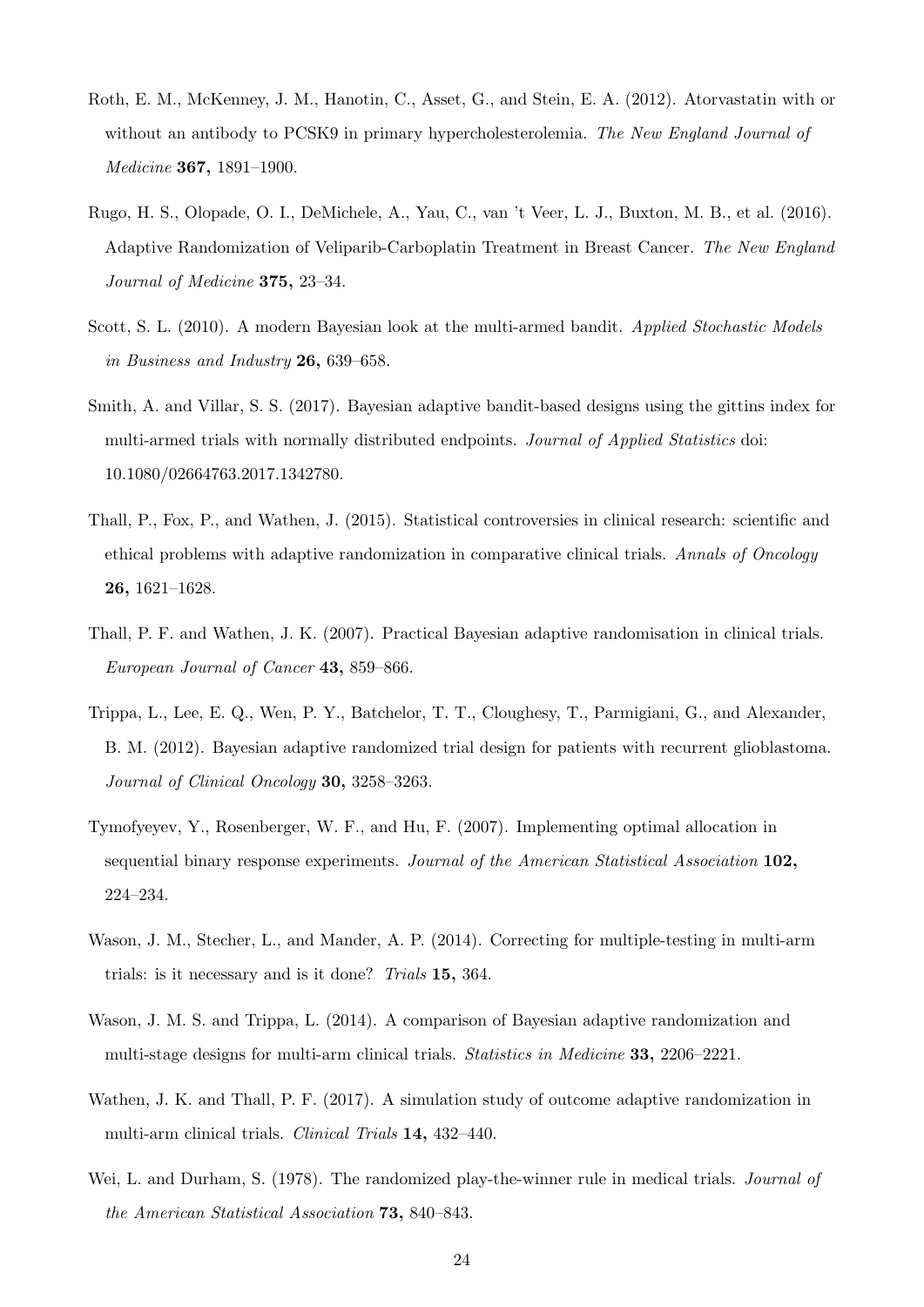- <span id="page-24-0"></span>Yin, G., Chen, N., and Jack Lee, J. (2012). Phase II trial design with Bayesian adaptive randomization and predictive probability. Journal of the Royal Statistical Society: Series C  $(Applied Statistics)$  **61**, 219–235.
- <span id="page-24-1"></span>Zhang, L. and Rosenberger, W. F. (2006). Response-adaptive randomization for clinical trials with continuous outcomes. Biometrics 62, 562–569.
- <span id="page-24-2"></span>Zhu, H. and Hu, F. (2010). Sequential monitoring of response-adaptive randomized clinical trials. The Annals of Statistics 38, 2218–2241.

# Appendix A: Derivation of the weights for familywise error control in fully sequential response-adaptive trials

Below is a diagrammatic representation of the assignments and observations for the auxiliary design compared to the actual design for the patients on the experimental treatments:

Actual design

a<sup>1</sup> · · · a<sup>r</sup> ar+1 ar+2 · · · a<sup>n</sup> X<sup>1</sup> · · · X<sup>r</sup> Xr+1 Xr+2 · · · X<sup>n</sup> B

Auxiliary design

$$
\begin{bmatrix}\n\overline{b_1} & \cdots & \overline{b_r} & b_{r+1} & b_{r+2} & \cdots & b_{n-1} & b_n \\
\vdots & \vdots & \ddots & \vdots & \vdots & \vdots \\
\overline{Y_1} & \cdots & \overline{Y_r} & Y_{r+1} & Y_{r+2} & \cdots & Y_{n-1} & Y_n \\
\hline\nB\n\end{bmatrix}
$$

where  $b_k = a_k$ ,  $Y_k = X_k$   $(k = 1, ..., r)$  and  $b_n \in I$  by design.

#### Step 1

In step 1 we only consider the first response-adaptive allocation  $a_{r+1}$ . We view the auxiliary and actual trials as coming from a two-stage design, where the first stage for both is the burn-in period  $B$ , as shown below.

Auxiliary design (step 1)

|                  | Stage 1 |                                                                         | Stage 2 |       |
|------------------|---------|-------------------------------------------------------------------------|---------|-------|
| $\frac{1}{2}a_1$ |         | $\begin{bmatrix} a_r \\ a_r \end{bmatrix}$ $b_{r+1}$ $b_{r+2}$ $\cdots$ |         |       |
| $X_1$            |         | $\cdots$ $X_r$ $\mid$ $Y_{r+1}$ $Y_{r+2}$ $\cdots$                      |         | $Y_n$ |
|                  |         |                                                                         |         |       |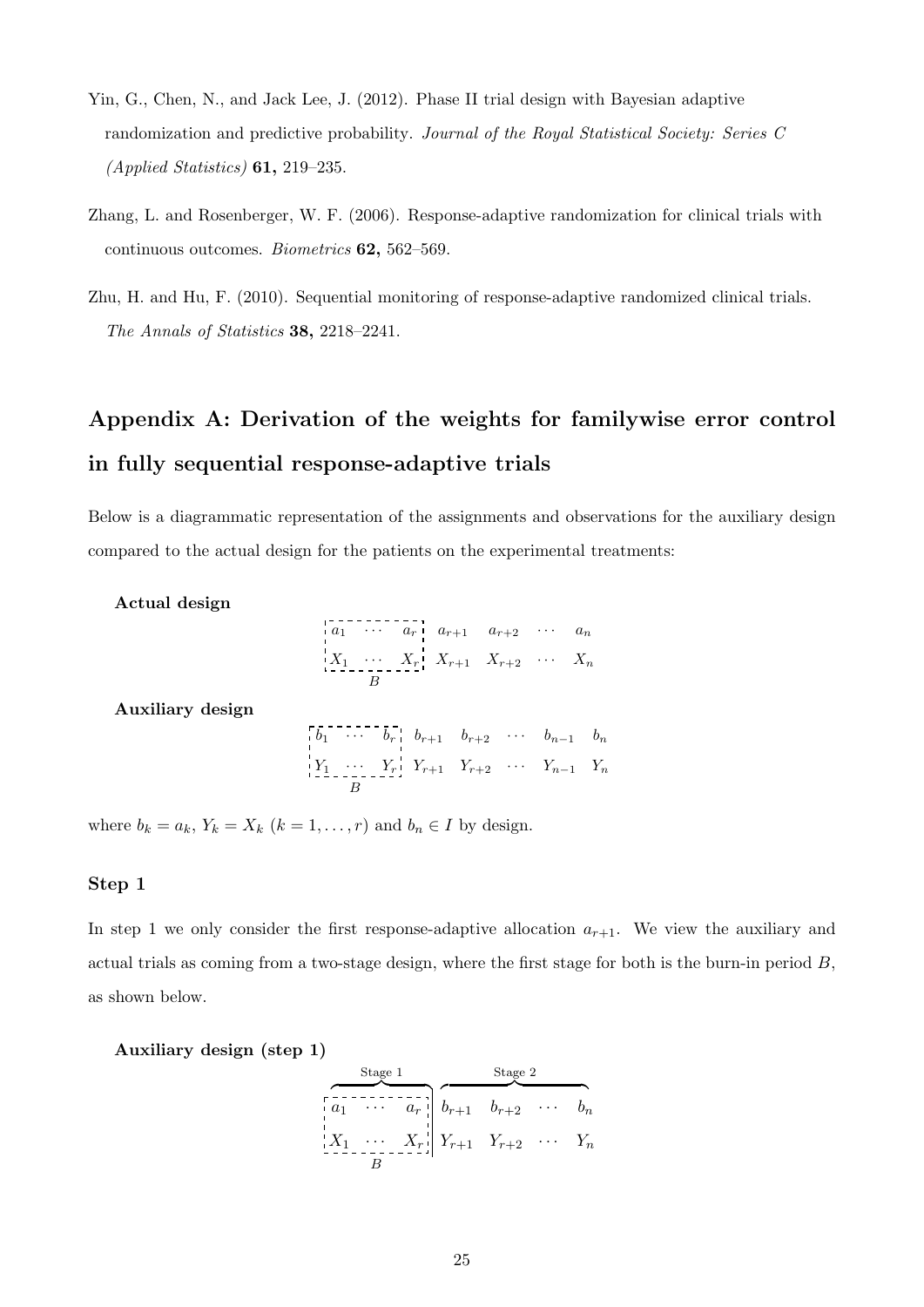Actual design (step 1)

| Stage 1 | Modified stage 2 |          |           |           |          |       |
|---------|------------------|----------|-----------|-----------|----------|-------|
| $a_1$   | $\cdots$         | $a_r$    | $a_{r+1}$ | $b_{r+2}$ | $\cdots$ | $b_n$ |
| $X_1$   | $\cdots$         | $X_r$    | $X_{r+1}$ | $Y_{r+2}$ | $\cdots$ | $Y_n$ |
| $B$     | $B$              | $\cdots$ | $Y_n$     |           |          |       |

Given the interim data from B, we can determine the actual allocation  $a_{r+1}$ . Indeed,  $a_{r+1}$  needs to be known in order for the trial to continue. Hence the second stage for the actual design in step 1 is a data-dependent modification of the auxiliary design, where the allocation  $b_{r+1}$  is set to  $a_{r+1}$ . At this step, all other allocations for the actual design remain the same as the auxiliary design. The modification to the second stage in the actual design can only depend on data available at the end of the interim stage; that is, the burn-in period. Hence when considering a fully sequential responseadaptive scheme, we cannot adapt  $b_k$  to  $a_k$  for  $k > r + 1$  at this step, and can only consider the modification  $b_{r+1}$  to  $a_{r+1}$ .

Under the auxiliary two-stage design, the test statistic  $T_I = T_I^{(1)} + T_I^{(2)}$  $I_I^{(2)}$  for the experimenal treatments is decomposed into two parts, where  $T_I^{(1)}$  $I_I^{(1)}$  is calculated from the first stage data and  $T_I^{(2)}$ I is calculated from the second stage data. More explicitly,

$$
T_I^{(1)} = \sum_{k=1}^r \left( \mathbb{1}_{\{a_k \in I\}} \frac{X_k}{n_I'} \right)
$$
  

$$
T_I^{(2)} = \sum_{k=r+1}^n \left( \mathbb{1}_{\{b_k \in I\}} \frac{Y_k}{n_I'} \right) - \sum_{j=1}^{n_0} \frac{X_{0j}}{n_0}
$$

.

Since the control data are independent of the design adaptations, we can consider these data as coming from the second stage of the actual and auxiliary designs.

Using the conditional invariance principle, we seek a statistic  $\tilde{T}^{(2)}_I$  $I_I^{(2)}$  from the second stage data of the actual design so that under  $H_I$  and conditional on the interim data, the statistics  $T_I^{(2)}$  $\tilde{T}^{(2)}_I$  and  $\tilde{T}^{(2)}_I$ I have identical conditional distributions. Hence the modified statistic  $\tilde{T}_I = T_I^{(1)} + \tilde{T}_I^{(2)}$  $I_I^{(2)}$  can be used as the test statistic in the actual design, since  $\tilde{T}_I$  has the same unconditional distribution under  $H_I$ .

We now select weights  $w_{r+1}^{(I)}$  and  $w_{r+1}^{(0)}$  so that under  $H_I$ , the statistic

$$
\tilde{T}_I^{(2)} = \mathbb{1}_{\{a_{r+1}\in I\}} \frac{X_{r+1}}{w_{r+1}^{(I)}} + \sum_{k=r+2}^n \left( \mathbb{1}_{\{b_k\in I\}} \frac{Y_k}{w_{r+1}^{(I)}} \right) - \sum_{j=1}^{n_0} \frac{X_{0j}}{w_{r+1}^{(0)}}
$$

has the same distribution as  $T_I^{(2)}$  $U_I^{(2)}$  conditional on the interim data  $\mathcal{D}^{(1)}$ . Under  $H_I$ , we have

$$
T_I^{(2)} | \mathcal{D}^{(1)} \sim N\left(\mu \frac{m_{I,r+1}}{n_I'} - \mu, \frac{m_{I,r+1}}{(n_I')^2} + \frac{1}{n_0}\right)
$$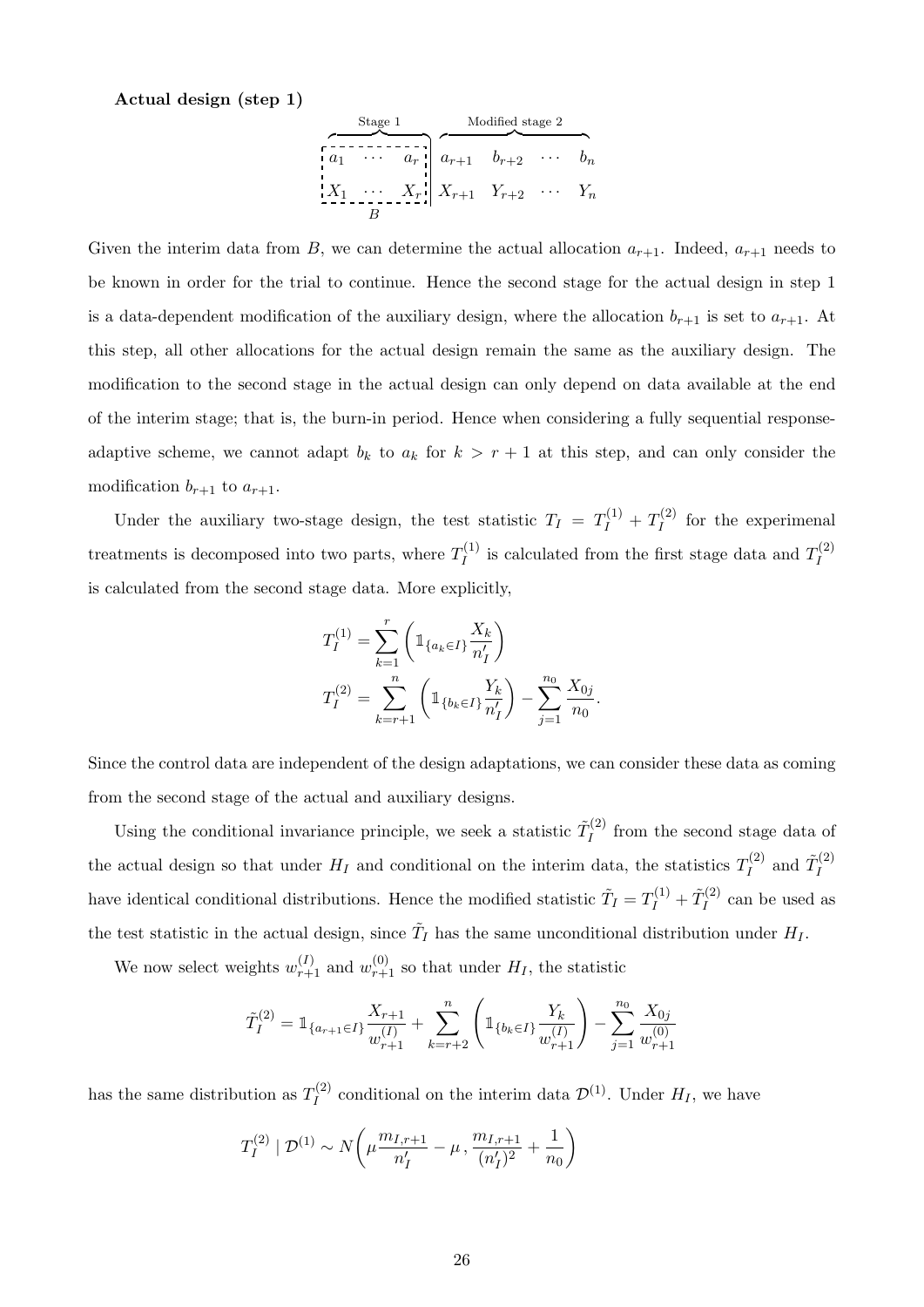$$
\tilde{T}_I^{(2)} | \mathcal{D}^{(1)} \sim N \left( \mu \frac{\tilde{m}_{I,r+1}}{w_{r+1}^{(I)}} - \mu \frac{n_0}{w_{r+1}^{(0)}}, \frac{\tilde{m}_{I,r+1}}{\left(w_{r+1}^{(I)}\right)^2} + \frac{n_0}{\left(w_{r+1}^{(0)}\right)^2} \right)
$$

where  $\tilde{m}_{I,r+1} = m_{I,r+1} + \mathbb{1}_{\{a_{r+1} \in I, b_{r+1} \notin I\}} - \mathbb{1}_{\{a_{r+1} \notin I, b_{r+1} \in I\}}.$ 

To match the conditional distributions we equate the conditional means and variances to give

$$
w_{r+1}^{(I)} = \frac{\lambda_{r+1}\tilde{m}_{I,r+1} - [n_0\tilde{m}_{I,r+1}\{\eta_{r+1}(n_0 + \tilde{m}_{I,r+1}) - \lambda_{r+1}^2\}]^{1/2}}{\lambda_{r+1}^2 - n_0\eta_{r+1}}
$$

$$
w_{r+1}^{(0)} = \frac{n_0w_{r+1}^{(I)}}{\tilde{m}_{I,r+1} - \lambda_{r+1}w_{r+1}^{(I)}}
$$

where  $\lambda_{r+1} = m_{I,r+1}/n'_I - 1$  and  $\eta_{r+1} = m_{I,r+1}/(n'_I)^2 + 1/n_0$ .

Hence the full modified statistic for the actual design in step 1 is

$$
\tilde{T}_{I,r+1} = \tilde{T}_I = \sum_{k=1}^{r+1} \left( \mathbb{1}_{\{a_k \in I\}} \frac{X_k}{w_k^{(I)}} \right) + \sum_{k=r+2}^{n} \left( \mathbb{1}_{\{b_k \in I\}} \frac{Y_k}{w_{r+1}^{(I)}} \right) - \sum_{j=1}^{n_0} \frac{X_{0j}}{w_{r+1}^{(0)}}
$$

where we define  $w_k^{(I)} = n'_I$   $(k = 1, ..., r)$ , and the  $(r + 1)$  subscript on  $\tilde{T}_{I,r+1}$  indicates that this is the modified test statistic for the actual design after the first  $(r + 1)$  patients. By the conditional invariance principle,  $\tilde{T}_{I,r+1}$  is a valid test statistic for the actual design.

#### Step 2

In step 2, we take the actual design from step 1 as the new auxiliary design. This means that the modified test statistic  $\tilde{T}_{I,r+1}$ , as defined above, is also taken forward from step 1 and is the valid test statistic for the new auxiliary design. We again view the auxiliary and actual trials as two-stage designs, where this time the first stage is the data from the first  $(r + 1)$  patients, as shown below.

Auxiliary design (step 2)

| Stage 1 | Stage 2 |       |           |           |           |     |       |
|---------|---------|-------|-----------|-----------|-----------|-----|-------|
| $a_1$   | ...     | $a_r$ | $a_{r+1}$ | $b_{r+2}$ | $b_{r+3}$ | ... | $b_n$ |
| $X_1$   | ...     | $X_r$ | $X_{r+1}$ | $Y_{r+2}$ | $Y_{r+3}$ | ... | $Y_n$ |

Actual design (step 2)

| Stage 1                                                                                                                                                                                                                                                                                                                                                                                                                                                                                                                                                                                                                                                                                                                                                                                                                              | Modified stage 2 |       |           |           |           |          |       |
|--------------------------------------------------------------------------------------------------------------------------------------------------------------------------------------------------------------------------------------------------------------------------------------------------------------------------------------------------------------------------------------------------------------------------------------------------------------------------------------------------------------------------------------------------------------------------------------------------------------------------------------------------------------------------------------------------------------------------------------------------------------------------------------------------------------------------------------|------------------|-------|-----------|-----------|-----------|----------|-------|
| $a_1$                                                                                                                                                                                                                                                                                                                                                                                                                                                                                                                                                                                                                                                                                                                                                                                                                                | $\cdots$         | $a_r$ | $a_{r+1}$ | $a_{r+2}$ | $b_{r+3}$ | $\cdots$ | $b_n$ |
| $\begin{array}{ccc c}\n & & & \\ \hline\n & & & \\ \hline\n & & & \\ \hline\n & & & \\ \hline\n & & & \\ \hline\n & & & \\ \hline\n & & & \\ \hline\n & & & \\ \hline\n & & & \\ \hline\n & & & \\ \hline\n & & & \\ \hline\n & & & \\ \hline\n & & & \\ \hline\n & & & \\ \hline\n & & & \\ \hline\n & & & \\ \hline\n & & & \\ \hline\n & & & \\ \hline\n & & & \\ \hline\n & & & \\ \hline\n & & & \\ \hline\n & & & \\ \hline\n & & & \\ \hline\n & & & \\ \hline\n & & & \\ \hline\n & & & \\ \hline\n & & & \\ \hline\n & & & \\ \hline\n & & & \\ \hline\n & & & \\ \hline\n & & & \\ \hline\n & & & \\ \hline\n & & & \\ \hline\n & & & \\ \hline\n & & & \\ \hline\n & & & \\ \hline\n & & & \\ \hline\n & & & \\ \hline\n & & & \\ \hline\n & & & \\ \hline\n & & & \\ \hline\n & & & \\ \hline\n & & & \\ \hline\n & & &$ |                  |       |           |           |           |          |       |

Here the second stage for the new actual design is a modification of the new auxiliary design where the allocation  $b_{r+2}$  is set to  $a_{r+2}$ .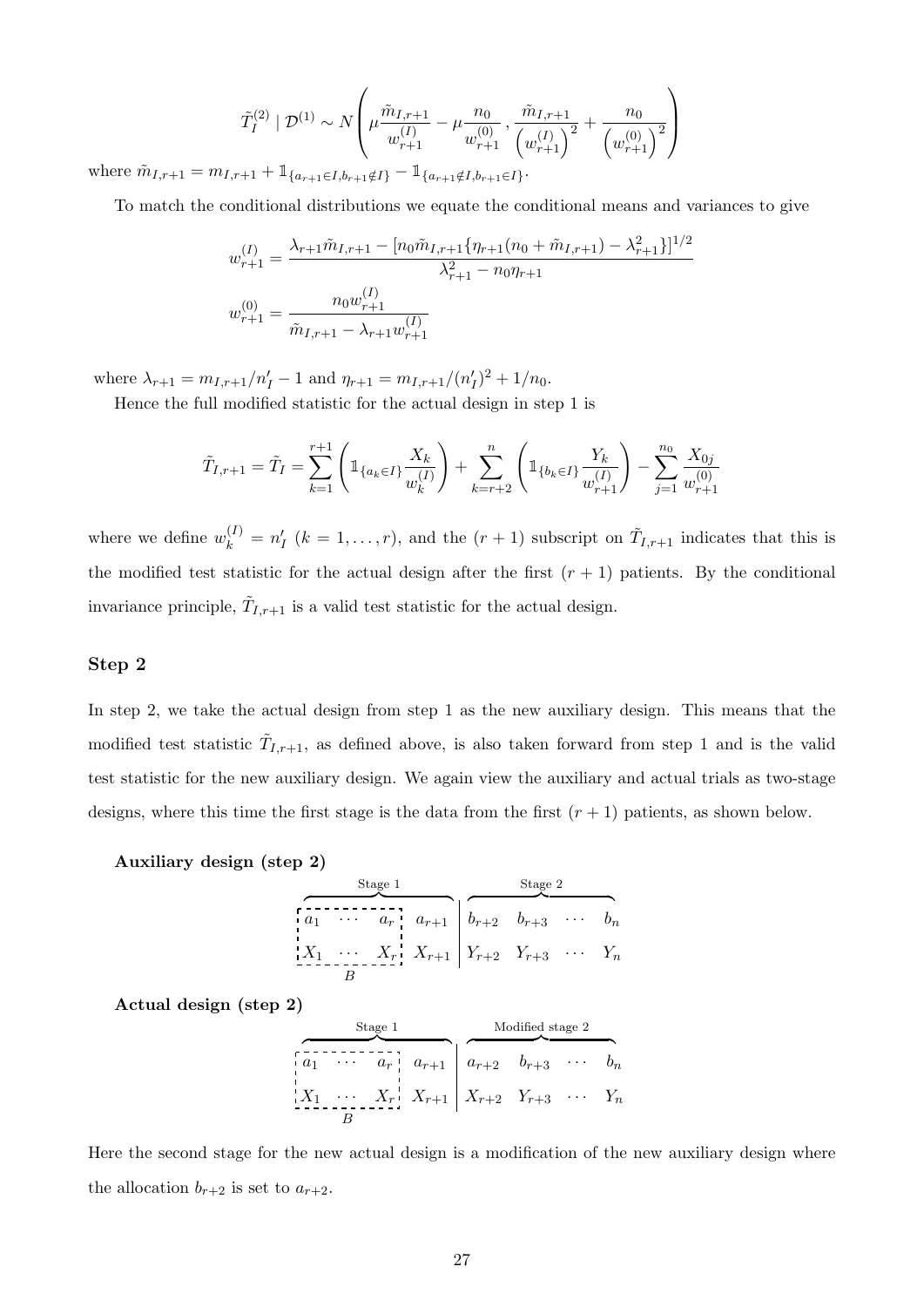Under the auxiliary two-stage design, the test statistic  $\tilde{T}_{I,r+1}$  for the experimental treatments is decomposed into the statistics calculated from the first and second stage data,  $\tilde{T}_{I,r+1} = \tilde{T}^{(1)}_{I,r+1} + \tilde{T}^{(2)}_{I,r+1}$ where now

$$
\tilde{T}_{I,r+1}^{(1)} = \sum_{k=1}^{r+1} \left( \mathbb{1}_{\{a_k \in I\}} \frac{X_k}{w_k^{(I)}} \right)
$$
\n
$$
\tilde{T}_{I,r+1}^{(2)} = \sum_{k=r+2}^{n} \left( \mathbb{1}_{\{b_k \in I\}} \frac{Y_k}{w_{r+1}^{(I)}} \right) - \sum_{j=1}^{n_0} \frac{X_{0j}}{w_{r+1}^{(0)}}.
$$

Following the conditional invariance principle like in step 1, we seek weights  $w_{r+2}^{(I)}$  and  $w_{r+2}^{(0)}$  so that under  $H_I$ , the statistic

$$
\tilde{T}_{I,r+2}^{(2)} = \mathbb{1}_{\{a_{r+2} \in I\}} \frac{X_{r+2}}{w_{r+2}^{(I)}} + \sum_{k=r+3}^{n} \left( \mathbb{1}_{\{b_k \in I\}} \frac{Y_k}{w_{r+2}^{(I)}} \right) - \sum_{j=1}^{n_0} \frac{X_{0j}}{w_{r+2}^{(0)}}
$$

has the same distribution as  $\tilde{T}^{(2)}_{I,r+1}$  conditional on the interim data  $\mathcal{D}^{(1)}$ . Matching the conditional distributions by equating the conditional means and variances gives

$$
w_{r+2}^{(I)} = \frac{\lambda_{r+2}\tilde{m}_{I,r+2} - [n_0\tilde{m}_{I,r+2}\{\eta_{r+2}(n_0 + \tilde{m}_{I,r+2}) - \lambda_{r+2}^2\}]^{1/2}}{\lambda_{r+2}^2 - n_0\eta_{r+2}}
$$
  

$$
w_{r+2}^{(0)} = \frac{n_0w_{r+2}^{(I)}}{\tilde{m}_{I,r+2} - \lambda_{r+2}w_{r+2}^{(I)}}
$$

where

$$
\lambda_{r+2} = \frac{m_{I,r+2}}{w_1^{(I)}} - \frac{n_0}{w_1^{(0)}}, \quad \eta_{r+2} = \frac{m_{I,r+2}}{\left(w_1^{(I)}\right)^2} + \frac{n_0}{\left(w_1^{(0)}\right)^2}
$$

$$
\tilde{m}_{I,r+2} = m_{I,r+2} + \mathbb{1}_{\{a_{r+2} \in I, b_{r+2} \notin I\}} - \mathbb{1}_{\{a_{r+2} \notin I, b_{r+2} \in I\}}.
$$

Hence the full modified statistic for the actual design in step 2 is

$$
\tilde{T}_{I,r+2} = \sum_{k=1}^{r+2} \left( \mathbb{1}_{\{a_k \in I\}} \frac{X_k}{w_k^{(I)}} \right) + \sum_{k=r+3}^{n} \left( \mathbb{1}_{\{b_k \in I\}} \frac{Y_k}{w_{r+2}^{(I)}} \right) - \sum_{j=1}^{n_0} \frac{X_{0j}}{w_{r+2}^{(0)}}
$$

This statistic is taken forward to the next step of the process as the valid test statistic for the new auxiliary design.

#### Inductive step

We now repeat the process above, at each step taking forward the actual design as the new auxiliary design. The actual design at step l of the process  $(l = 2, ..., n - r - 1)$  is a modification of the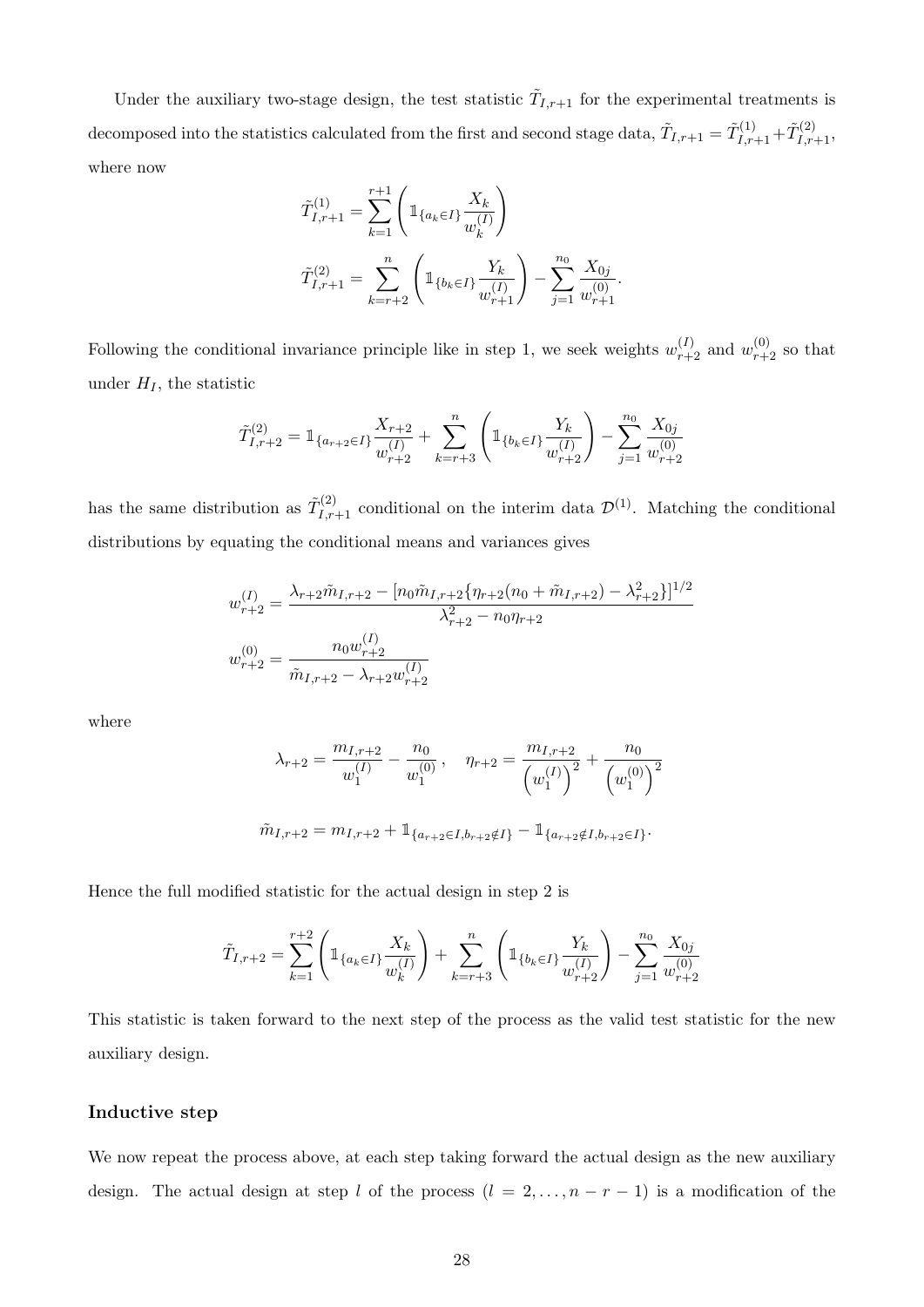new auxiliary design where  $b_{r+l}$  is set to  $a_{r+l}$ . The valid test statistic for the new auxiliary design is  $\tilde{T}_{I,r+l-1}$ , taken forward from the previous step of the process, where we provide an explicit expression for the test statistics shortly. The diagrammatic representation of step  $l$  of the process is given below.

| Auxiliary design (step $l$ ) |  |  |  |
|------------------------------|--|--|--|
|------------------------------|--|--|--|

|  | Stage 1 |  |                                                                                                                                                                                                                                                                                                                               | Stage 2 |  |
|--|---------|--|-------------------------------------------------------------------------------------------------------------------------------------------------------------------------------------------------------------------------------------------------------------------------------------------------------------------------------|---------|--|
|  |         |  | $\begin{bmatrix} 1 & 0 & 0 & 0 \\ 0 & 1 & 0 & 0 \\ 0 & 0 & 0 & 0 \\ 0 & 0 & 0 & 0 \\ 0 & 0 & 0 & 0 \\ 0 & 0 & 0 & 0 \\ 0 & 0 & 0 & 0 \\ 0 & 0 & 0 & 0 \\ 0 & 0 & 0 & 0 \\ 0 & 0 & 0 & 0 \\ 0 & 0 & 0 & 0 & 0 \\ 0 & 0 & 0 & 0 & 0 \\ 0 & 0 & 0 & 0 & 0 \\ 0 & 0 & 0 & 0 & 0 & 0 \\ 0 & 0 & 0 & 0 & 0 & 0 \\ 0 & 0 & 0 & 0 & $ |         |  |
|  |         |  | $X_1 \cdots X_r$ $X_{r+1}$ $X_{r+2}$ $\cdots X_{r+l-1}$ $Y_{r+l}$ $Y_{r+l+1}$ $\cdots Y_n$                                                                                                                                                                                                                                    |         |  |
|  |         |  |                                                                                                                                                                                                                                                                                                                               |         |  |

Actual design (step l)

| Stage 1 |  |  |  |  |                                                                                                                                                  |  | Modified stage 2 |  |  |  |
|---------|--|--|--|--|--------------------------------------------------------------------------------------------------------------------------------------------------|--|------------------|--|--|--|
|         |  |  |  |  | $\begin{array}{ccccccccccccc}\n a_1 & \cdots & a_{r} & a_{r+1} & a_{r+2} & \cdots & a_{r+l-1} & a_{r+l} & b_{r+l+1} & \cdots & b_n\n\end{array}$ |  |                  |  |  |  |
|         |  |  |  |  | $X_1 \cdots X_r$ $X_{r+1} X_{r+2} \cdots X_{r+l-1} X_{r+l} Y_{r+l+1} \cdots Y_n$                                                                 |  |                  |  |  |  |
|         |  |  |  |  |                                                                                                                                                  |  |                  |  |  |  |

Using these auxiliary and actual designs, we select new weights  $w_{r+1}^{(I)}$  $v_{r+l}^{(I)}$  and  $w_{r+1}^{(0)}$  $r_{r+l}^{(0)}$  so that under  $H_I$ the conditional distributions of the second stage statistics are the same. This yields the new test statistic  $\tilde{T}_{I,r+l}$  for the actual design in step l. For notational convenience, we introduce the following functions:

$$
f(\lambda, \eta, m) = \frac{\lambda m - \{mn_0(n_0\eta - \lambda^2)\}^{1/2}}{\lambda - n_0\eta}
$$

$$
g(\lambda, w, m) = \frac{n_0w}{m - \lambda w}
$$

Given the weights  $w_{r+1}^{(I)}$  $_{r+l-1}^{(I)}$  and  $w_{r+1}^{(0)}$  $r_{r+l-1}^{(0)}$  found in the previous step, let

$$
\lambda_{r+l} = \frac{m_{I,r+l}}{w_{r+l-1}^{(I)}} - \frac{n_0}{w_{r+l-1}^{(0)}}, \quad \eta_{r+l} = \frac{m_{I,r+l}}{\left(w_{r+l-1}^{(I)}\right)^2} + \frac{n_0}{\left(w_{r+l-1}^{(0)}\right)^2}
$$

$$
\tilde{m}_{I,r+l} = m_{I,r+l} + \mathbb{1}_{\{a_{r+l} \in I, b_{r+l} \notin I\}} - \mathbb{1}_{\{a_{r+l} \notin I, b_{r+l} \in I\}}.
$$

The weights  $w_{r+1}^{(I)}$  $_{r+l}^{(I)}$  and  $w_{r+}^{(0)}$  $r+l$  are given by

$$
w_{r+l}^{(I)} = f(\lambda_{r+l}, \eta_{r+l}, \tilde{m}_{I,r+l})
$$
  

$$
w_{r+l}^{(0)} = g(\lambda_{r+l}, w_{r+l}^{(I)}, \tilde{m}_{I,r+l})
$$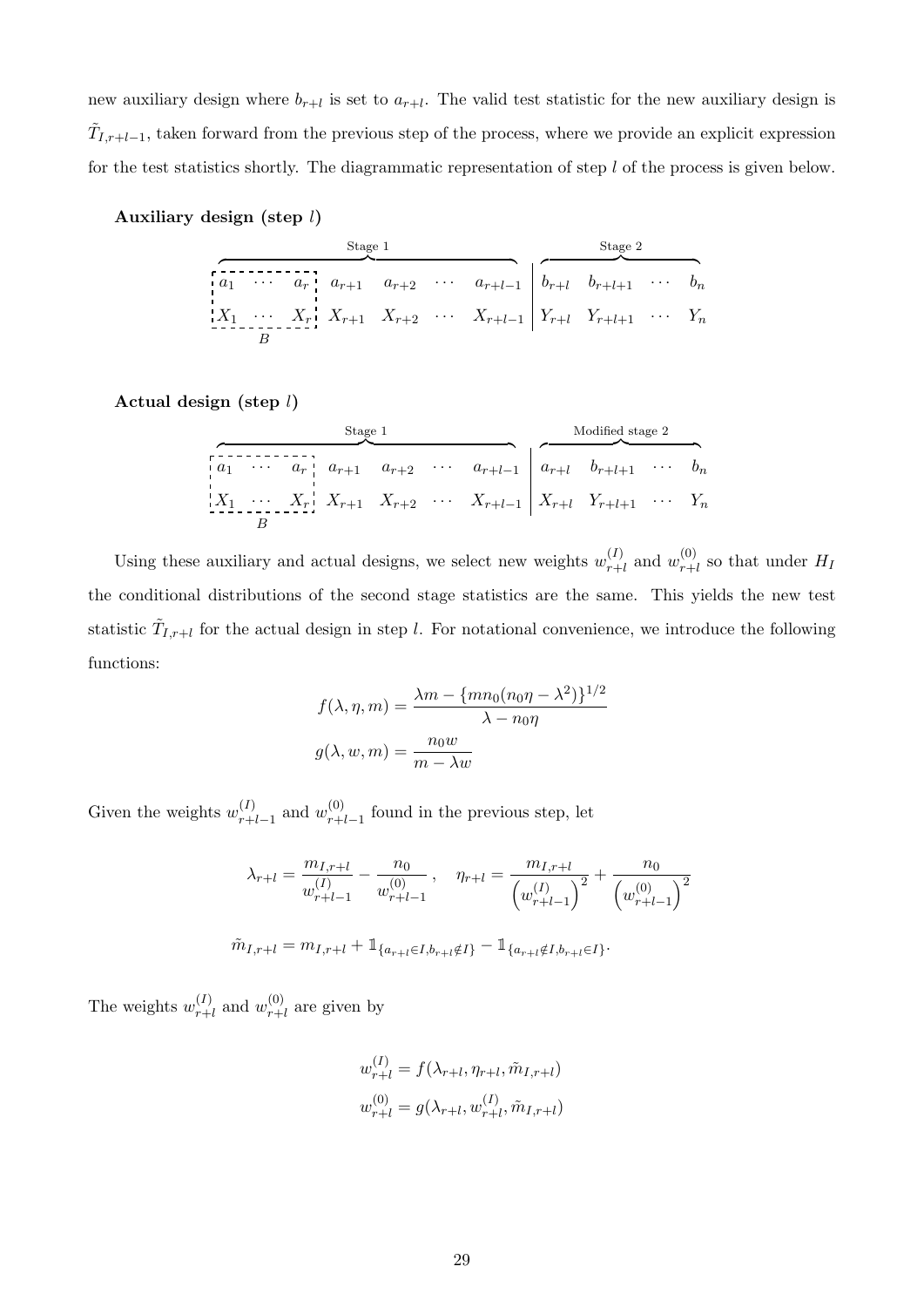The corresponding test statistics  $\tilde{T}_{I,r+k}$  for  $k = 1, \ldots, l$  are:

$$
\tilde{T}_{I,r+k} = \sum_{j=1}^{r+k} \left( \mathbb{1}_{\{a_j \in I\}} \frac{X_j}{w_j^{(I)}} \right) + \sum_{j=r+k+1}^{n} \left( \mathbb{1}_{\{b_j \in I\}} \frac{Y_j}{w_{r+k}^{(I)}} \right) - \sum_{j=1}^{n_0} \frac{X_{0j}}{w_{r+k}^{(0)}}
$$

#### Final step

In the final step of the process, the second stage data for the auxiliary and actual designs is a single allocation:

Auxiliary design (final step)

a<sup>1</sup> · · · a<sup>r</sup> ar+1 ar+2 · · · an−<sup>1</sup> b<sup>n</sup> X<sup>1</sup> · · · X<sup>r</sup> Xr+1 Xr+2 · · · Xn−<sup>1</sup> Y<sup>n</sup> B

Actual design (final step)

a<sup>1</sup> · · · a<sup>r</sup> ar+1 ar+2 · · · an−<sup>1</sup> a<sup>n</sup> X<sup>1</sup> · · · X<sup>r</sup> Xr+1 Xr+2 · · · Xn−<sup>1</sup> X<sup>n</sup> B

Under the auxiliary design, the test statistic  $\tilde{T}_{I,n-1}$  is decomposed into the following first and second stage statistics, since  $b_n \in I$  by design:

$$
\tilde{T}_{I,n-1}^{(1)} = \sum_{k=1}^{n-1} \left( \mathbb{1}_{\{a_k \in I\}} \frac{X_k}{w_k^{(I)}} \right), \qquad \tilde{T}_{I,n-1}^{(2)} = \frac{Y_n}{w_{n-1}^{(I)}} - \sum_{j=1}^{n_0} \frac{X_{0j}}{w_{n-1}^{(0)}}
$$

where  $w_{n-}^{(0)}$  $_{n-1}^{(0)}$  and  $w_k^{(I)}$  $\binom{n}{k}$  have been defined in the previous steps for  $k = r + 1, \ldots, n - 1$ . As before, we want to select a weight  $w_n^{(I)}$  so that

$$
\tilde{T}_{I,n}^{(2)} = \mathbb{1}_{\{a_n \in I\}} \frac{X_n}{w_n^{(I)}} - \sum_{j=1}^{n_0} \frac{X_{0j}}{w_n^{(0)}}
$$

has the same conditional distribution as  $T^{(2)}_{l,n}$  $I_{I,n-1}^{(2)}$  under  $H_I$ . If  $a_n \in I$  then the auxiliary and actual designs are identical, and so  $w_n^{(I)} = w_{n-1}^{(I)}$  $y_{n-1}^{(I)}$  and  $w_n^{(0)} = w_{n-1}^{(0)}$  $\binom{(0)}{n-1}$ .

However, if  $a_n \notin I$ , then we do not have enough degrees of freedom with a single weight  $w_n^{(0)}$  to match both the conditional means and variances. Hence, we split the  $n_0$  control observations into two groups of size  $m_{0,1}$  and  $m_{0,2}$ , where  $m_{0,1} \geq 1$ ,  $m_{0,2} \geq 1$  and  $m_{0,1} + m_{0,2} = n_0$ . In practice, to keep the weights as close to the natural weight  $n_0$  for as many of the control observations as possible, we recommend setting  $m_{0,1} = n_0 - 1$  and  $m_{0,2} = 1$ , which is what we use for the simulation studies in Section 4.2 of the paper.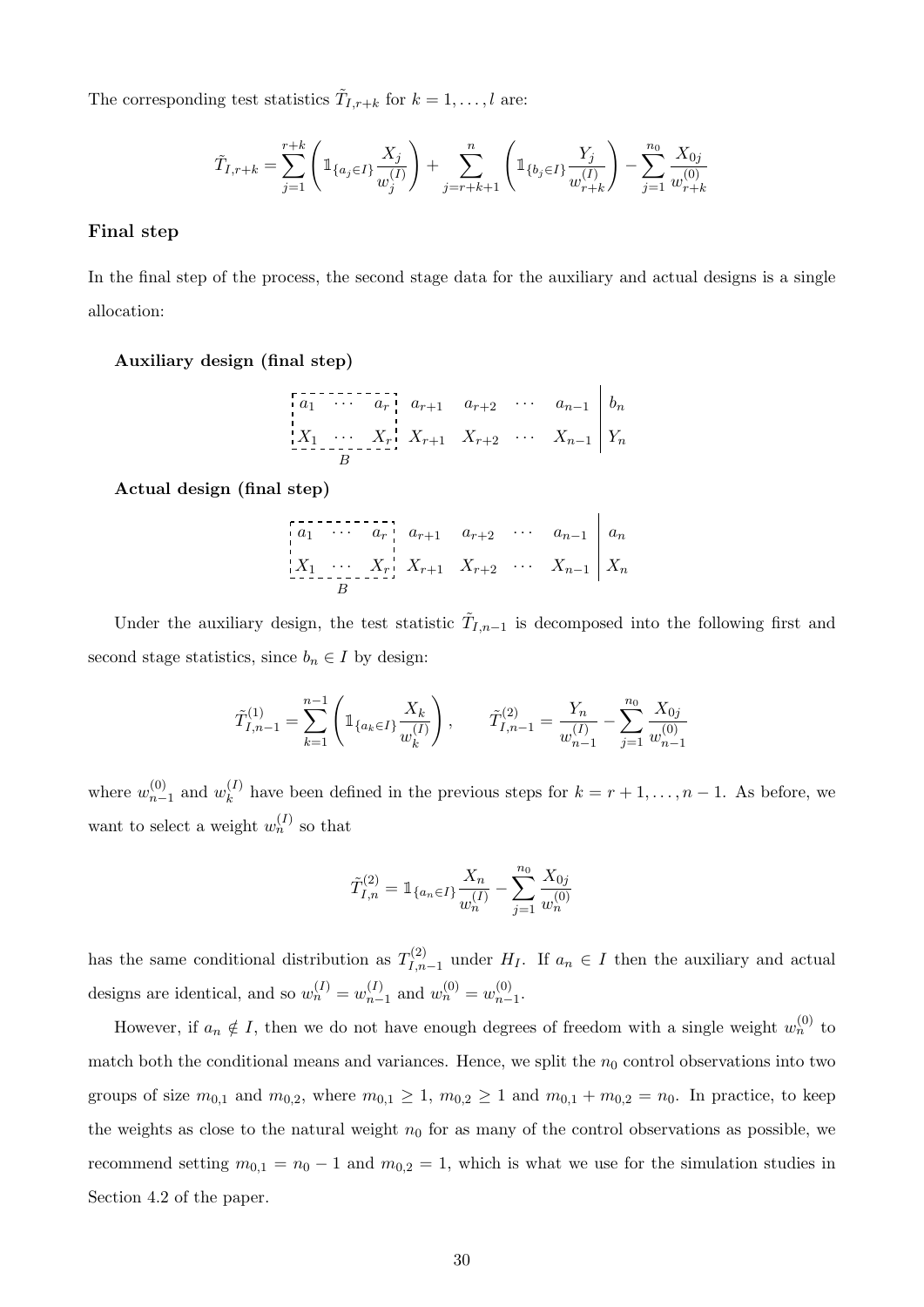We select weights  $w_{n,1}^{(0)}$  $\binom{0}{n,1}$  and  $w_{n,2}^{(0)}$  $n,2$  so that under  $H_I$ , the statistic

$$
\tilde{T}_{I,n}^{(2)} = -\sum_{j=1}^{m_{0,1}} \frac{X_{0j}}{w_{n,1}^{(0)}} - \sum_{j=m_{0,1}+1}^{n_0} \frac{X_{0j}}{w_{n,2}^{(0)}}
$$

has the same distribution as  $T_{I,n}^{(2)}$  conditional on the interim data  $\mathcal{D}^{(1)}$ . Under  $H_I$ , we have

$$
T_{I,n}^{(2)}|\mathcal{D}^{(1)} \sim N\left(\mu \frac{1}{w_{n-1}^{(I)}} - \mu \frac{n_0}{w_{n-1}^{(0)}}, \frac{1}{\left(w_{n-1}^{(I)}\right)^2} + \frac{n_0}{\left(w_{n-1}^{(0)}\right)^2}\right)
$$

$$
\tilde{T}_{I,n}^{(2)}|\mathcal{D}^{(1)} \sim N\left(-\mu \frac{m_{0,1}}{w_{n,1}^{(0)}} - \mu \frac{m_{0,2}}{w_{n,2}^{(0)}}, \frac{m_{0,1}}{\left(w_{1,n}^{(0)}\right)^2} + \frac{m_{0,2}}{\left(w_{n,2}^{(0)}\right)^2}\right)
$$

Equating the conditional means and variances gives

$$
w_{n,1}^{(0)} = \frac{-2m_{0,1}\lambda_n - [m_{0,1}m_{0,2}\{\eta_n(m_{0,1} + m_{0,2}) - \lambda_n^2\}]^{1/2}}{\lambda_n^2 - m_{0,2}\eta_n}
$$
  

$$
w_{n,2}^{(0)} = -\frac{m_{0,2}w_{n,1}^{(0)}}{m_{0,1} + \lambda_n w_{n,1}^{(0)}}
$$

where  $\lambda_n = 1/w_{n-1}^{(I)} - n_0/w_{n-1}^{(0)}$  and  $\eta_n = 1/(w_{n-1}^{(I)})$  $(n-1)(n-1)^2 + n_0/(w_{n-1}^{(0)})$  $\binom{(0)}{n-1}^2$ .

For notational convenience, define the following functions

$$
F_1(w, m_1, m_2) = \begin{cases} w & \text{if } a_n \in I \\ \frac{-2m_1\lambda_n - \sqrt{m_1m_2(\eta_n(m_1 + m_2) - \lambda_n^2)}}{\lambda_n^2 - m_2\eta_n} & \text{if } a_n \notin I \end{cases}
$$

$$
F_2(w, m_1, m_2) = \begin{cases} w & \text{if } a_n \in I \\ -\frac{m_2F_1(w, m_1, m_2)}{m_1 + \lambda_nF_1(w, m_1, m_2)} & \text{if } a_n \notin I \end{cases}
$$

We can express the weights  $w_{n-1}^{(0)}$  $\binom{0}{n,1}$  and  $w_{n,2}^{(0)}$  $\binom{0}{n,2}$  for the controls, for either  $a_n \in I$  or  $a_n \notin I$ , as  $w_{n,1}^{(0)} =$  $F_1(w_{n-}^{(0)}$  $\binom{0}{n-1}, m_{0,1}, m_{0,2}$  and  $w_{n,2}^{(0)} = F_2(w_{n-1}^{(0)})$  $_{n-1}^{(0)}, m_{0,1}, m_{0,2}).$ 

The final test statistic for testing hypothesis  $H_I$  is as follows:

$$
\tilde{T}_I = \sum_{k=1}^n \left( \mathbb{1}_{\{a_k \in I\}} \frac{X_k}{w_k^{(I)}} \right) - \sum_{j=1}^{n_0} \frac{X_{0j}}{w_{n,j}^{(0)}}
$$

where

$$
w_k^{(I)} = n'_I, \quad w_k^{(0)} = n_0 \qquad (k = 1, \dots, r)
$$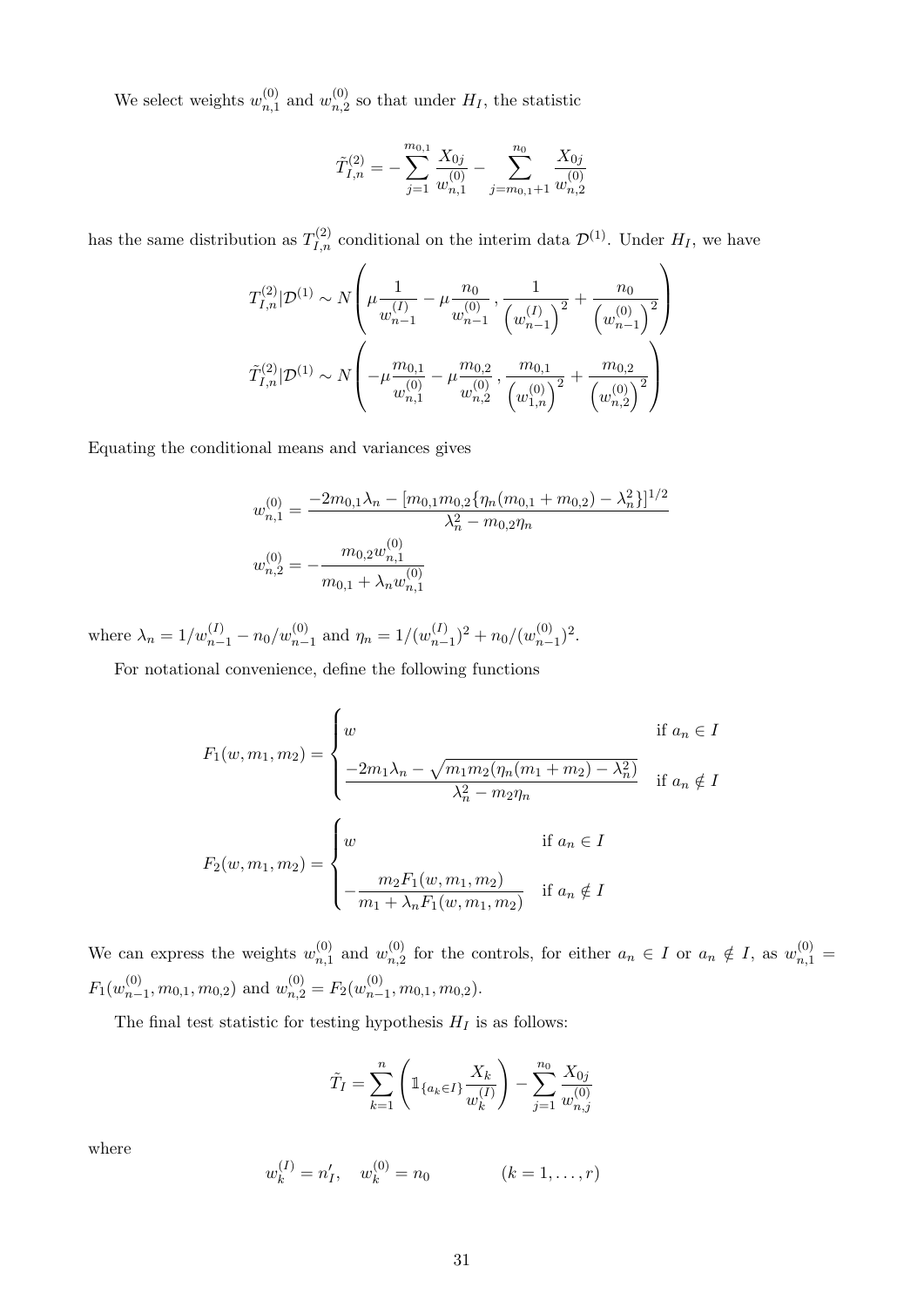$$
w_{r+l}^{(I)} = f(\lambda_{r+l}, \eta_{r+l}, \tilde{m}_{I,r+l}) \qquad (l = 1, \dots, n-r)
$$
  
\n
$$
w_{r+l}^{(0)} = g(\lambda_{r+l}, w_{r+l}^{(I)}, \tilde{m}_{I,r+l}) \qquad (l = 1, \dots, n-r)
$$
  
\n
$$
w_{n,j}^{(0)} = F_1(w_{n-1}^{(0)}, m_{0,1}, m_{0,2}) \qquad (j = 1, \dots, m_{0,1})
$$
  
\n
$$
w_{n,j}^{(0)} = F_2(w_{n-1}^{(0)}, m_{0,1}, m_{0,2}) \qquad (j = m_{0,1} + 1, \dots, n_0)
$$

We reject  $H_I$  if  $\tilde{T}_I$  is greater than  $z_\alpha \left(1/n'_I + 1/n_0\right)^{1/2}$ .

# Appendix B: Numerical example for fully sequential response-adaptive trials

As a simple illustration of how the weights change over the course of a trial, consider testing  $h = 2$ experimental treatments. We set  $\alpha = 0.05$ ,  $n_0 = 10$ ,  $n = 11$  and  $r_1 = r_2 = 1$ . Suppose we have no a priori reason to favour one treatment over the other, and so we simply choose the auxiliary design to be an equal randomization of the two treatments:

$$
b = 1 \quad 2 \begin{array}{|ccc|} 2 & 1 & 2 & 2 & 1 & 1 & 2 & 1 & * \end{array}
$$

Here the vertical line indicates where the burn-in period ends, and the \* represents the allocation for  $b_n$ , which by design must satisfy  $b_n \in I$ . We set  $m_{0,1} = 9$  and  $m_{0,2} = 1$ , so that  $w_1^{(0)} = \cdots = w_9^{(0)}$  $9^{(0)}$ . Below are the weights  $w^{(I)}$ ,  $w_1^{(0)}$  $_1^{(0)}$  and  $w_{10}^{(0)}$  for a variety of actual allocations.

Table 6: An actual allocation a that is almost the same as the auxiliary design b. The weights that would be used in the naïve z-test are  $n_0 = 10$ ,  $n_1 = 4$  and  $n_2 = 7$ .

| $a = \begin{pmatrix} 1 & 2 & 2 & 2 & 1 & 2 & 2 & 1 & 2 & 1 & 2 \end{pmatrix}$ |  |  |  |  |  |                                                                                  |
|-------------------------------------------------------------------------------|--|--|--|--|--|----------------------------------------------------------------------------------|
| $b =$ 1 2   2 1 2 2 1 1 2 1 *                                                 |  |  |  |  |  |                                                                                  |
|                                                                               |  |  |  |  |  |                                                                                  |
|                                                                               |  |  |  |  |  | $w^{(2)} = 666667015.745.747.637.637.637.637.63 w_1^{(0)} = w_{10}^{(0)} = 9.58$ |

Table 7: An actual allocation a that is the opposite of the auxiliary design b. The weights that would be used in the naïve z-test are  $n_0 = 10$ ,  $n_1 = 6$  and  $n_2 = 5$ .

| $a = \begin{pmatrix} 1 & 2 & 1 & 2 & 1 & 1 & 2 & 2 & 1 & 2 & 1 \end{pmatrix}$ |  |  |  |  |  |                                                                                                   |
|-------------------------------------------------------------------------------|--|--|--|--|--|---------------------------------------------------------------------------------------------------|
| $b =$ 1 2   2   1   2   2   1   1   2   1   *                                 |  |  |  |  |  |                                                                                                   |
|                                                                               |  |  |  |  |  | $w^{(1)} = 666   6.815.836.8186.81$ 8 6.51 4.94 6.51 4.09 4.09 $w_1^{(0)} = w_{10}^{(0)} = 10.17$ |
|                                                                               |  |  |  |  |  | $w^{(2)} = 666$   5.16 6 4.94 3.81 4.94 6.51 4.10 6.51 - $w_1^{(0)} = 9.23, w_{10}^{(0)} = -7.59$ |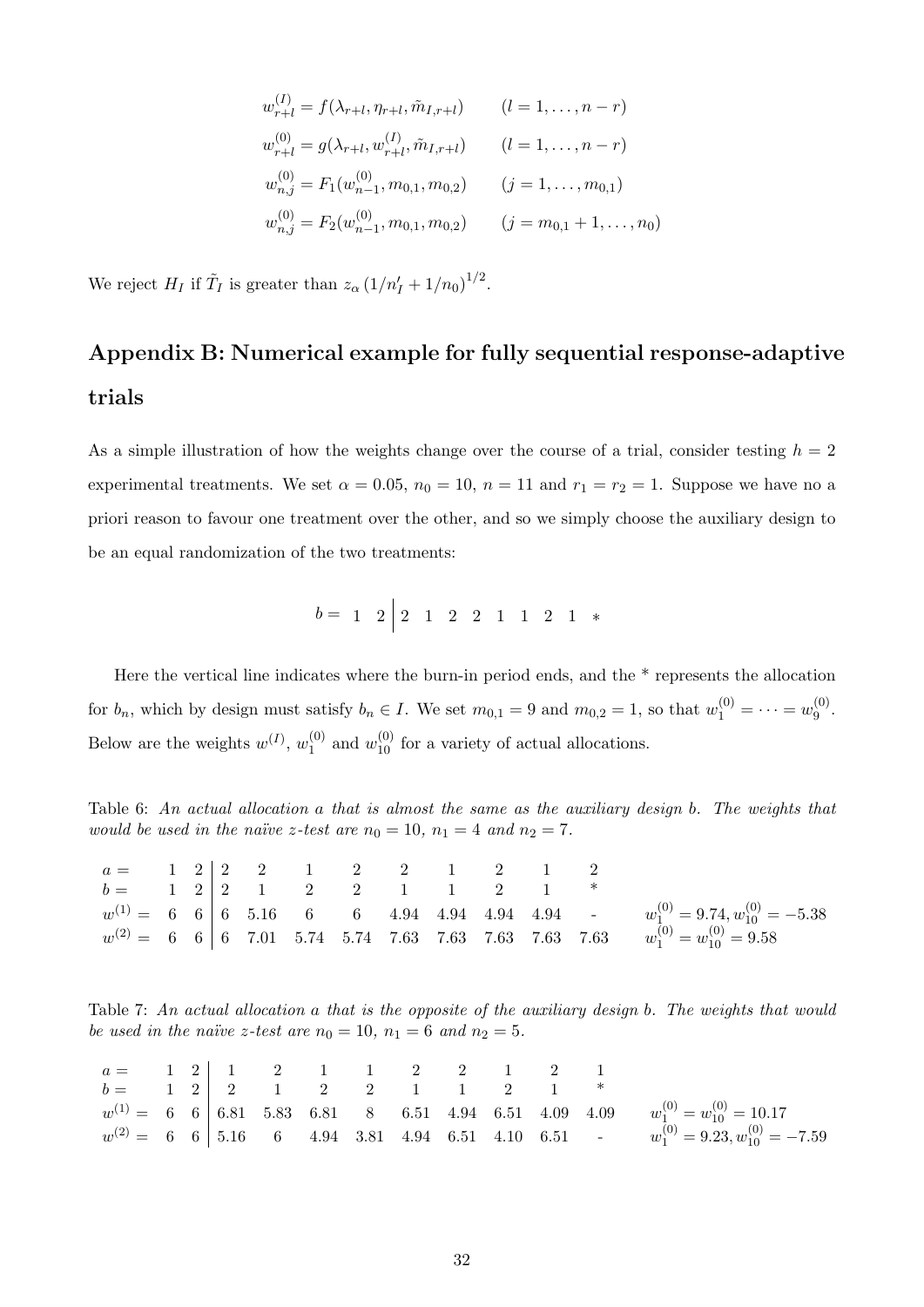Table 8: An extreme actual allocation a that is equal to 1 after the burn-in period. The weights that would be used in the naïve z-test are  $n_0 = 10$ ,  $n_1 = 10$  and  $n_2 = 2$ .

| $a = \begin{pmatrix} 1 & 2 & 1 & 1 & 1 & 1 & 1 & 1 & 1 & 1 & 1 & 1 \end{pmatrix}$ |  |  |  |  |  |                                                                                                                              |
|-----------------------------------------------------------------------------------|--|--|--|--|--|------------------------------------------------------------------------------------------------------------------------------|
| $b = \begin{array}{cccccc} 1 & 2 & 2 & 1 & 2 & 2 & 1 & 1 & 2 & 1 \end{array}$     |  |  |  |  |  |                                                                                                                              |
|                                                                                   |  |  |  |  |  | $w^{(1)} = 666   6.816681   8.0099.4599.4599.4512.9512.9512.95$<br>$w_1^{(0)} = w_{10}^{(0)} = 8.82$                         |
|                                                                                   |  |  |  |  |  | $w^{(2)}=~~6~~6 \biggm \, 5.16~~5.16~~5.16~~4.28~~3.33~~3.33~~3.33~~2.23~~2.23~~\cdots~~w^{(0)}_1=14.73, w^{(0)}_{10}=-2.25$ |

Table 9: An extreme actual allocation a that is equal to 2 after the burn-in period. The weights that would be used in the naïve z-test are  $n_0 = 10$ ,  $n_1 = 1$  and  $n_2 = 10$ .

| $a =$ | 1 | 2 | 2 | 2 | 2 | 2 | 2 | 2 | 2 | 2 | 2 | 2 | 2 | 2 | 2 | 2 | 2 | 2 | 2 | 2 | 2 | 2 | 2 | 2 | 2 | 2 | 2 | 2 | 2 | 2 | 2 | 2 | 2 | 2 | 2 | 2 | 2 | 2 | 2 | 2 | 2 | 2 | 2 | 2 | 2 | 2 | 2 | 2 | 2 | 2 | 2 | 2 | 2 | 2 | 2 | 2 | 2 | 2 | 2 | 2 | 2 | 2 | 2 | 2 | 2 | 2 | 2 | 2 | 2 | 2 | 2 | 3 | 3 | 3 | 3 | 3 | 3 | 3 | 3 | 3 | 3 | 3 | 3 | 3 | 3 | 3 | 3 | 3 | 3 | 3 | 3 | 3 | 3 | 3 | 3 | 3 | 3 | 3 | 3 | 3 | 3 | 3 | 3 | 3 | 3 | 3 | 3 |
|-------|---|---|---|---|---|---|---|---|---|---|---|---|---|---|---|---|---|---|---|---|---|---|---|---|---|---|---|---|---|---|---|---|---|---|---|---|---|---|---|---|---|---|---|---|---|---|---|---|---|---|---|---|---|---|---|---|---|---|---|---|---|---|---|---|---|---|---|---|---|---|---|---|---|---|---|---|---|---|---|---|---|---|---|---|---|---|---|---|---|---|---|---|---|---|---|---|---|---|---|---|---|---|---|---|---|---|---|
|-------|---|---|---|---|---|---|---|---|---|---|---|---|---|---|---|---|---|---|---|---|---|---|---|---|---|---|---|---|---|---|---|---|---|---|---|---|---|---|---|---|---|---|---|---|---|---|---|---|---|---|---|---|---|---|---|---|---|---|---|---|---|---|---|---|---|---|---|---|---|---|---|---|---|---|---|---|---|---|---|---|---|---|---|---|---|---|---|---|---|---|---|---|---|---|---|---|---|---|---|---|---|---|---|---|---|---|---|

# Appendix C: Derivation of the weights for familywise error control in block randomized response-adaptive trials with a fixed control allocation

Below is a diagrammatic representation of the assignments and observations for the auxiliary design compared to the actual design (for the patients on the experimental treatments):

| Actual design    |                                                                            |                                                                              |  | $a_{B}$ $a_{1}$ $a_{2}$ $\cdots$ $a_{J}$ |
|------------------|----------------------------------------------------------------------------|------------------------------------------------------------------------------|--|------------------------------------------|
|                  | $X_{\scriptscriptstyle B}$ $X_1$ $X_2$ $\cdots$ $X_{\scriptscriptstyle J}$ |                                                                              |  |                                          |
| Auxiliary design |                                                                            | $\mathbf{b}_B$ $\mathbf{b}_1$ $\mathbf{b}_2$ $\cdots$ $\mathbf{b}_L$         |  |                                          |
|                  |                                                                            | $Y_{\scriptscriptstyle{B}}$ $Y_1$ $Y_2$ $\cdots$ $Y_{\scriptscriptstyle{J}}$ |  |                                          |

Here  $a_B = (a_1, \ldots, a_r)$  and  $X_B = (X_1, \ldots, X_r)$  refer to the burn-in period B, while

 $a_j = (a_{D_{j-1}+1}, \ldots, a_{D_j})$  and  $X_j = (X_{D_{j-1}+1}, \ldots, X_{D_j})$  represent the response-adaptive allocations and observations in block  $j$   $(j = 1, \ldots, J)$ . By design,  $\bm{b}_B = \bm{a}_B$ ,  $\bm{Y}_B = \bm{X}_B$ , while  $\bm{b}_j = (b_{D_{j-1}+1}, \ldots, b_{D_j})$  and  $\mathbf{Y}_j = (Y_{D_{j-1}+1}, \ldots, Y_{D_j})$  represent the auxiliary allocations and observations in block  $j$   $(j = 1, \ldots, J)$ . As before, we require  $b_n \in I$ .

#### Step 1

In step 1 we only consider the response-adaptive allocations for the first block  $a_1$ . We view the auxiliary and actual trials as coming from a two-stage design, where the first stage for both is the burn-in period B, as shown below.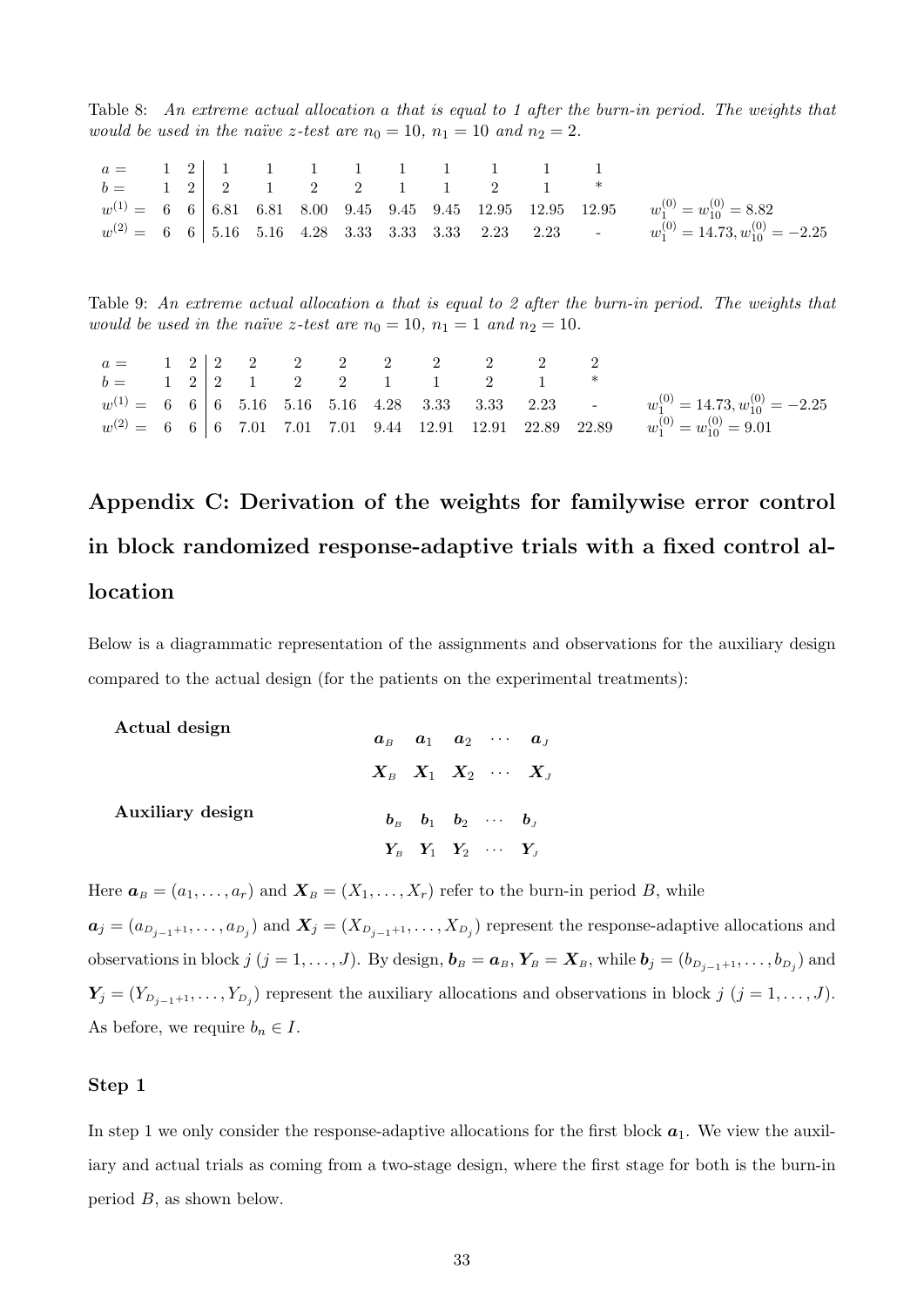Auxiliary design (step 1)

$$
\begin{array}{c|cccc}\n & & \text{Stage 2} \\
a_{B} & b_{1} & b_{2} & \cdots & b_{J} \\
X_{B} & X_{1} & X_{2} & \cdots & X_{J}\n\end{array}
$$

Actual design (step 1)

$$
\boldsymbol{a}_{B} \begin{array}{|l|} \hline \text{Modified stage 2} \\ \hline \textbf{a}_{1} \textbf{b}_{2} \text{ } \cdots \textbf{b}_{J} \\ \hline \textbf{X}_{B} \textbf{X}_{1} \textbf{Y}_{2} \text{ } \cdots \textbf{Y}_{J} \end{array}
$$

Given the interim data from  $B$ , we can determine the actual allocations  $a_1$  for the first block. Hence the second stage for the actual design in step 1 is a data-dependent modification of the auxiliary design, where the allocations  $b_1$  are set to  $a_1$ . All the other allocations for the actual design remain the same as the auxiliary design.

Under the auxiliary two-stage design, the test statistic  $T_I$  is decomposed into two parts, with  $T_I = T_I^{(1)} + T_I^{(2)}$  $T_I^{(2)}$ , where  $T_I^{(1)}$  $I_I^{(1)}$  is calculated from the first stage data and  $T_I^{(2)}$  $I_I^{(2)}$  is calculated from the second stage data. More explicitly,

$$
T_I^{(1)} = \sum_{k=1}^r \left( \mathbb{1}_{\{a_k \in I\}} \frac{Y_k}{n_I'} \right) - \sum_{k=1}^{r_0} \frac{X_{0k}}{n_0}
$$

$$
T_I^{(2)} = \sum_{k=r+1}^n \left( \mathbb{1}_{\{b_k \in I\}} \frac{Y_k}{n_I'} \right) - \sum_{k=r_0+1}^{n_0} \frac{X_{0k}}{n_0}
$$

Following the conditional invariance principle, we select weights  $w_1^{(I)}$  $y_1^{(I)}$  and  $w_1^{(0)}$  $I_1^{(0)}$  so that under  $H_I$ , the statistic

$$
\widetilde{T}_I^{(2)} = \sum_{k=r+1}^{D_1} \mathbb{1}_{\{a_k \in I\}} \frac{X_k}{w_1^{(I)}} + \sum_{k=D_1+1}^n \mathbb{1}_{\{b_k \in I\}} \frac{Y_k}{w_1^{(I)}} - \sum_{k=r_0+1}^{n_0} \frac{X_{0k}}{w_1^{(0)}}
$$

has the same distribution as  $T_I^{(2)}$  $U_I^{(2)}$  conditional on the interim data  $\mathcal{D}^{(1)}$ . Under  $H_I$ , we have

$$
T_I^{(2)}|\mathcal{D}^{(1)} \sim N\left(\mu \frac{m_{I,1}}{n_I'} - \mu \frac{m_{0,1}}{n_0'}, \frac{m_{I,1}}{(n_I')^2} + \frac{m_{0,1}}{(n_0')^2}\right)
$$

$$
\tilde{T}_I^{(2)}|\mathcal{D}^{(1)} \sim N\left(\mu \frac{\tilde{m}_{I,1}}{w_1^{(I)}} - \mu \frac{m_{0,1}}{w_1^{(0)}}, \frac{\tilde{m}_{I,1}}{(w_1^{(I)})^2} + \frac{m_{0,1}}{(w_1^{(0)})^2}\right)
$$

where  $\tilde{m}_{I,1} = m_{I,2} + \sum_{k=r+1}^{D_1} \mathbb{1}_{\{a_k \in I\}}$ .

To match the conditional distributions we equate the conditional means and variances to give

$$
w_1^{(I)} = \frac{\lambda_1 \tilde{m}_{I,1} - [\tilde{m}_{I,1} m_{0,1} {\eta_1 (m_{0,1} + \tilde{m}_{I,1}) - \lambda_1^2}]^{1/2}}{\lambda_1^2 - m_{0,1} \eta_1}
$$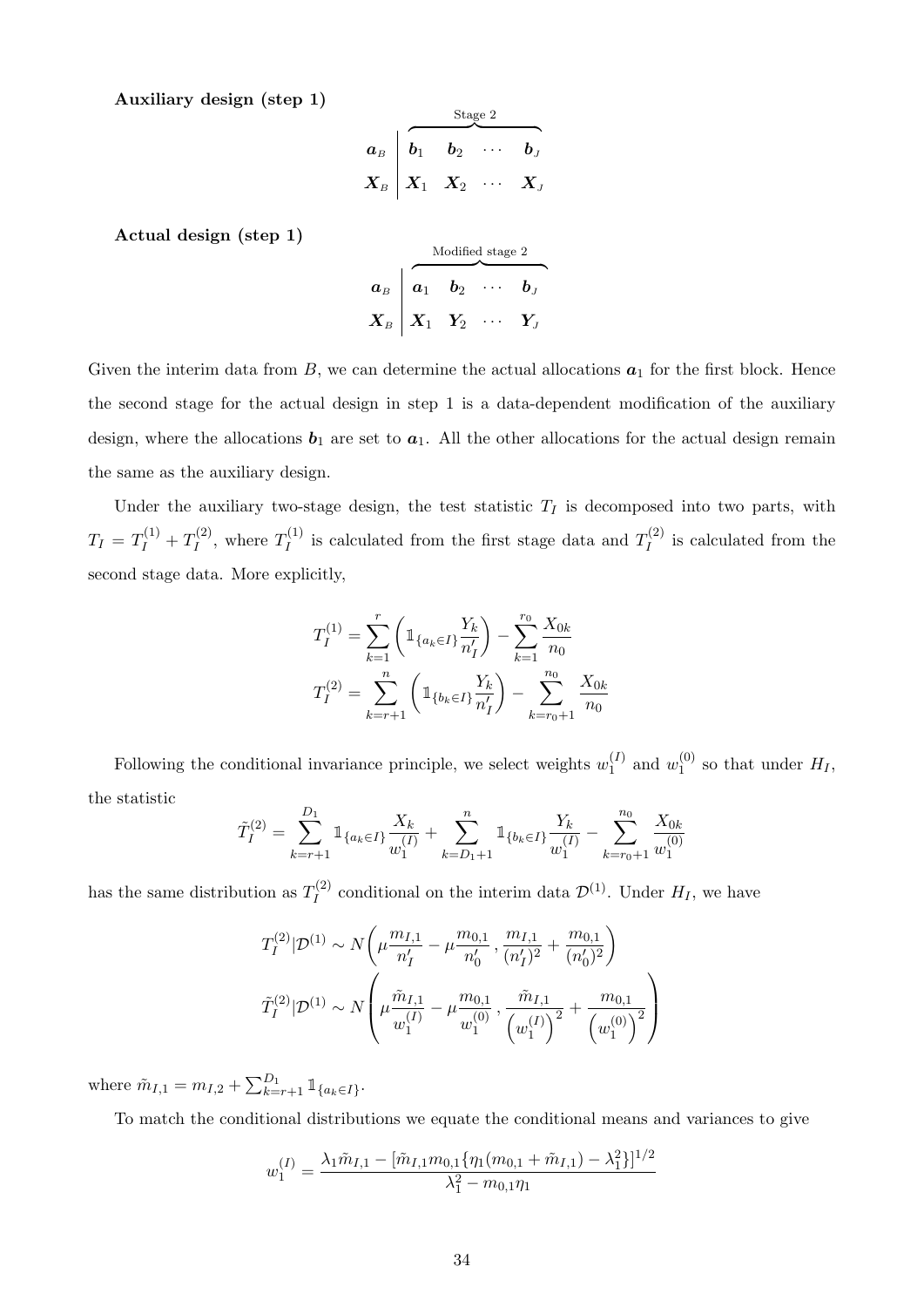$$
w_1^{(0)} = \frac{m_{0,1}w_1^{(I)}}{\tilde{m}_{I,1} - \lambda_1 w_1^{(I)}}
$$

where  $\lambda_1 = m_{I,1}/n'_I - m_{0,1}/n_0$  and  $\eta_1 = m_{I,1}/(n'_I)^2 + m_{0,1}/(n_0)^2$ .

Hence the full modified statistic for the actual design in step 1 is

$$
\tilde{T}_{I,1} = \tilde{T}_I = \sum_{j=0}^1 \sum_{k=D_{j-1}+1}^{D_j} \mathbb{1}_{\{a_k \in I\}} \frac{X_k}{w_j^{(I)}} + \sum_{k=D_1+1}^n \mathbb{1}_{\{b_k \in I\}} \frac{Y_k}{w_1^{(I)}} - \sum_{k=1}^{r_0} \frac{X_{0k}}{w_0^{(0)}} - \sum_{k=r_0+1}^{n_0} \frac{X_{0k}}{w_1^{(0)}}
$$

where  $w_0^{(0)} = n_0$  and  $w_0^{(I)} = n'_I$ . This statistic is taken forward to the next step of the process as the valid test statistic for the new auxiliary design.

#### Inductive step

We continue the process above, at each step taking forward the actual design as the new auxiliary design. The actual design at step l of the process  $(l \in \{1, ..., J - 1\})$  is a modification of the new auxiliary design where the allocations  $b_l$  are set to  $a_l$ . The valid test statistic for the new auxiliary design is  $\tilde{T}_{I,l}$ , taken forward from the previous step of the process. The diagrammatic representation of step  $l$  of the process is given below:

Auxiliary design (step l)

|  | Stage 1 |                                                                                                                                                                                  | Stage 2 |  |  |  |  |
|--|---------|----------------------------------------------------------------------------------------------------------------------------------------------------------------------------------|---------|--|--|--|--|
|  |         | $\begin{array}{ccccccccc} a_{B} & a_{1} & \cdots & a_{l-1} & b_{l} & b_{l+1} & \cdots & b_{J} \end{array}$                                                                       |         |  |  |  |  |
|  |         | $\boldsymbol{X}_{B} \quad \boldsymbol{X}_{1} \quad \cdots \quad \boldsymbol{X}_{l-1} \Bigm  \boldsymbol{Y}_{l} \quad \boldsymbol{Y}_{l+1} \quad \cdots \quad \boldsymbol{Y}_{J}$ |         |  |  |  |  |

Actual design (step l)

|         | Stage 1 |                                                                                                                                                                          | Modified stage 2 |  |  |  |  |  |
|---------|---------|--------------------------------------------------------------------------------------------------------------------------------------------------------------------------|------------------|--|--|--|--|--|
| $a_{B}$ |         | $a_1 \quad \cdots \quad a_{l-1} \mid a_l \quad b_{l+1} \quad \cdots \quad b_J$                                                                                           |                  |  |  |  |  |  |
|         |         | $\boldsymbol{X}_B \quad \boldsymbol{X}_1 \quad \cdots \quad \boldsymbol{X}_{l-1} \Bigm  \boldsymbol{X}_l \quad \boldsymbol{Y}_{l+1} \quad \cdots \quad \boldsymbol{Y}_J$ |                  |  |  |  |  |  |

Using these auxiliary and actual designs, we select new weights  $w_l^{(I)}$  $\mathbf{u}_l^{(I)}$  and  $\mathbf{w}_l^{(0)}$  $l_l^{(0)}$  so that under  $H_l$ the conditional distributions of the second stage statistics are the same. This yields the new test statistic  $\tilde{T}_{I,l}$  for the actual design in step l. For notational convenience, we introduce the following functions:

$$
f(\lambda, \eta, m_I, m_0) = \frac{\lambda m_I - [m_I m_0 \{\eta(m_0 + m_I) - \lambda^2\}]^{1/2}}{\lambda - m_0 \eta}
$$

$$
g(\lambda, w, m_I, m_0) = \frac{m_0 w}{m_I - \lambda w}
$$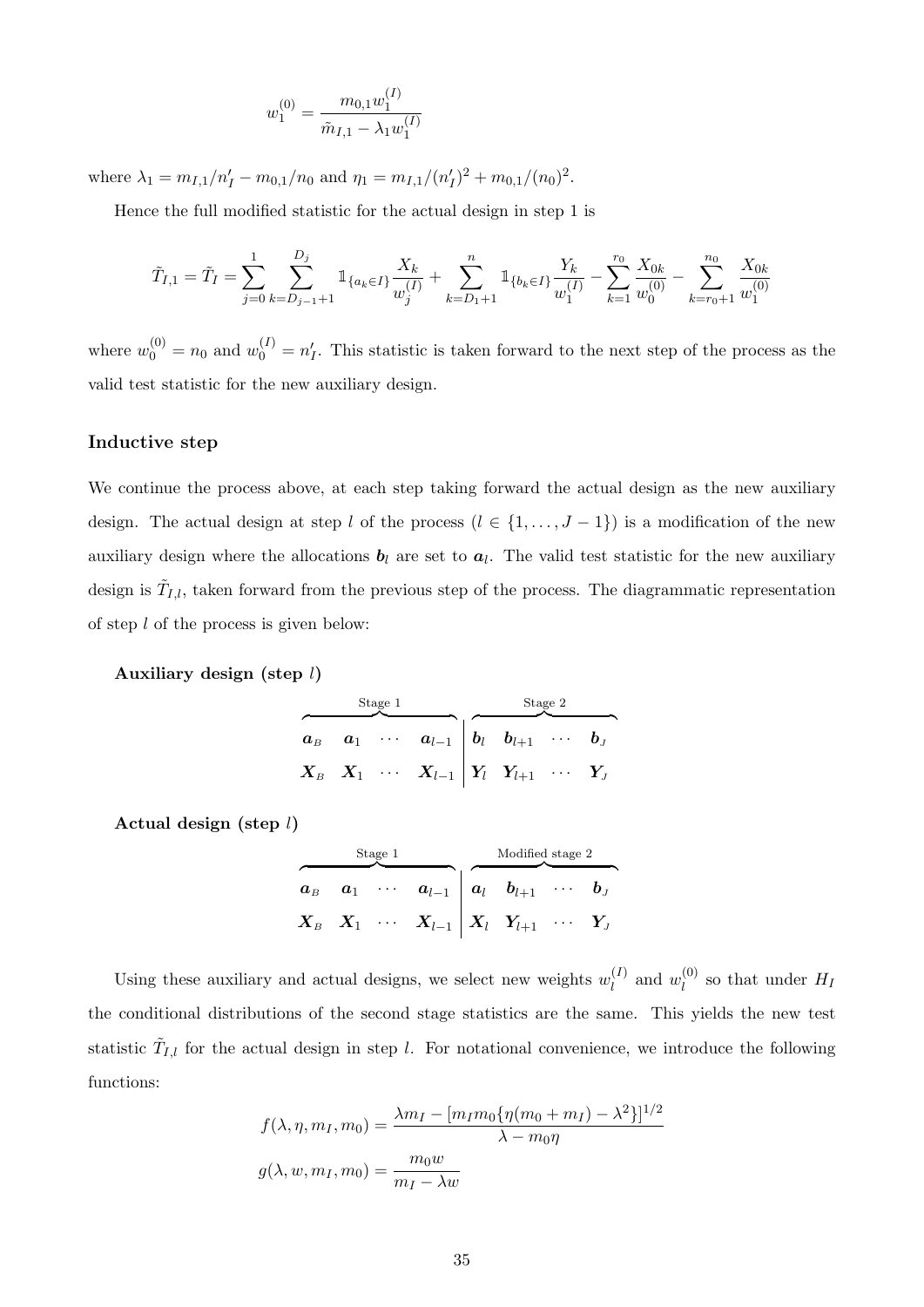Given the weights  $w_{l-1}^{(I)}$  $\binom{(I)}{l-1}$  and  $w_{l-1}^{(0)}$  $\int_{l-1}^{(0)}$  found in the previous step, let

$$
\lambda_l = \frac{m_{I,l}}{w_{l-1}^{(I)}} - \frac{m_{0,l}}{w_{l-1}^{(0)}}, \quad \eta_l = \frac{m_{I,l}}{\left(w_{l-1}^{(I)}\right)^2} + \frac{m_{0,l}}{\left(w_{l-1}^{(0)}\right)^2}
$$

$$
\tilde{m}_{I,l} = m_{I,l+1} + \sum_{k=D_{l-1}+1}^{D_l} \mathbb{1}_{\{a_k \in I\}}
$$

The weights  $w_l^{(I)}$  $\binom{I}{l}$  and  $w_l^{(0)}$  $\binom{0}{l}$  are given by

$$
w_l^{(I)} = f(\lambda_l, \eta_l, \tilde{m}_{I,l}, m_{0,l})
$$
  

$$
w_l^{(0)} = g(\lambda_l, w_l^{(I)}, \tilde{m}_{I,l}, m_{0,l})
$$

The corresponding test statistic  $\tilde{T}_{I,l}$  is:

$$
\tilde{T}_{I,l} = \sum_{j=0}^{l} \sum_{k=D_{j-1}+1}^{D_j} \mathbb{1}_{\{a_k \in I\}} \frac{X_k}{w_j^{(I)}} + \sum_{k=D_l+1}^{n} \mathbb{1}_{\{b_k \in I\}} \frac{Y_k}{w_l^{(I)}} - \sum_{j=0}^{l} \sum_{k=D_{0,j-1}+1}^{D_{0,j}} \frac{X_{0k}}{w_j^{(0)}} - \sum_{k=D_{0,l}+1}^{n_0} \frac{X_{0k}}{w_l^{(0)}}
$$

where we define  $D_{0,-1} = 0$ .

### Final step

In the final step of the process, the second stage data for the auxiliary and actual designs is the final block:

Auxiliary design (final step)

|            |       | Stage 1 |                                                                                                               |  |
|------------|-------|---------|---------------------------------------------------------------------------------------------------------------|--|
| $\bm{a}_B$ | $a_1$ |         | $\cdots \quad a_{J-1} \mid b_J$                                                                               |  |
|            |       |         | $\boldsymbol{X}_B \quad \boldsymbol{X}_1 \quad \cdots \quad \boldsymbol{X}_{J-1} \ \bigg  \ \boldsymbol{Y}_J$ |  |

Actual design (step 2)  $S_{\text{base 1}}$ 

|  | nege 1 |                                                                                                                                      |  |
|--|--------|--------------------------------------------------------------------------------------------------------------------------------------|--|
|  |        | $\begin{array}{cccc} a_B & a_1 & \cdots & a_{J-1} \end{array}$ a <sub>J</sub>                                                        |  |
|  |        | $\boldsymbol{X}_{B} \quad \boldsymbol{X}_{1} \quad \cdots \quad \boldsymbol{X}_{J-1} \ \textcolor{red}{\bigg } \ \boldsymbol{X}_{J}$ |  |

Under the auxiliary design, the test statistic  $\tilde{T}_{I,J-1}$  is decomposed into the following first and second stage statistics, where  $b_n \in I$  by design:

$$
\widetilde{T}_{I,J-1}^{(1)} = \sum_{j=0}^{J-1} \sum_{k=D_{j-1}+1}^{D_j} \mathbb{1}_{\{a_k \in I\}} \frac{X_k}{w_j^{(I)}} - \sum_{j=0}^{J-1} \sum_{k=D_{0,j-1}+1}^{D_{0,j}} \frac{X_{0k}}{w_j^{(0)}}
$$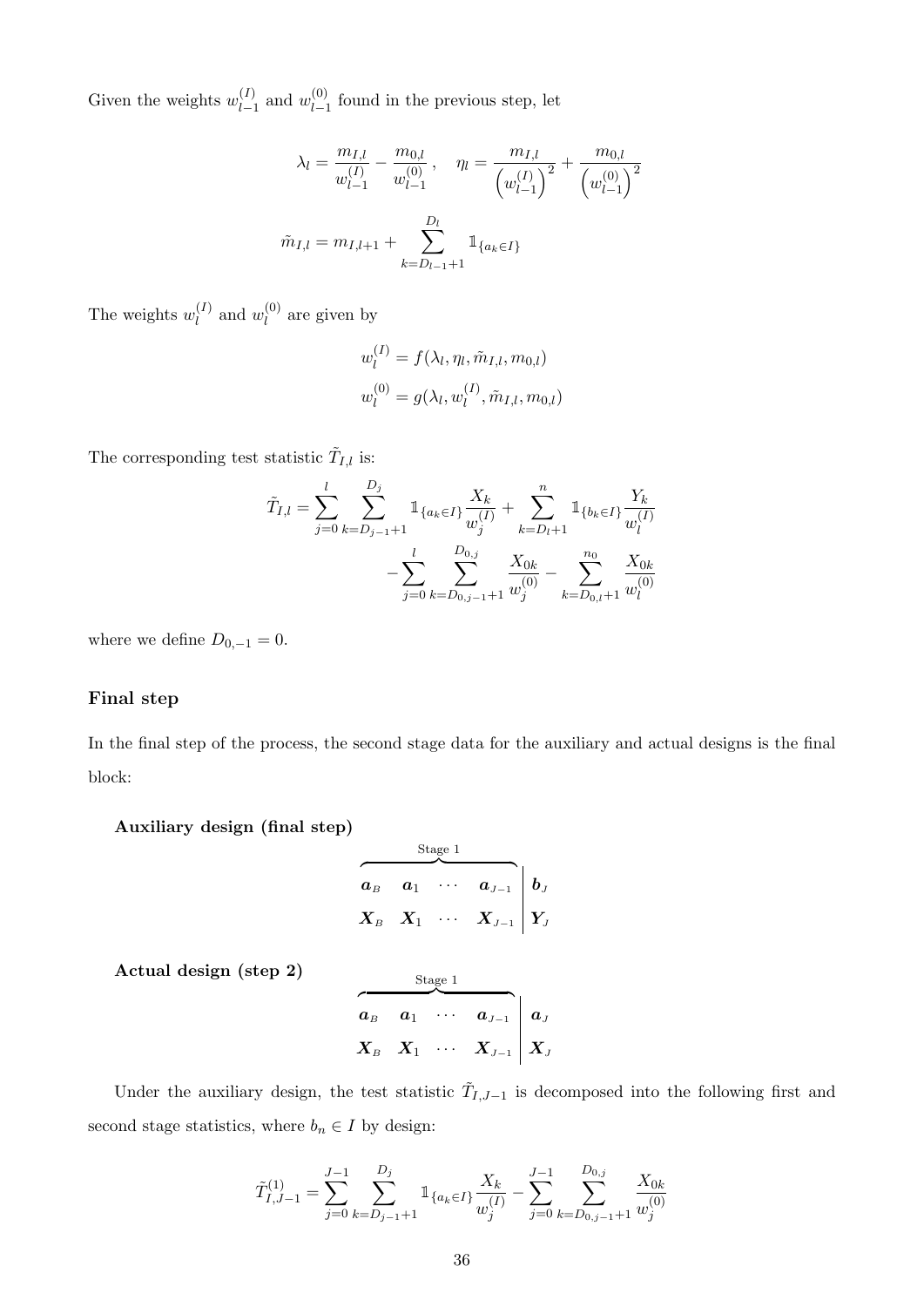$$
\tilde{T}_{I,J-1}^{(2)} = \sum_{k=D_{J-1}+1}^{n} \mathbb{1}_{\{b_k \in I\}} \frac{Y_k}{w_{J-1}^{(0)}} - \sum_{k=D_{0,J-1}+1}^{n_0} \frac{X_{0k}}{w_{J-1}^{(0)}}
$$

where  $w_i^{(0)}$  $j^{(0)}$  and  $w_j^{(I)}$  $j_j^{(1)}$  have been defined in the previous steps for  $j = 1, \ldots, J-1$ . We want to select weights  $w_J^{(I)}$  $\binom{I}{J}$  and  $w_J^{(0)}$  $J<sup>(0)</sup>$  so that

$$
\tilde{T}_{I,J}^{(2)} = \sum_{k=D_{J-1}+1}^{n} \mathbbm{1}_{\{a_k \in I\}} \frac{X_k}{w_J^{(I)}} - \sum_{k=D_{0,J-1}+1}^{n_0} \frac{X_{0k}}{w_J^{(0)}}
$$

has the same conditional distribution as  $T^{(2)}_{I,I}$  $\prod_{I,J=1}^{N^{(2)}}$  under  $H_I$ . Let

$$
\lambda_J = \frac{m_{I,J}}{w_{J-1}^{(I)}} - \frac{m_{0,J}}{w_{J-1}^{(0)}}, \quad \eta_J = \frac{m_{I,J}}{\left(w_{J-1}^{(I)}\right)^2} + \frac{m_{0,J}}{\left(w_{J-1}^{(0)}\right)^2}
$$

If  $m_{I,J} > 0$ , then let  $\tilde{m}_{I,J} = \sum_{k=D_{J-1}+1}^{n} \mathbb{1}_{\{a_k \in I\}}$ . As before, the weights  $w_J^{(I)}$  $y_J^{(I)}$  and  $w_J^{(0)}$  $J_J^{(0)}$  are given by

$$
w_J^{(I)} = f(\lambda_J, \eta_J, \tilde{m}_{I,J}, m_{0,J})
$$
  

$$
w_J^{(0)} = g(\lambda_l, w_J^{(I)}, \tilde{m}_{I,J}, m_{0,J})
$$

In this case, the final test statistic for testing hypothesis  $H_I$  is as follows:

$$
\tilde{T}_I = \sum_{j=0}^J \sum_{k=D_{j-1}+1}^{D_j} \mathbb{1}_{\{a_k \in I\}} \frac{X_k}{w_j^{(I)}} - \sum_{j=0}^J \sum_{k=D_{0,j-1}+1}^{D_{0,j}} \frac{X_{0k}}{w_j^{(0)}}
$$

where

$$
w_0^{(I)} = n'_I, \quad w_0^{(0)} = n_0
$$
  
\n
$$
w_j^{(I)} = f(\lambda_j, \eta_j, \tilde{m}_{I,j}, m_{0,j}) \qquad (j = 1, ..., J)
$$
  
\n
$$
w_j^{(0)} = g(\lambda_j, w_j^{(I)}, \tilde{m}_{I,j}, m_{0,j}) \qquad (j = 1, ..., J)
$$

We reject  $H_I$  if  $\tilde{T}_I$  is greater than  $z_\alpha(1/n'_I + 1/n'_0)^{1/2}$ .

However, if  $m_{I,J} = 0$  then we do not have enough degrees of freedom with a single weight  $w_J^{(0)}$  $J^{(0)}$  to match both the conditional means and variances. In this case, since by design  $m_{0,J} = d_{0,J} > 1$ , we consider separately the first  $n_{0,J,1}$  control observations and the next  $n_{0,J,2}$  control observations, where  $n_{0,J,1} > 0$ ,  $n_{0,J,2} > 0$  and  $n_{0,J,1} + n_{0,J,2} = d_{0,J}$ . In order to keep the weights as close to the natural weight  $n_0$  for as many of the control observations as possible, we recommend setting  $n_{0,J,1} = d_{0J} - 1$ and  $n_{0,J,2} = 1$ , which is what we use for the simulation studies in Section 4.3 of the paper.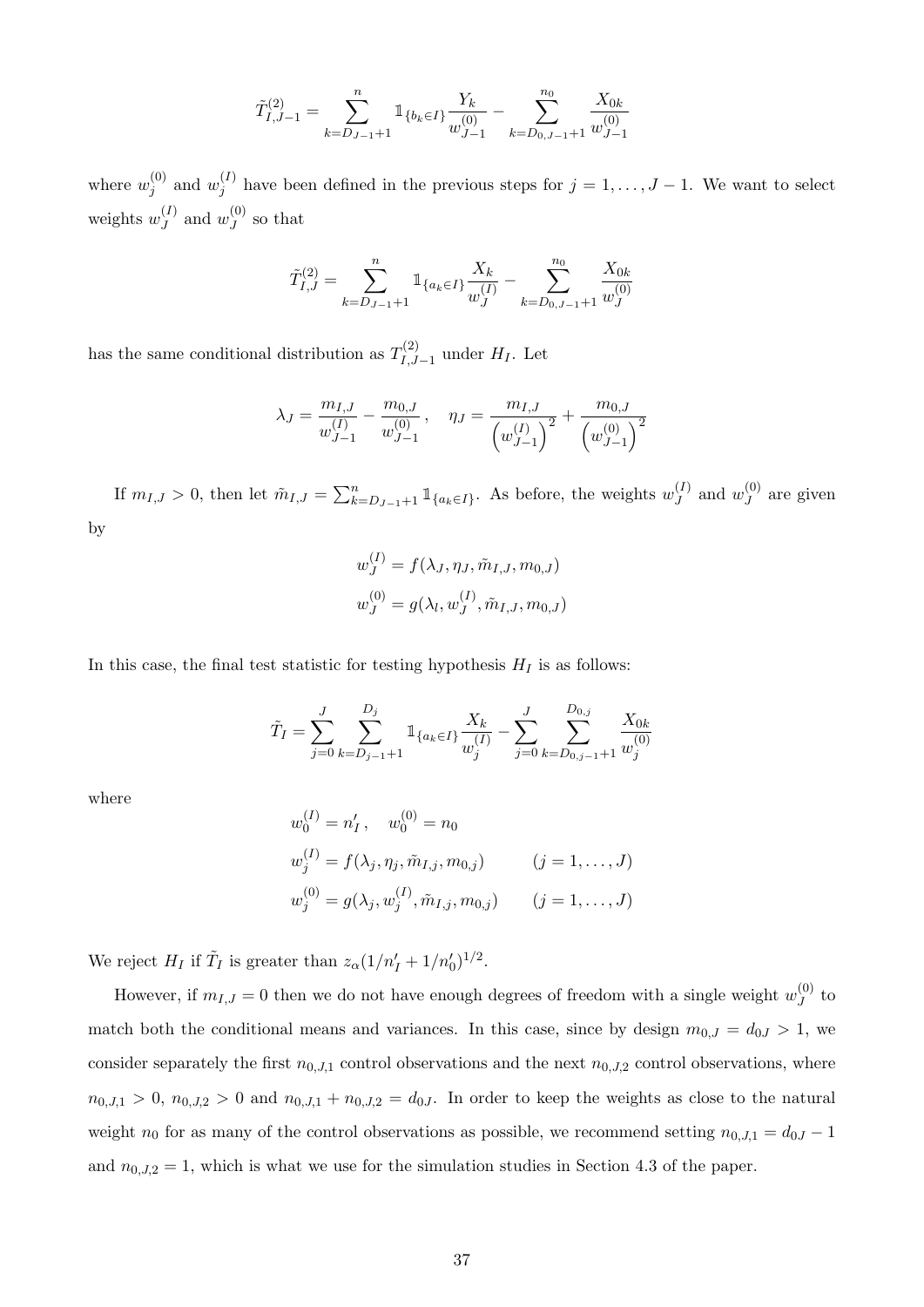Letting  $D_{0,J,1} = D_{0,J-1} + n_{0,J,1}$ , we select weights  $w_{J,1}^{(0)}$  $y_{J,1}^{(0)}$  and  $w_{J,2}^{(0)}$  $J_{J,2}^{(0)}$  so that under  $H_I$ , the statistic

$$
\tilde{T}_{I,J}^{(2)} = -\sum_{k=D_{0,J-1}+1}^{D_{0,J,1}} \frac{X_{0k}}{w_{J,1}^{(0)}} - \sum_{k=D_{0,J,1}+1}^{n_0} \frac{X_{0k}}{w_{J,2}^{(0)}}
$$

has the same distribution as  $T_{LL}^{(2)}$  $\mathcal{D}_{I,J-1}^{(2)}$  conditional on the interim data  $\mathcal{D}^{(1)}$ . Under  $H_I$ , we have

$$
\tilde{T}_{I,J}^{(2)}|\mathcal{D}^{(1)} \sim N\left(-\mu \frac{n_{0,J,1}}{w_{J,1}^{(0)}} - \mu \frac{n_{0,J,2}}{w_{J,2}^{(0)}}, \frac{n_{0,J,1}}{\left(w_{J,1}^{(0)}\right)^2} + \frac{n_{0,J,2}}{\left(w_{J,2}^{(0)}\right)^2}\right)
$$

Equating the conditional means and variances gives

$$
w_{J,1}^{(I)} = \frac{-n_{0,J,1}\lambda_J - [n_{0,J,1}n_{0,J,2}\{\eta_J(n_{0,J,1} + n_{0,J,2}) - \lambda_J^2\}]^{1/2}}{\lambda_J^2 - n_{0,J,2}\eta_J}
$$
  

$$
w_{J,2}^{(I)} = -\frac{n_{0,J,2}w_{J,1}^{(I)}}{n_{0,J,1} + \lambda_J w_{J,1}^{(I)}}
$$

In this case, the final test statistic for testing hypothesis  $H_I$  is as follows:

$$
\tilde{T}_I = \sum_{j=0}^{J-1} \sum_{k=D_{j-1}+1}^{D_j} \mathbb{1}_{\{a_k \in I\}} \frac{X_k}{w_j^{(I)}} - \sum_{j=0}^{J-1} \sum_{k=D_{0,j-1}+1}^{D_{0,j}} \frac{X_{0k}}{w_j^{(0)}} - \sum_{k=D_{0,J-1}+1}^{D_{0,J}} \frac{X_{0k}}{w_{J,1}^{(0)}} - \sum_{k=D_{0,J,1}+1}^{n_0} \frac{X_{0k}}{w_{J,2}^{(0)}}
$$

We reject  $H_I$  if  $\tilde{T}_I$  is greater than  $z_\alpha(1/n'_I + 1/n_0)^{1/2}$ .

# Appendix D: Derivation of the weights for familywise error control in block randomized response-adaptive trials with an adaptive control allocation

Let  $a_k = 0$  if the kth patient is allocated to the control and  $n_0 = \sum_{k=1}^n \mathbb{1}_{\{a_k=0\}}$  denote the total number of allocations to the control. The naïve z-test for  $H_I$  rejects  $H_I$  if the test statistic

$$
T_I = \sum_{k=1}^{n} \left( \mathbb{1}_{\{a_k \in I\}} \frac{X_k}{n_I} \right) - \sum_{k=1}^{n} \left( \mathbb{1}_{\{a_k = 0\}} \frac{X_k}{n_0} \right)
$$

is greater than  $z_{\alpha} (1/n_I + 1/n_0)^{1/2}$ .

The trial starts with a a burn-in period B, which allocates  $r_0 > 0$  patients to the control and  $r_i > 0$ patients to the *i*th treatment  $(i = 1, ..., h)$ , where  $r_0$  and the  $r_i$  are again fixed in advance. Hence a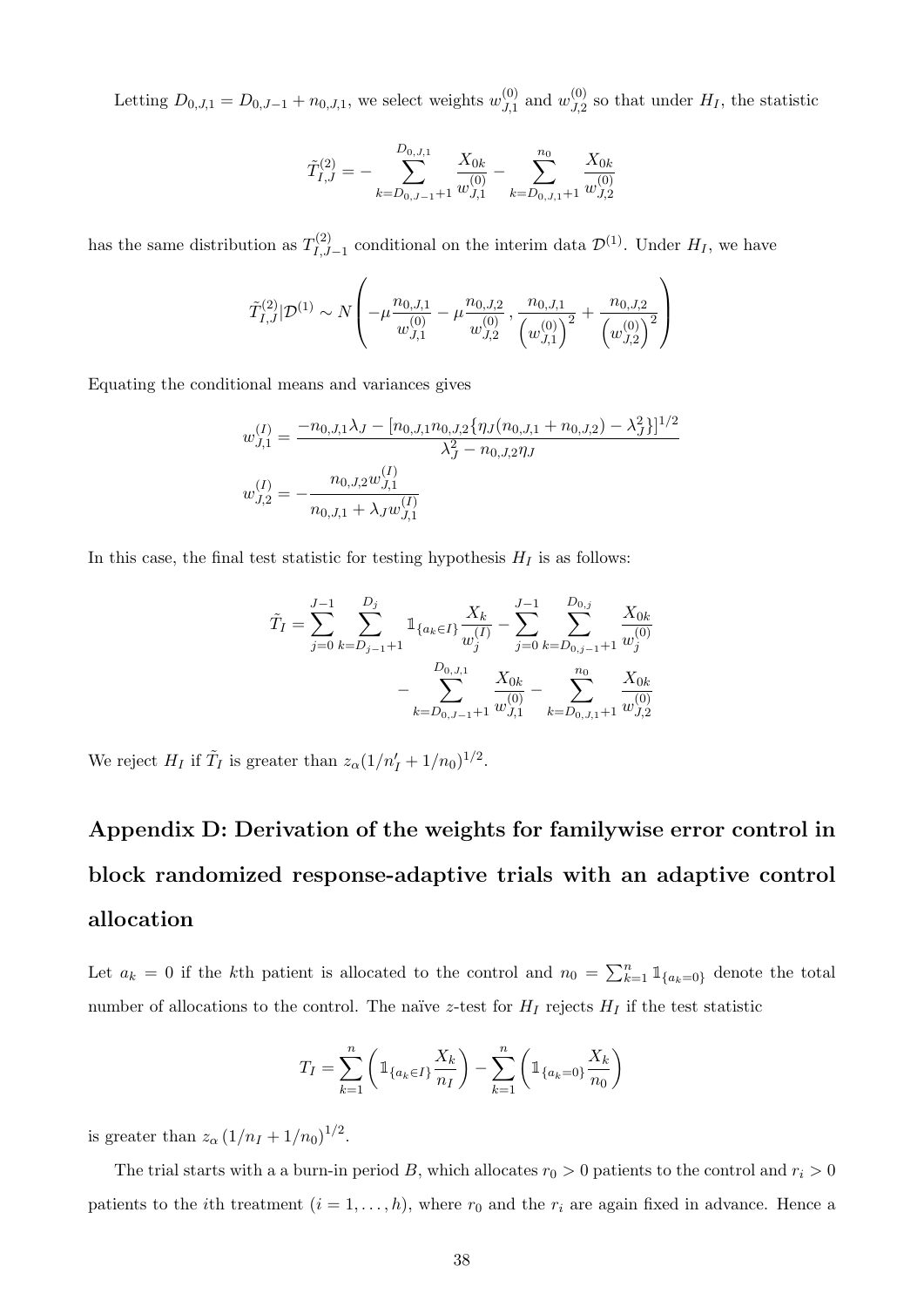total of  $r = \sum_{i=0}^{h} r_i$  patients are allocated to the experimental treatments during the burn-in period.

The auxiliary design for hypothesis  $H_I$  starts with a burn-in period B with r patients that is identical to the actual design. The subsequent  $n - r - 2$  allocations are given by a fixed sequence  $(b_{r+1}, \ldots, b_{n-2})$ . The allocation  $b_{n-1}$  is to the control, while the allocation  $b_n$  must be in I. For the auxiliary design, let  $n'_0$  and  $n'_i$  denote the total number of allocations to the control and the *i*th treatment respectively  $(i = 1, \ldots, h)$ , including the burn-in period.

#### Step 1

In step 1 we only consider the response-adaptive allocations for the first block  $a_1$ . We view the auxiliary and actual trials as coming from a two-stage design, where the first stage for both is the burn-in period B, as shown below.

Auxiliary design (step 1)

|                      |                                                                                                      |       | Stage 2 |         |
|----------------------|------------------------------------------------------------------------------------------------------|-------|---------|---------|
| $\boldsymbol{a}_{B}$ | $a_1$                                                                                                | $a_2$ |         | $a_{J}$ |
|                      | $\boldsymbol{X}_{B} \boldsymbol{\;\big }\ \boldsymbol{X}_{1} \boldsymbol{\;\;\:} \boldsymbol{X}_{2}$ |       |         |         |

Actual design (step 1)

$$
\boldsymbol{a}_{B} \begin{array}{|l|} \hline \text{Modified stage 2} \\ \hline \boldsymbol{a}_{1} \quad \boldsymbol{b}_{2} \quad \cdots \quad \boldsymbol{b}_{J} \\ \hline \boldsymbol{X}_{B} \end{array}
$$

Under the auxiliary two-stage design, the test statistic  $T_I = T_I^{(1)} + T_I^{(2)}$  $I_I^{(2)}$  for the experimenal treatments is decomposed into two parts, where  $T_I^{(1)}$  $I_I^{(1)}$  is calculated from the first stage data and  $T_I^{(2)}$  $\prod_{I}^{(2)}$  is calculated from the second stage data. More explicitly,

$$
T_I^{(1)} = \sum_{k=1}^r \left( \mathbb{1}_{\{a_k \in I\}} \frac{Y_k}{n_I'} \right) - \sum_{k=1}^r \left( \mathbb{1}_{\{a_k = 0\}} \frac{Y_k}{n_0'} \right)
$$
  

$$
T_I^{(2)} = \sum_{k=r+1}^n \left( \mathbb{1}_{\{b_k \in I\}} \frac{Y_k}{n_I'} \right) - \sum_{k=r+1}^n \left( \mathbb{1}_{\{b_k = 0\}} \frac{Y_k}{n_0'} \right)
$$

We now select weights  $w_1^{(I)}$  $_1^{(I)}$  and  $w_1^{(0)}$  $_1^{(0)}$  so that under  $H_I$ , the statistic

$$
\tilde{T}_I^{(2)} = \sum_{k=r+1}^{D_1} \mathbb{1}_{\{a_k \in I\}} \frac{X_k}{w_1^{(I)}} + \sum_{k=D_1+1}^n \mathbb{1}_{\{b_k \in I\}} \frac{Y_k}{w_1^{(I)}} - \sum_{k=r+1}^{D_1} \mathbb{1}_{\{a_k=0\}} \frac{X_k}{w_1^{(0)}} - \sum_{k=D_1+1}^n \mathbb{1}_{\{b_k=0\}} \frac{Y_k}{w_1^{(0)}}
$$

has the same distribution as  $T_I^{(2)}$  $I_I^{(2)}$  conditional on the interim data  $\mathcal{D}^{(1)}$ . Under  $H_I$ , we have  $T_I^{(2)}$  $\sum_{I}^{(2)}|\mathcal{D}^{(1)}| \sim N\bigg(\mu \frac{m_{I,1}}{n'}\bigg)$  $\overline{n'_I}$  $-\mu \frac{m_{0,1}}{l}$  $\overline{n'_0}$  $\frac{m_{I,1}}{\sqrt{N}}$  $\frac{m_{I,1}}{(n'_I)^2} + \frac{m_{0,1}}{(n'_0)^2}$  $\overline{(n_0')^2}$  $\setminus$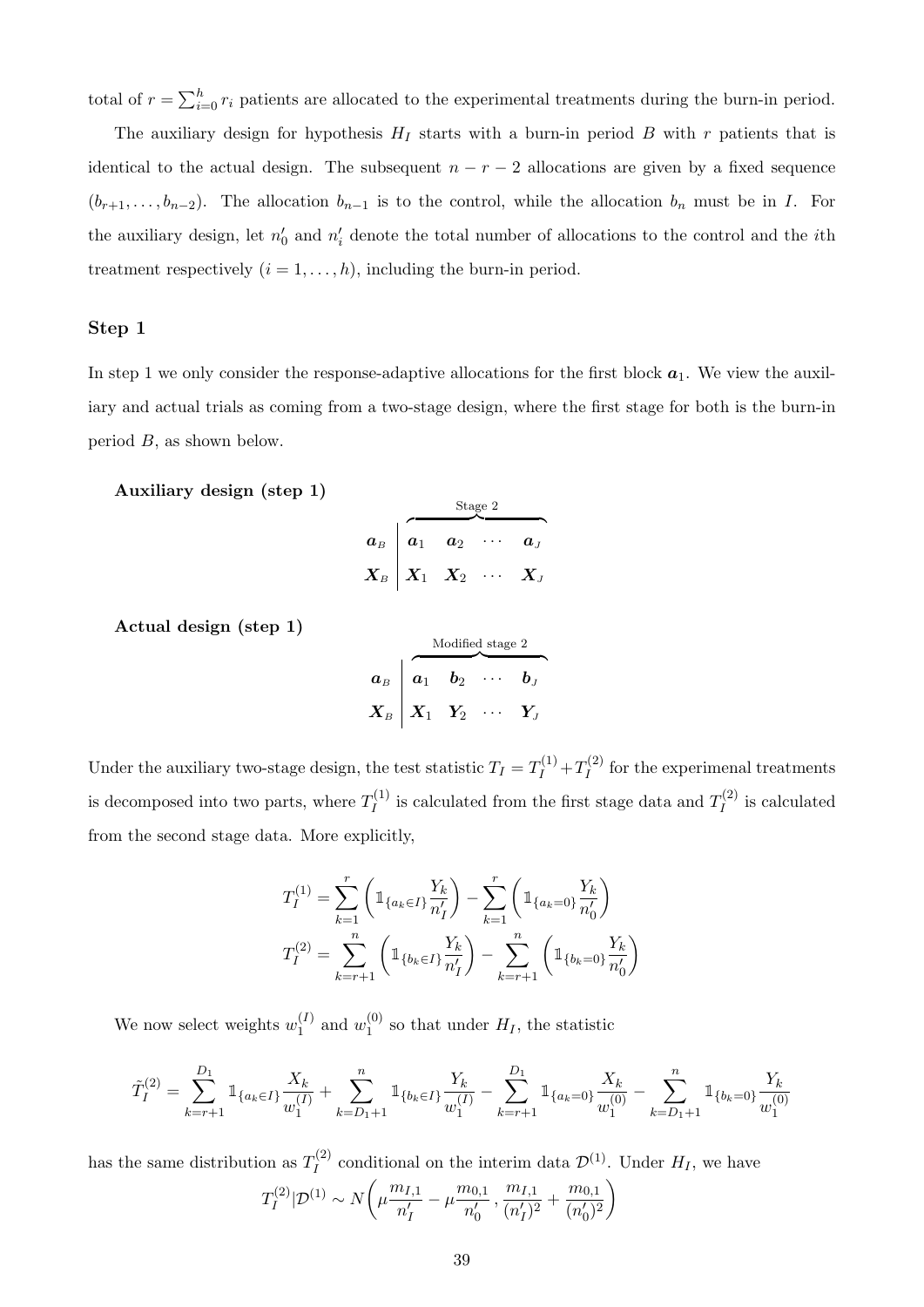$$
\tilde{T}_I^{(2)} | \mathcal{D}^{(1)} \sim N \left( \mu \frac{\tilde{m}_{I,1}}{w_1^{(I)}} - \mu \frac{\tilde{m}_{0,1}}{w_1^{(0)}}, \frac{\tilde{m}_{I,1}}{(w_1^{(I)})^2} + \frac{\tilde{m}_{0,1}}{(w_1^{(0)})^2} \right)
$$

where

$$
\tilde{m}_{I,1} = m_{I,2} + \sum_{k=r+1}^{D_1} 1\!\!1_{\{a_k \in I\}}, \quad \tilde{m}_{0,1} = m_{0,2} + \sum_{k=r+1}^{D_1} 1\!\!1_{\{a_k = 0\}}.
$$

To match the conditional distributions we equate the conditional means and variances to give

$$
w_1^{(I)} = \frac{\lambda_1 \tilde{m}_{I,1} - [\tilde{m}_{I,1} \tilde{m}_{0,1} {\eta_1 (\tilde{m}_{0,1} + \tilde{m}_{I,1}) - \lambda_1^2}]^{1/2}}{\lambda_1^2 - \tilde{m}_{0,1} \eta_1}
$$
  

$$
w_1^{(0)} = \frac{\tilde{m}_{0,1} w_1^{(I)}}{\tilde{m}_{I,1} - \lambda_1 w_1^{(I)}}
$$

where  $\lambda_1 = m_{I,1}/n'_I - m_{0,1}/n'_0$  and  $\eta_1 = m_{I,1}/(n'_I)^2 + m_{0,1}/(n'_0)^2$ .

Hence the full modified statistic for the actual design in step 1 is

$$
\tilde{T}_{I,1} = \tilde{T}_I = \sum_{j=0}^1 \sum_{k=D_{j-1}+1}^{D_j} \mathbb{1}_{\{a_k \in I\}} \frac{X_k}{w_j^{(I)}} + \sum_{k=D_1+1}^n \mathbb{1}_{\{b_k \in I\}} \frac{Y_k}{w_1^{(I)}} - \sum_{j=0}^1 \sum_{k=D_{j-1}+1}^{D_j} \mathbb{1}_{\{a_k=0\}} \frac{X_k}{w_j^{(0)}} - \sum_{k=D_1+1}^n \mathbb{1}_{\{b_k=0\}} \frac{Y_k}{w_1^{(0)}}
$$

where we define  $D_{-1} = 0$ ,  $w_0^{(I)} = n_I'$  and  $w_0^{(0)} = n_0'$ . By the conditional invariance principle,  $\tilde{T}_{I,1}$  is a valid test statistic for the actual design.

#### Inductive step

We now repeat the process above, at each step taking forward the actual design as the new auxiliary design. The actual design at step l of the process  $(l \in \{1, ..., J - 1\})$  is a modification of the new auxiliary design where the allocations  $b_l$  are set to  $a_l$ . The valid test statistic for the new auxiliary design is  $\tilde{T}_{I,l}$ , taken forward from the previous step of the process. The diagrammatic representation of step l of the process is given below.

Auxiliary design (step  $l$ )

|  | Stage 1 |                                                                                                                                                                                        | Stage 2 |  |  |  |  |
|--|---------|----------------------------------------------------------------------------------------------------------------------------------------------------------------------------------------|---------|--|--|--|--|
|  |         | $\begin{array}{ccccccccc}\boldsymbol{a}_{B} & \boldsymbol{a}_{1} & \cdots & \boldsymbol{a}_{l-1} & \boldsymbol{b}_{l} & \boldsymbol{b}_{l+1} & \cdots & \boldsymbol{b}_{J}\end{array}$ |         |  |  |  |  |
|  |         | $\boldsymbol{X}_B \quad \boldsymbol{X}_1 \quad \cdots \quad \boldsymbol{X}_{l-1} \; \Big  \; \boldsymbol{Y}_l \quad \boldsymbol{Y}_{l+1} \quad \cdots \quad \boldsymbol{Y}_J$          |         |  |  |  |  |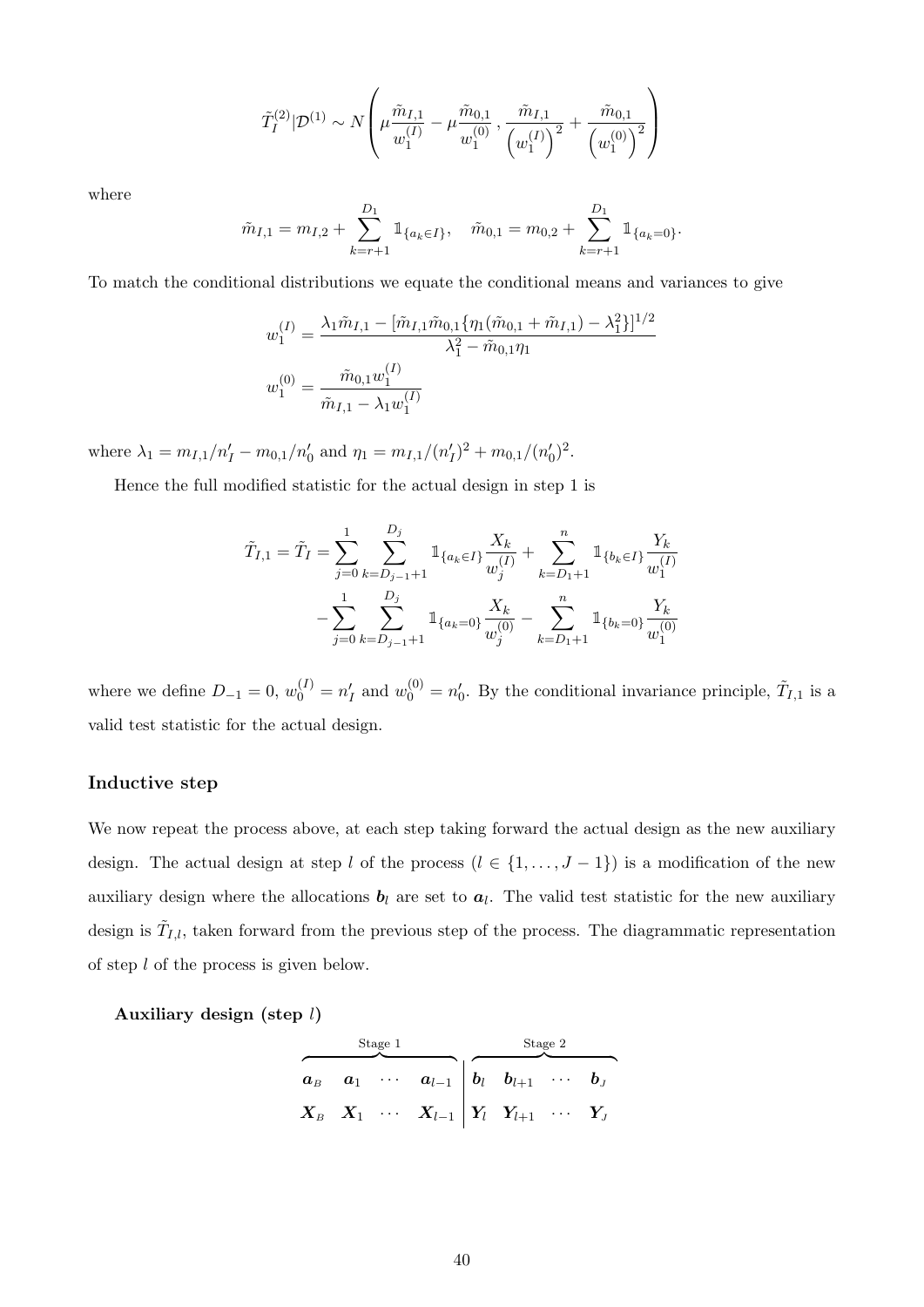Actual design (step  $l$ )

|              | Stage 1 |                                                                                                                                                                                                                      | Modified stage 2 |  |
|--------------|---------|----------------------------------------------------------------------------------------------------------------------------------------------------------------------------------------------------------------------|------------------|--|
| $\bm{a}_{B}$ |         | $\begin{array}{ccccccccc} a_1 & \cdots & a_{l-1} & a_l & b_{l+1} & \cdots & b_J \end{array}$                                                                                                                         |                  |  |
|              |         | $\begin{array}{ccccc} \boldsymbol{X}_{B} & \boldsymbol{X}_{1} & \cdots & \boldsymbol{X}_{l-1}\end{array} \begin{array}{c ccccc} \boldsymbol{X}_{l} & \boldsymbol{Y}_{l+1} & \cdots & \boldsymbol{Y}_{J} \end{array}$ |                  |  |

Using these auxiliary and actual designs, we select new weights  $w_l^{(I)}$  $\binom{I}{l}$  and  $w_l^{(0)}$  $\binom{0}{l}$  so that under  $H_I$  the conditional distributions of the second stage statistic are the same. This yields the new test statistic  $\tilde{T}_{I,l}$  for the actual design in step l.

For notational convenience, we introduce the following functions:

$$
f(\lambda, \eta, m_I, m_0) = \frac{\lambda m_I - [m_I m_0 \{ \eta (m_0 + m_I) - \lambda^2 \} ]^{1/2}}{\lambda - m_0 \eta}
$$

$$
g(\lambda, w, m_I, m_0) = \frac{m_0 w}{m_I - \lambda w}
$$

Given the weights  $w_{l-1}^{(I)}$  $\binom{(I)}{l-1}$  and  $w_{l-1}^{(0)}$  $\int_{l-1}^{(0)}$  found in the previous step, let

$$
\lambda_l = \frac{m_{I,l}}{w_{l-1}^{(I)}} - \frac{m_{0,l}}{w_{l-1}^{(0)}}, \quad \eta_l = \frac{m_{I,l}}{\left(w_{l-1}^{(I)}\right)^2} + \frac{m_{0,l}}{\left(w_{l-1}^{(0)}\right)^2}
$$

$$
\tilde{m}_{I,l} = m_{I,l+1} + \sum_{k=D_{l-1}+1}^{D_l} \mathbb{1}_{\{a_k \in I\}}
$$

$$
\tilde{m}_{0,l} = m_{0,l+1} + \sum_{k=D_{l-1}+1}^{D_l} \mathbb{1}_{\{a_k=0\}}
$$

The weights  $w_l^{(I)}$  $\binom{I}{l}$  and  $w_l^{(0)}$  $\binom{0}{l}$  are given by

$$
w_l^{(I)} = f(\lambda_l, \eta_l, \tilde{m}_{I,l}, \tilde{m}_{0,l})
$$
  

$$
w_l^{(0)} = g(\lambda_l, w_l^{(I)}, \tilde{m}_{I,l}, \tilde{m}_{0,l})
$$

The corresponding test statistic  $\tilde{T}_{I,l}$  is:

$$
\tilde{T}_{I,l} = \sum_{j=0}^{l} \sum_{k=D_{j-1}+1}^{D_j} \mathbb{1}_{\{a_k \in I\}} \frac{X_k}{w_j^{(I)}} + \sum_{k=D_l+1}^{n} \mathbb{1}_{\{b_k \in I\}} \frac{Y_k}{w_l^{(I)}} - \sum_{j=0}^{l} \sum_{k=D_{j-1}+1}^{D_j} \mathbb{1}_{\{a_k=0\}} \frac{X_k}{w_j^{(0)}} - \sum_{k=D_l+1}^{n} \mathbb{1}_{\{b_k=0\}} \frac{Y_k}{w_l^{(0)}}
$$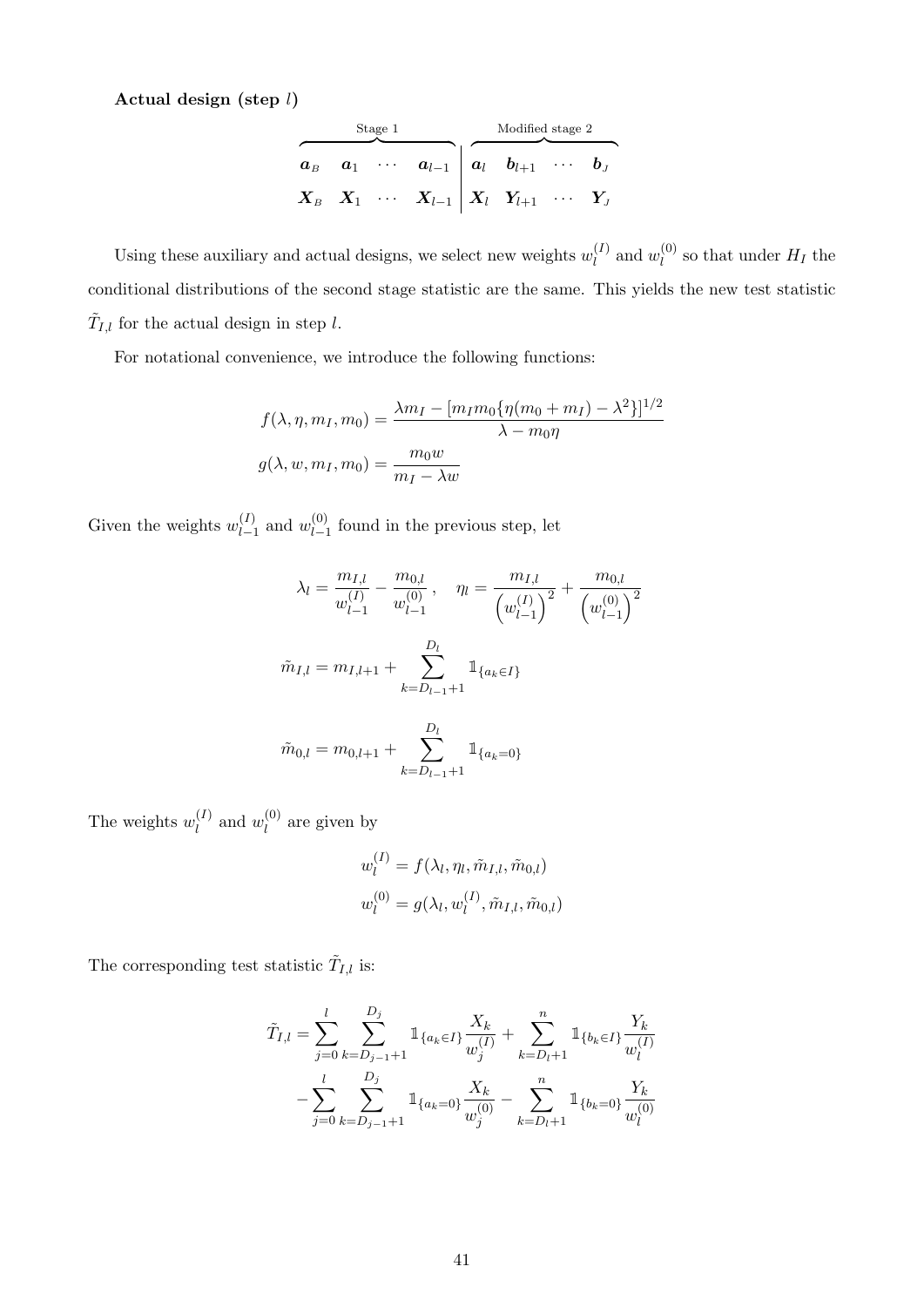# Final step

Under the auxiliary design, the test statistic  $\tilde{T}_{I,J-1}$  is decomposed into the following first and second stage statistics, where  $b_{n-1} = 0$  and  $b_n \in I$  by design:

$$
\tilde{T}_{I,J-1}^{(1)} = \sum_{j=0}^{J-1} \sum_{k=D_{j-1}+1}^{D_j} \mathbb{1}_{\{a_k \in I\}} \frac{X_k}{w_j^{(I)}} - \sum_{j=0}^{J-1} \sum_{k=D_{j-1}+1}^{D_j} \mathbb{1}_{\{a_k=0\}} \frac{X_k}{w_j^{(0)}}
$$
\n
$$
\tilde{T}_{I,J-1}^{(2)} = \sum_{k=D_{J-1}+1}^{n} \mathbb{1}_{\{b_k \in I\}} \frac{Y_k}{w_{J-1}^{(0)}} - \sum_{k=D_{J-1}+1}^{n} \mathbb{1}_{\{b_k=0\}} \frac{Y_k}{w_{J-1}^{(0)}}
$$

where  $w_i^{(0)}$  $y_j^{(0)}$  and  $w_j^{(I)}$  $j_j^{(I)}$  have been defined in the previous steps for  $j = 1, \ldots, J-1$ . We want to select weights  $w_J^{(I)}$  $\binom{I}{J}$  and  $w_J^{(0)}$  $J<sup>(0)</sup>$  so that

$$
\tilde{T}_{I,J}^{(2)} = \sum_{k=D_{J-1}+1}^{n} \mathbbm{1}_{\{a_k \in I\}} \frac{X_k}{w_J^{(I)}} - \sum_{k=D_{J-1}+1}^{n} \mathbbm{1}_{\{a_k=0\}} \frac{X_k}{w_J^{(0)}}
$$

has the same conditional distribution as  $T^{(2)}_{I,I}$  $I_{I,J-1}^{(2)}$  under  $H_I$ . For notational convenience, let

$$
\lambda_J = \frac{m_{I,J}}{w_{J-1}^{(I)}} - \frac{m_{0,J}}{w_{J-1}^{(0)}}, \quad \eta_J = \frac{m_{I,J}}{\left(w_{J-1}^{(I)}\right)^2} + \frac{m_{0,J}}{\left(w_{J-1}^{(0)}\right)^2}
$$

If  $m_{I,J} > 0$  and  $m_{0,J} > 0$ , then let

$$
\tilde{m}_{I,J} = \sum_{k=D_{J-1}+1}^{n} 1\!\!1_{\{a_k \in I\}}, \quad \tilde{m}_{0,J} = \sum_{k=D_{J-1}+1}^{n} 1\!\!1_{\{a_k=0\}}.
$$

The weights  $w_I^{(I)}$  $_J^{(I)}$  and  $w_J^{(0)}$  $J^{(0)}$  are given by

$$
w_J^{(I)} = f(\lambda_J, \eta_J, \tilde{m}_{I,J}, \tilde{m}_{0,J})
$$
  

$$
w_J^{(0)} = g(\lambda_l, w_J^{(I)}, \tilde{m}_{I,J}, \tilde{m}_{0,J})
$$

In this case, the final test statistic for testing hypothesis  $H_I$  is as follows:

$$
\tilde{T}_I = \sum_{j=0}^J \sum_{k=D_{j-1}+1}^{D_j} \mathbb{1}_{\{a_k \in I\}} \frac{X_k}{w_j^{(I)}} - \sum_{j=0}^J \sum_{k=D_{j-1}+1}^{D_j} \mathbb{1}_{\{a_k=0\}} \frac{X_k}{w_j^{(0)}}
$$

where

$$
w_0^{(I)} = n'_I, \t w_0^{(0)} = n'_0
$$
  

$$
w_j^{(I)} = f(\lambda_j, \eta_j, \tilde{m}_{I,j}, \tilde{m}_{0,j}) \t (j = 1, ..., J)
$$
  

$$
w_j^{(0)} = g(\lambda_j, w_j^{(I)}, \tilde{m}_{I,j}, \tilde{m}_{0,j}) \t (j = 1, ..., J)
$$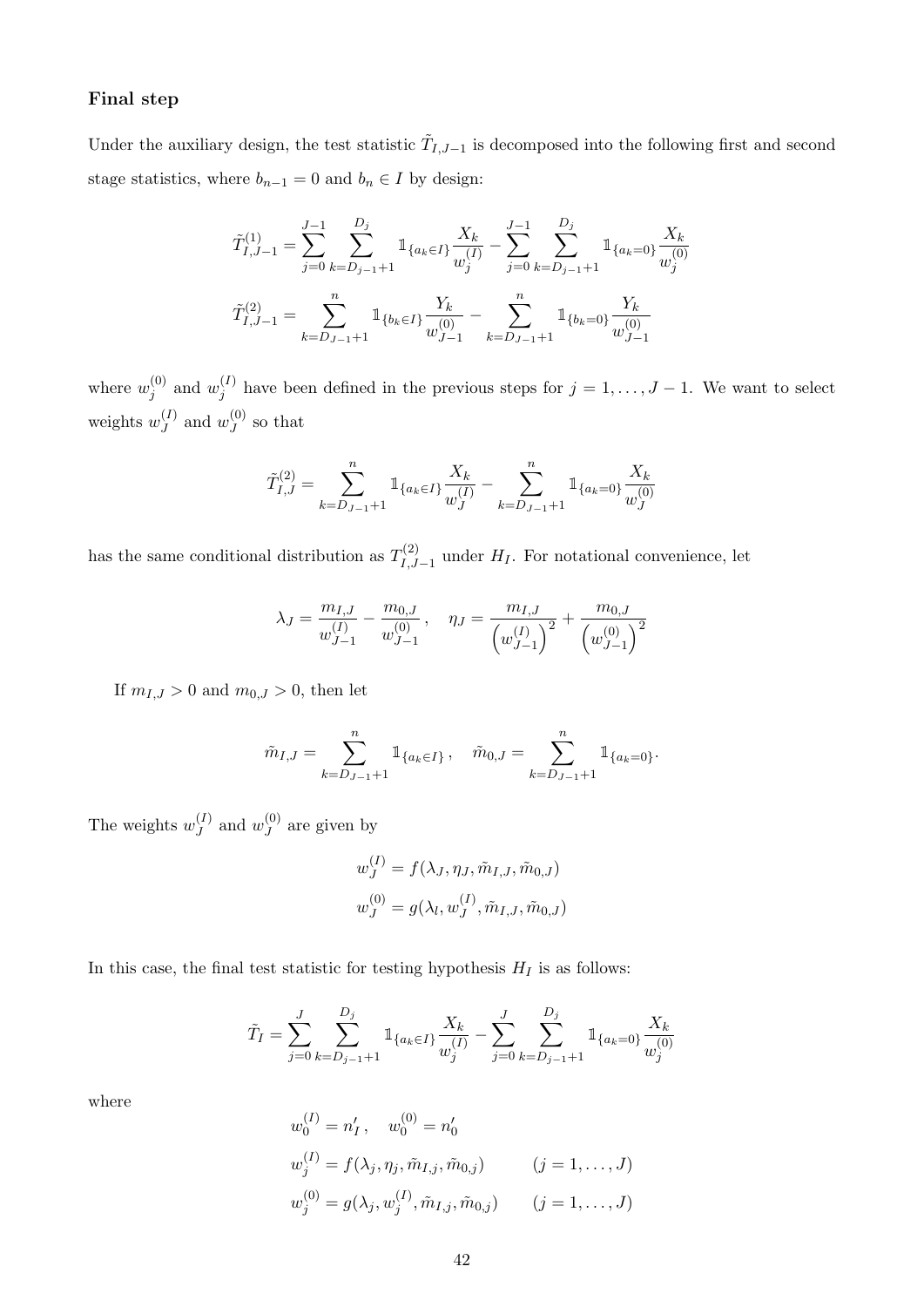We reject  $H_I$  if  $\tilde{T}_I$  is greater than  $z_\alpha \left(1/n'_I + 1/n'_0\right)^{1/2}$ .

However, if  $m_{I,J} = 0$  and  $m_{0,J} > 1$ , then we do not have enough degrees of freedom with a single weight  $w_J^{(0)}$  $J_J^{(0)}$  to match both the conditional means and variances. In this case, we consider separately the first  $n_{0,J,1}$  control observations and the next  $n_{0,J,2}$  control observations, where  $n_{0,J,1} > 0$ ,  $n_{0,J,2} > 0$ and  $n_{0,J,1} + n_{0,J,2} = m_{0,J}$ . As before, we recommend setting  $n_{0,J,1} = m_{0,J} - 1$  and  $n_{0,J,2} = 1$ , which is what we use for the simulation studies in Section [E.1.](#page-44-0)

Suppose the  $(D_{0,J,1})$ th patient receives the  $(n_{0,J,1})$ th allocation to the control in block J. We select weights  $w_{J,1}^{(0)}$  $\frac{(0)}{J,1}$  and  $w_{J,2}^{(0)}$  $\mathcal{J}_{J,2}^{(0)}$  so that under  $H_I$ , the statistic

$$
\tilde{T}_{I,J}^{(2)} = -\sum_{k=D_{J-1}+1}^{D_{0,J,1}} \mathbbm{1}_{\{a_k=0\}} \frac{X_k}{w_{J,1}^{(0)}} - \sum_{k=D_{0,J,1}+1}^{n} \mathbbm{1}_{\{a_k=0\}} \frac{X_k}{w_{J,2}^{(0)}}
$$

has the same distribution as  $T_{LL}^{(2)}$  $\mathcal{D}_{I,J-1}^{(2)}$  conditional on the interim data  $\mathcal{D}^{(1)}$ . Under  $H_I$ , we have

$$
\tilde{T}_{I,J}^{(2)}|\mathcal{D}^{(1)} \sim N\left(-\mu \frac{n_{0,J,1}}{w_{J,1}^{(0)}} - \mu \frac{n_{0,J,2}}{w_{J,2}^{(0)}}, \frac{n_{0,J,1}}{\left(w_{J,1}^{(0)}\right)^2} + \frac{n_{0,J,2}}{\left(w_{J,2}^{(0)}\right)^2}\right)
$$

Equating the conditional means and variances gives

$$
w_{J,1}^{(I)} = \frac{-n_{0,J,1}\lambda_J - [n_{0,J,1}n_{0,J,2}\{\eta_J(n_{0,J,1} + n_{0,J,2}) - \lambda_J^2\}]^{1/2}}{\lambda_J^2 - n_{0,J,2}\eta_J}
$$
  

$$
w_{J,2}^{(I)} = -\frac{n_{0,J,2}w_{J,1}^{(I)}}{n_{0,J,1} + \lambda_J w_{J,1}^{(I)}}
$$

In this case, the final test statistic for testing hypothesis  $H_I$  is as follows:

$$
\tilde{T}_I = \sum_{j=0}^{J-1} \sum_{k=D_{j-1}+1}^{D_j} \mathbb{1}_{\{a_k \in I\}} \frac{X_k}{w_j^{(I)}} - \sum_{j=0}^{J-1} \sum_{k=D_{j-1}+1}^{D_j} \mathbb{1}_{\{a_k=0\}} \frac{X_k}{w_j^{(0)}}
$$

$$
- \sum_{k=D_{J-1}+1}^{D_{0,J,1}} \mathbb{1}_{\{a_k=0\}} \frac{X_k}{w_{J,1}^{(0)}} - \sum_{k=D_{0,J,1}+1}^{n} \mathbb{1}_{\{a_k=0\}} \frac{X_k}{w_{J,2}^{(0)}}
$$

We reject  $H_I$  if  $\tilde{T}_I$  is greater than  $z_\alpha \left(1/n'_I + 1/n'_0\right)^{1/2}$ .

If  $m_{0,J} = 0$  and  $m_{I,J} > 1$ , then we do not have enough degrees of freedom with a single weight  $w^{(I)}_J$  $J_J^{(1)}$  to match both the conditional means and variances. In this case, we consider separately the first  $n_{I,J,1}$  and the next  $n_{I,J,2}$  observations from treatments in I, where  $n_{I,J,1} > 0$ ,  $n_{I,J,2} > 0$  and  $n_{I,J,1} + n_{I,J,2} = m_{I,J}$ . We recommend setting  $n_{I,J,1} = m_{I,J} - 1$  and  $n_{I,J,2} = 1$ , which is used for the simulation studies in Section [E.1.](#page-44-0)

Suppose the  $(D_{I,J,1})$ th patient receives the  $(n_{I,J,1})$ th allocation to a treatment in I in block J. We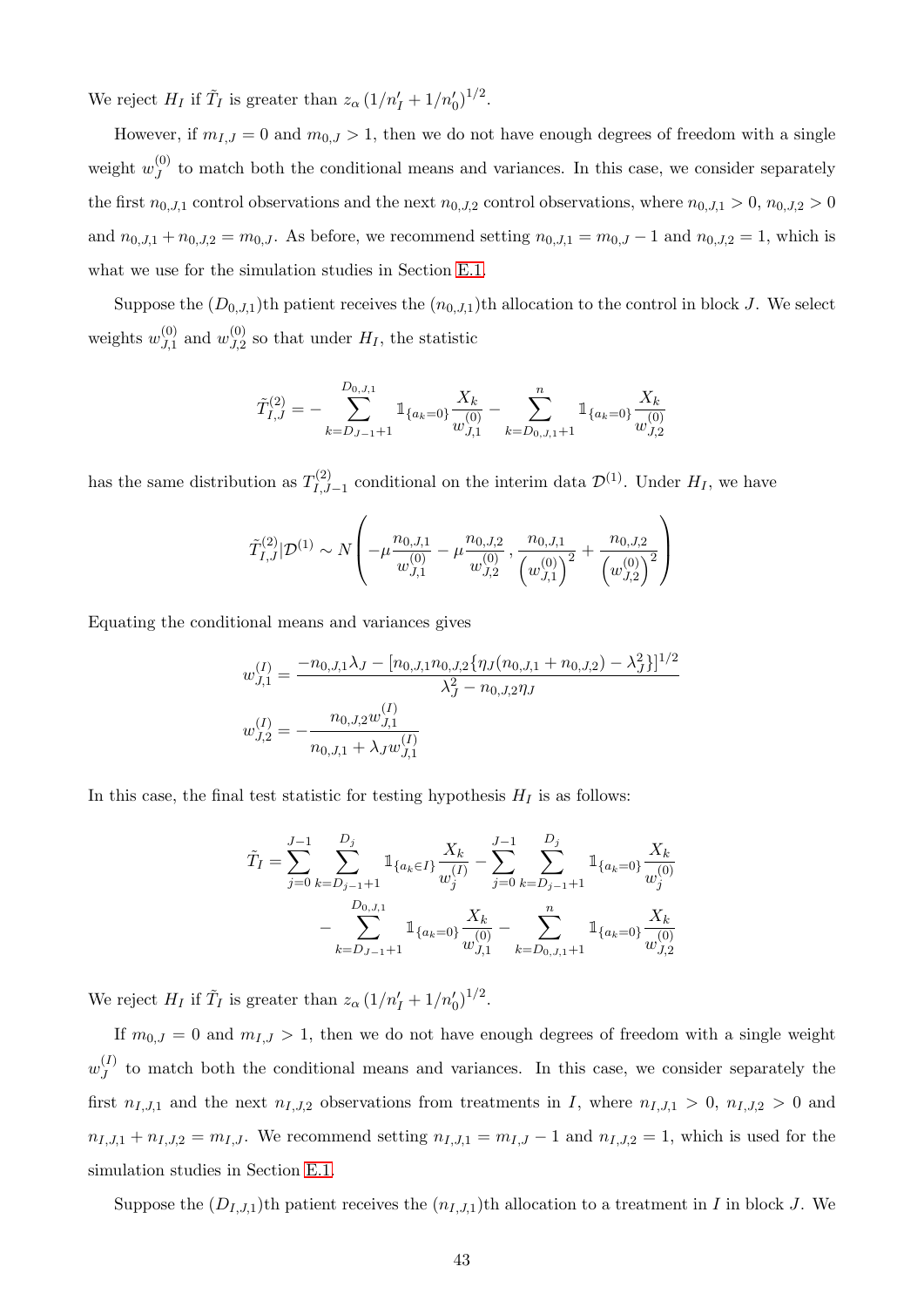select weights  $w_{J,1}^{(I)}$  $\binom{(I)}{J,1}$  and  $w_{J,2}^{(I)}$  $J_{J,2}^{(I)}$  so that under  $H_I$ , the statistic

$$
\tilde{T}_{I,J}^{(2)} = \sum_{k=D_{J-1}+1}^{D_{I,J,1}} \mathbb{1}_{\{a_k \in I\}} \frac{X_k}{w_{J,1}^{(I)}} + \sum_{k=D_{I,J,1}+1}^{n} \mathbb{1}_{\{a_k \in I\}} \frac{X_k}{w_{J,2}^{(I)}}
$$

has the same distribution as  $T_{LL}^{(2)}$  $\mathcal{D}_{I,J-1}^{(2)}$  conditional on the interim data  $\mathcal{D}^{(1)}$ . Under  $H_I$ , we have

$$
T_{I,J-1}^{(2)}|\mathcal{D}^{(1)} \sim N\left(\mu \frac{m_{I,J}}{w_{J-1}^{(I)}} - \mu \frac{m_{0,J}}{w_{J-1}^{(0)}}, \frac{m_{I,J}}{\left(w_{J-1}^{(I)}\right)^2} + \frac{m_{0,J}}{\left(w_{J-1}^{(0)}\right)^2}\right)
$$

$$
\tilde{T}_{I,J}^{(2)}|\mathcal{D}^{(1)} \sim N\left(\mu \frac{n_{I,J,1}}{w_{J,1}^{(I)}} + \mu \frac{n_{I,J,2}}{w_{J,2}^{(I)}} , \frac{n_{I,J,1}}{\left(w_{J,1}^{(I)}\right)^2} + \frac{n_{I,J,2}}{\left(w_{J,2}^{(I)}\right)^2}\right)
$$

Equating the conditional means and variances gives

$$
w_{J,1}^{(I)} = \frac{n_{I,J,1}\lambda_J - [n_{I,J,1}n_{I,J,2}\{\eta_J(n_{I,J,1} + n_{I,J,2}) - \lambda_J^2\}]^{1/2}}{\lambda_J^2 - n_{I,J,2}\eta_J}
$$
  

$$
w_{J,2}^{(I)} = \frac{n_{I,J,2}w_{J,1}^{(I)}}{\lambda_J w_{J,1}^{(I)} - n_{I,J,1}}
$$

In this case, the final test statistic for testing hypothesis  $H_I$  is as follows:

$$
\tilde{T}_I = \sum_{j=0}^{J-1} \sum_{k=D_{j-1}+1}^{D_j} \mathbb{1}_{\{a_k \in I\}} \frac{X_k}{w_j^{(I)}} - \sum_{j=0}^{J-1} \sum_{k=D_{j-1}+1}^{D_j} \mathbb{1}_{\{a_k=0\}} \frac{X_k}{w_j^{(0)}}
$$

$$
+ \sum_{k=D_{J-1}+1}^{D_{I,J,1}} \mathbb{1}_{\{a_k \in I\}} \frac{X_k}{w_{J,1}^{(I)}} + \sum_{k=D_{I,J,1}+1}^{n} \mathbb{1}_{\{a_k \in I\}} \frac{X_k}{w_{J,2}^{(I)}}
$$

We reject  $H_I$  if  $\tilde{T}_I$  is greater than  $z_\alpha \left(1/n'_I + 1/n'_0\right)^{1/2}$ .

Finally, if  $\max(m_{0,J}, m_{I,J}) \leq 1$  and  $\min(m_{0,J}, m_{I,J}) = 0$  then we cannot match the conditional means and variances and hence out adaptive procedure fails to give a valid test statistic. However, such a scenario is unlikely given reasonably large block sizes and a minimum allocation probability to the control, for example. In our simulation study in Section [E.1,](#page-44-0) this scenario was never observed.

The weights for the final block may not be real-valued and hence the procedure can fail to give a valid test statistic. It can also happen that the weights for the experimental treatment are negative. In this case, our procedure no longer necessarily controls the FWER for the composite null hypotheses  $H_i$ :  $\delta_i \leq 0$ , but only the point null hypotheses  $H_i : \delta_i = 0$ . Hence the adaptive test that allows for responseadaptive allocation to the control does so at the cost of being less robust and flexible. Appendix E.1 gives some simulation results to illustrate these issues.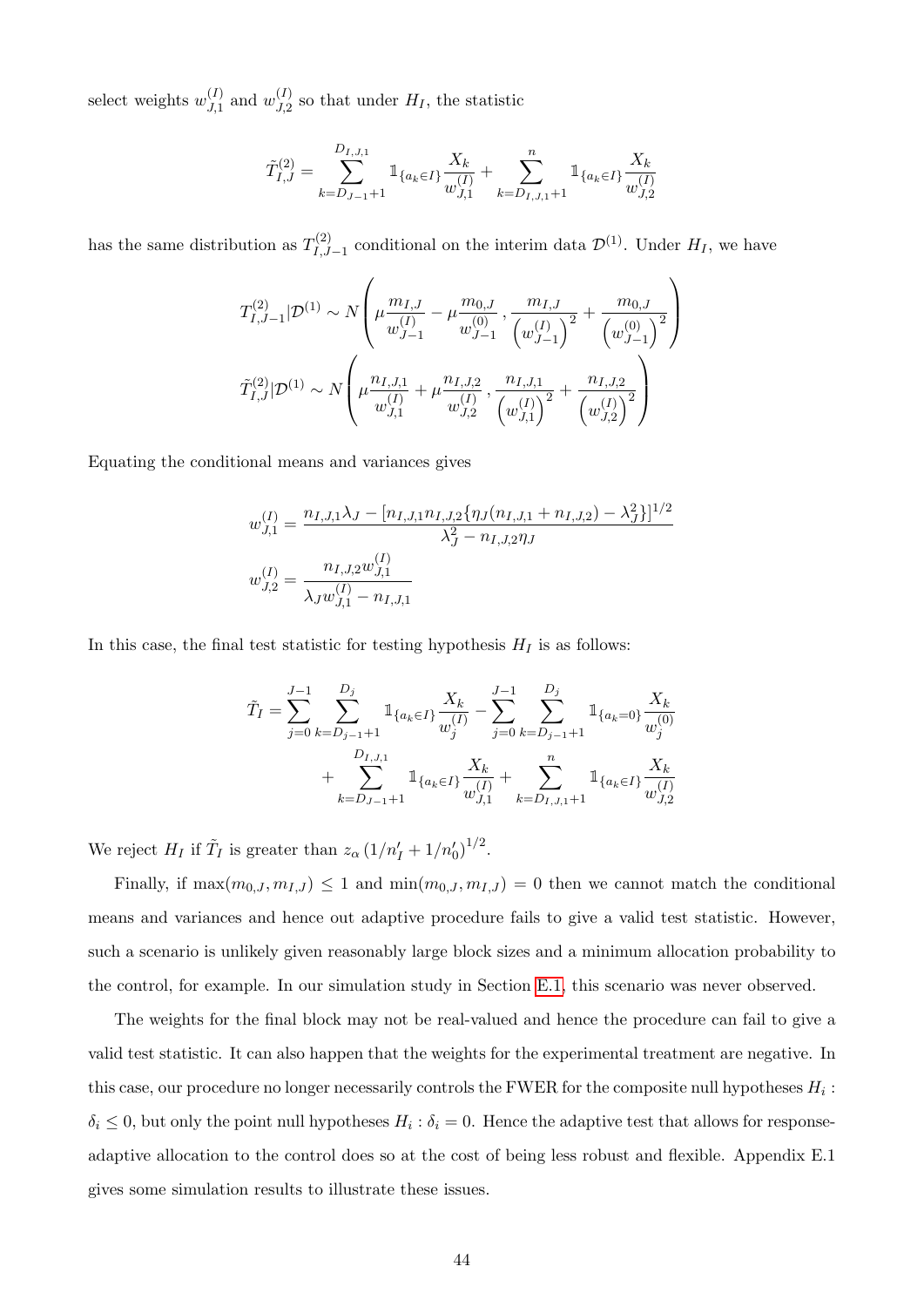# Appendix E: Additional simulation results

#### <span id="page-44-0"></span>E.1 Block randomization with an adaptive allocation to the control

We consider block randomization with an adaptive control allocation, as presented in Section 3.4 in the paper. We use the setup of a trial with  $J = 3$  blocks and sizes (50, 50, 50). In the burn-in period, 5 patients are allocated to each of the treatments including the control. We again set the true control mean  $\mu = 0$ , and  $\alpha = 0.05$ .

Type I error inflator: The allocation probabilities for block  $j \in \{1, \ldots, J-1\}$ , patient  $k =$  $D_j + 1, \ldots, D_{j+1}$  and treatment  $l \in \{0, 2, \ldots, h\}$  are:

$$
P(a_k = 1) = \begin{cases} 0 & \text{if } \sum_{i=1}^{D_j} \mathbb{1}_{\{a_i = 1\}} \frac{X_i}{n_{1,j}} > 0.5\\ 1 & \text{otherwise} \end{cases}
$$

$$
P(a_k = l) = \begin{cases} 1/h & \text{if } \sum_{i=1}^{D_j} \mathbb{1}_{\{a_i = 1\}} \frac{X_i}{n_{1,j}} > 0.5\\ 0 & \text{otherwise} \end{cases}
$$

where  $n_{1,j} = \sum_{i=1}^{D_j} \mathbb{1}_{\{a_i=1\}}$ .

Bayesian adaptive randomization: The priors and posteriors are the same as in Section 4.3 in the paper, and we use a similar Bayesian adaptive randomization scheme. If there are h experimental treatments, then the randomization probabilities  $(\pi_0, \pi_1, \ldots, \pi_h)$  at the  $(j + 1)$ th stage are:

$$
\pi_i \propto \begin{cases}\n\frac{P(\mu_i > \mu_0 | X_1 = x_1, ..., X_{D_j} = x_{D_j})^{\gamma}}{\sum_{l=1}^h P(\mu_l > \mu_0 | X_1 = x_1, ..., X_{D_j} = x_{D_j})^{\gamma}} & (i = 1, ..., h) \\
\frac{1}{h} \exp\left(\max(\hat{m}_{1j}, \hat{m}_{2j}, ..., \hat{m}_{hj}) - \hat{m}_{0j}\right)^{\nu} & (i = 0)\n\end{cases}
$$

where  $\hat{m}_{ij}$  is the current arm-specific sample size for the *i*th treatment at the end of the *j*th stage. In our simulations, for simplicity we set the priors  $\mu_{i,0} = 0$  and  $\sigma_{i,0}^2 = 1$ , while  $\gamma = 0.5$  and  $\nu = 0.1$ .

Simulation results: Table [10](#page-45-0) gives the results for the type I error inflator randomization scheme, while Table [11](#page-45-1) gives the result for BAR. For each scenario, we ran  $10^5$  simulated trials. The auxiliary designs in all scenarios were random draws from a discrete uniform distribution on  $\{0, 1, \ldots, h\}$ .

The results here are again broadly similar to those for the fully sequential setting, and the block randomization setting with a fixed allocation to the control. For the type I error inflator, the various z-tests do not strongly control the FWER. The adaptive tests do achieve strong error control, but this comes at the cost of a very large decrease in power when compared with the Holm z-test.

For the BAR scheme, again all methods strongly control the FWER. This time, the z-tests have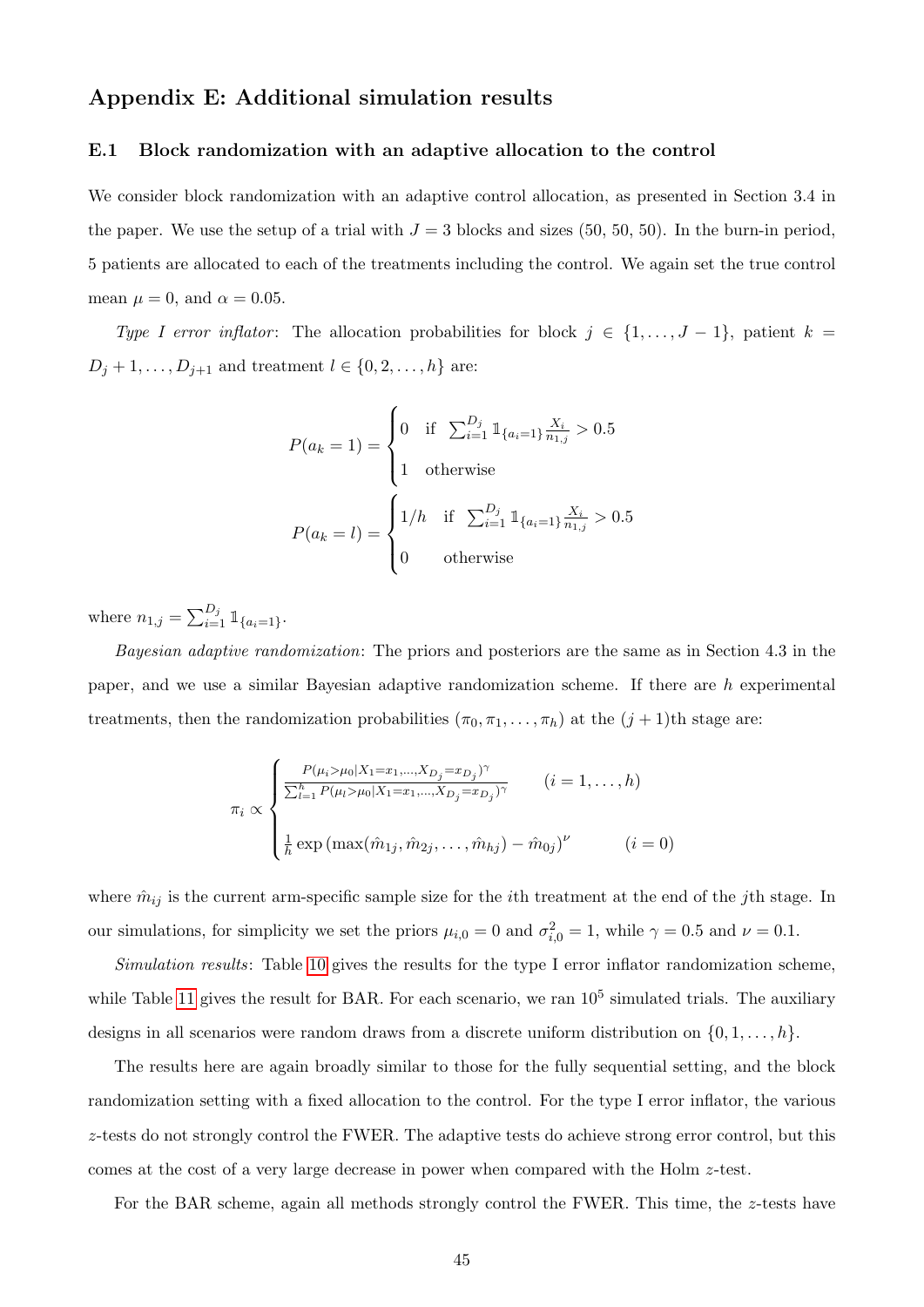<span id="page-45-0"></span>Table 10: Familywise error rate and disjunctive power for the type I error inflator, for block randomization with an adaptive control allocation. There were  $10^5$  simulated trials for each set of parameter values.

|                                                       |                          | Adaptive closed test     | Adaptive test (Holm)     |                          |                          | $Closed z-test$ | $z$ -test (Holm)         |                          | $z$ -test (Bonferroni)   |                          |
|-------------------------------------------------------|--------------------------|--------------------------|--------------------------|--------------------------|--------------------------|-----------------|--------------------------|--------------------------|--------------------------|--------------------------|
| Parameter values                                      | Error                    | Power                    | Error                    | Power                    | Error                    | Power           | Error                    | Power                    | Error                    | Power                    |
| 1. $\delta_1 = \delta_2 = 0$                          | 3.8                      | $\overline{\phantom{a}}$ | 4.9                      | $\overline{\phantom{a}}$ | 4.4                      | $\sim$          | 6.7                      | $\blacksquare$           | 6.7                      | $\overline{\phantom{a}}$ |
| 2. $\delta_1 = 0$ , $\delta_2 = 1$                    | 4.8                      | 19.1                     | 3.7                      | 25.1                     | 8.2                      | 25.4            | 7.8                      | 67.2                     | 4.3                      | 67.1                     |
| 3. $\delta_1 = \delta_2 = 0.5$                        | $\overline{\phantom{a}}$ | 90.1                     | $\overline{\phantom{a}}$ | 84.4                     | $\overline{\phantom{a}}$ | 93.3            | $\overline{\phantom{a}}$ | 89.9                     | $\overline{\phantom{a}}$ | 89.9                     |
| 4. $\delta_1 = \delta_2 = \delta_3 = 0$               | 3.2                      | $\overline{\phantom{a}}$ | 4.1                      | $\sim$                   | 3.9                      | $\sim$          | 6.2                      | $\overline{\phantom{a}}$ | 6.2                      | $\overline{\phantom{a}}$ |
| 5. $\delta_1 = \delta_2 = 0$ , $\delta_3 = 1$         | 3.8                      | 14.0                     | 4.4                      | 21.9                     | 4.8                      | 20.0            | 6.5                      | 61.7                     | 4.8                      | 61.6                     |
| 6. $\delta_1 = 0$ , $\delta_2 = \delta_3 = 1$         | 4.8                      | 19.1                     | 3.4                      | 24.6                     | 8.4                      | 26.4            | 7.5                      | 80.6                     | 3.2                      | 80.6                     |
| 7. $\delta_1 = 0$ , $\delta_2 = 0.5$ , $\delta_3 = 1$ | 4.5                      | 17.0                     | 3.0                      | 22.6                     | 8.0                      | 23.7            | 6.6                      | 66.9                     | 2.9                      | 66.8                     |
| 8. $\delta_1 = \delta_2 = \delta_3 = 0.5$             | $\sim$                   | 87.5                     | $\overline{\phantom{a}}$ | 78.4                     | $\sim$                   | 91.8            | $\sim$                   | 86.9                     | $\overline{\phantom{a}}$ | 86.9                     |

<span id="page-45-1"></span>Table 11: Familywise error rate and disjunctive power for BAR, for block randomization with an adaptive control allocation. There were  $10^5$  simulated trials for each set of parameter values.

|                                                          |                | Adaptive closed test     |        | Adaptive test (Holm) |        | $\text{Closed } z\text{-test}$ | $z$ -test (Holm)         |                          | $z$ -test (Bonferroni) |                |
|----------------------------------------------------------|----------------|--------------------------|--------|----------------------|--------|--------------------------------|--------------------------|--------------------------|------------------------|----------------|
| Parameter values                                         | Error          | Power                    | Error  | Power                | Error  | Power                          | Error                    | Power                    | Error                  | Power          |
| 1. $\delta_1 = \delta_2 = 0$                             | 4.6            | $\overline{\phantom{a}}$ | 4.5    | $\equiv$             | 4.6    | $\sim$                         | 4.4                      | $\overline{\phantom{a}}$ | 4.4                    | $\blacksquare$ |
| 2. $\delta_1 = 0, \delta_2 = 0.5$                        | 5.0            | 54.4                     | 4.9    | 76.4                 | 4.8    | 56.1                           | 4.7                      | 78.0                     | 2.4                    | 78.0           |
| 3. $\delta_1 = \delta_2 = 0.5$                           | $\blacksquare$ | 90.6                     | Ξ.     | 87.4                 | $\sim$ | 91.5                           | $\overline{\phantom{a}}$ | 88.3                     | $\sim$                 | 88.3           |
| 4. $\delta_1 = \delta_2 = \delta_3 = 0$                  | 4.0            | $\overline{\phantom{a}}$ | 4.3    | $\sim$               | 3.9    | $\overline{\phantom{a}}$       | 4.2                      | $\sim$                   | 4.2                    | $\sim$         |
| 5. $\delta_1 = \delta_2 = 0$ , $\delta_3 = 0.5$          | 4.6            | 29.0                     | 4.5    | 61.4                 | 4.6    | 29.9                           | 4.4                      | 62.9                     | 3.1                    | 62.9           |
| 6. $\delta_1 = 0$ , $\delta_2 = \delta_3 = 0.5$          | 4.9            | 56.4                     | 4.5    | 76.1                 | 4.7    | 57.4                           | 4.4                      | 77.3                     | $1.6\,$                | 77.3           |
| 7. $\delta_1 = 0$ , $\delta_2 = 0.25$ , $\delta_3 = 0.5$ | 4.5            | 41.7                     | 3.6    | 62.9                 | 4.3    | 42.7                           | 3.5                      | 63.7                     | 1.7                    | 63.7           |
| 8. $\delta_1 = \delta_2 = \delta_3 = 0.5$                | $\blacksquare$ | 85.9                     | $\sim$ | 82.0                 | $\sim$ | 86.9                           | $\sim$                   | 83.0                     | $\sim$                 | 83.0           |

the highest power. When at least one null hypothesis is true the Holm z-test has the highest power, although there is only a small gain compared to the Holm adaptive test. When all null hypotheses are false, the closed z-test has a slightly higher power than the closed adaptive test.

With an adaptive control allocation, the weights of the adaptive test can become imaginary, or negative for the experimental treatments. In the former case, we set the modified test statistics  $\tilde{T}_I = -\infty$  and do not reject the null hypothesis  $H_I$ , which will preserve the FWER at the cost of lower power. In the latter case, we cannot use the adaptive test for the composite null hypotheses  $H_i: \delta_i \leq 0$ , although it will still be a valid test for the point null hypotheses  $H_i: \delta_i = 0$ .

We also considered how often at least one imaginary or negative weight occurs over the  $10<sup>5</sup>$  simulations for the two randomization schemes. Tables [12](#page-46-0) and [13](#page-46-1) give the percentage of simulations where the weights for the experimental treatments are imaginary or negative, for the type I error inflator and BAR scheme respectively.

For the type I error inflator, there are essentially no negative weights for either adaptive test. The Holm adaptive tests has imaginary weights less than than 0.6% of the time in all scenarios. In contrast,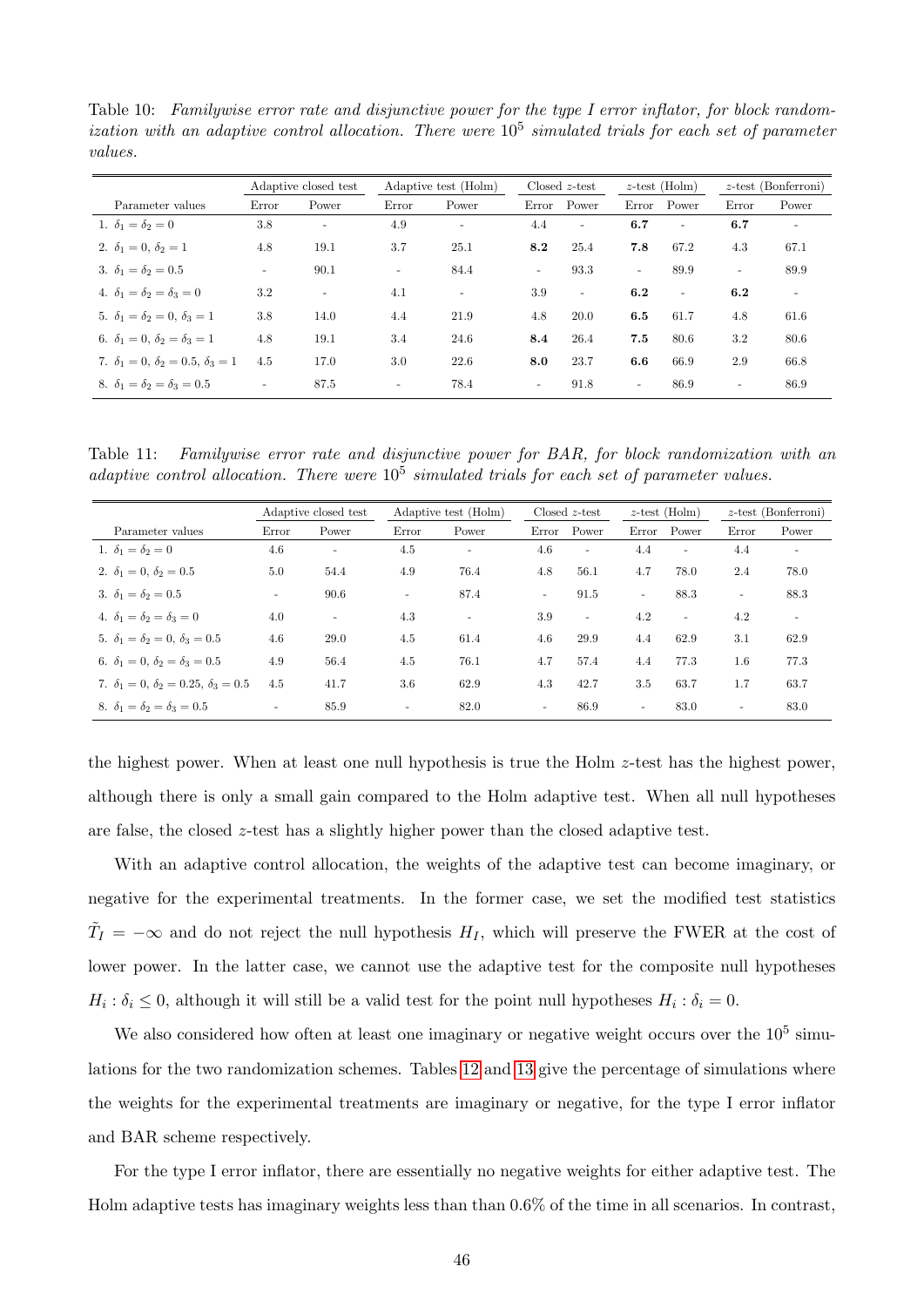<span id="page-46-0"></span>

|                                                       | Adaptive closed test |          | Adaptive test (Holm) |          |
|-------------------------------------------------------|----------------------|----------|----------------------|----------|
| Parameter values                                      | Imaginary            | Negative | Imaginary            | Negative |
| 1. $\delta_1 = \delta_2 = 0$                          | 0.09                 | 0.00     | 0.09                 | 0.00     |
| 2. $\delta_1 = 0, \delta_2 = 1$                       | 0.09                 | 0.00     | 0.09                 | 0.00     |
| 3. $\delta_1 = \delta_2 = 0.5$                        | 0.07                 | 0.00     | 0.07                 | 0.00     |
| 4. $\delta_1 = \delta_2 = \delta_3 = 0$               | 6.81                 | 0.00     | 0.18                 | 0.00     |
| 5. $\delta_1 = \delta_2 = 0, \delta_3 = 1$            | 6.86                 | 0.00     | 0.17                 | 0.00     |
| 6. $\delta_1 = 0$ , $\delta_2 = \delta_3 = 1$         | 6.84                 | 0.00     | 0.17                 | 0.00     |
| 7. $\delta_1 = 0$ , $\delta_2 = 0.5$ , $\delta_3 = 1$ | 6.89                 | 0.00     | 0.17                 | 0.00     |
| 8. $\delta_1 = \delta_2 = \delta_3 = 0.5$             | 2.67                 | 0.00     | 0.53                 | 0.00     |

Table 12: Percentage of simulations where at least one imaginary or negative weight occurs for the type I error inflator, with  $10^5$  simulated trials for each set of parameter values.

Table 13: Percentage of simulations where at least one imaginary or negative weight occurs for BAR, with  $10^5$  simulated trials for each set of parameter values.

<span id="page-46-1"></span>

|                                                       | Adaptive closed test |          | Adaptive test (Holm) |          |
|-------------------------------------------------------|----------------------|----------|----------------------|----------|
| Parameter values                                      | Imaginary            | Negative | Imaginary            | Negative |
| 1. $\delta_1 = \delta_2 = 0$                          | 0.10                 | 0.09     | 0.10                 | 0.09     |
| 2. $\delta_1 = 0, \delta_2 = 1$                       | 0.14                 | 0.10     | 0.14                 | 0.10     |
| 3. $\delta_1 = \delta_2 = 0.5$                        | 0.00                 | 0.08     | 0.00                 | 0.08     |
| 4. $\delta_1 = \delta_2 = \delta_3 = 0$               | 0.29                 | 0.12     | 0.29                 | 0.12     |
| 5. $\delta_1 = \delta_2 = 0, \delta_3 = 1$            | 0.35                 | 0.07     | 0.34                 | 0.07     |
| 6. $\delta_1 = 0$ , $\delta_2 = \delta_3 = 1$         | 0.25                 | 0.08     | 0.25                 | 0.08     |
| 7. $\delta_1 = 0$ , $\delta_2 = 0.5$ , $\delta_3 = 1$ | 0.20                 | 0.11     | 0.19                 | 0.11     |
| 8. $\delta_1 = \delta_2 = \delta_3 = 0.5$             | 0.01                 | 0.08     | 0.01                 | 0.08     |

when there are three treatments, the adaptive closed tests can have up to 7% of the simulations having imaginary weights. This shows that for more extreme randomization schemes, the adaptive closed test is not very robust, and is much less robust than the Holm adaptive test. For BAR, the percentage of imaginary weights is less than 0.4% for either adaptive test. This time there are negative weights in some simulations, but the percentage is very low, at less than 0.2%.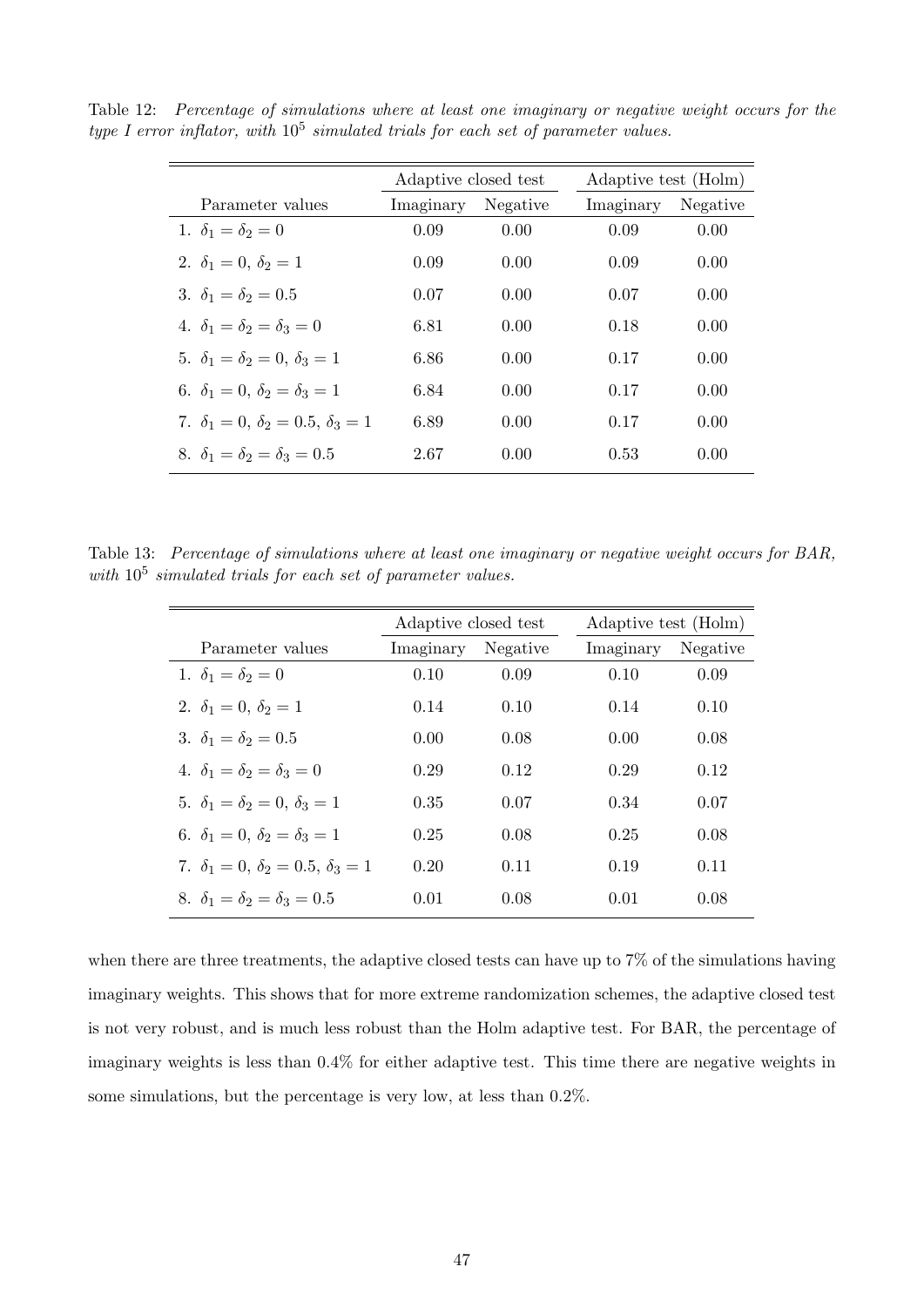#### E.2 Power of the adaptive test

The adaptive tests can pay a large price in terms of power when compared with the  $z$ -tests, as seen in the results for the type I error inflator. In order to understand what is happening in this setting, we conducted an additional simulation study. Suppose we are testing  $h = 2$  treatments, and that the randomization scheme used is simply a fixed allocation to the experimental treatments, but with unequal randomization probabilities. Let  $p_2$  denote the probability of assignment to treatment 2.

Firstly consider the fully sequential trial setup of Section 4.2 in the paper, with  $\delta_1 = 0$ ,  $\delta_2 = 0.7$ . Figure [1](#page-48-0) shows how the power of the Holm adaptive test and z-test compares as  $p_2$  varies. We see that when  $p_2 > 0.5$ , the adaptive test only suffers a small loss of power compared to the z-test. However, when  $p_2 < 0.5$ , the adaptive test loses an increasing amount of power.

Now consider the block randomization setup of Section 4.3 in the paper, with  $\delta_1 = 0$ ,  $\delta_2 = 0.5$ . Figure [2](#page-49-0) shows that this time, the power of the adaptive test is very close, or even equal, to the z-test when  $p_2 > 1/3$ . This shows how the adaptive test is more robust in terms of power in the block randomization setting compared to the fully sequential version.

Figure [3](#page-50-0) shows how the powers differ for  $\delta_1 = 0$ ,  $\delta_2 = 1$  and  $p_2 < 0.2$ . We can see that when  $p_2 < 0.15$ , there is a noticeable and increasing divergence between the powers of the two tests. Indeed, when  $p_2 = 0$  the power of the Holm z-test is three times that of the Holm adaptive test. This shows what is happening with the type I error inflator when  $\delta_1 = 0$ , where in the majority of trial scenarios, apart from the unlikely event that treatment 1 stops early for 'efficacy',  $p_2 = 0$  by design. Hence, the type I inflator is in fact close to a worst-case scenario for the adaptive tests.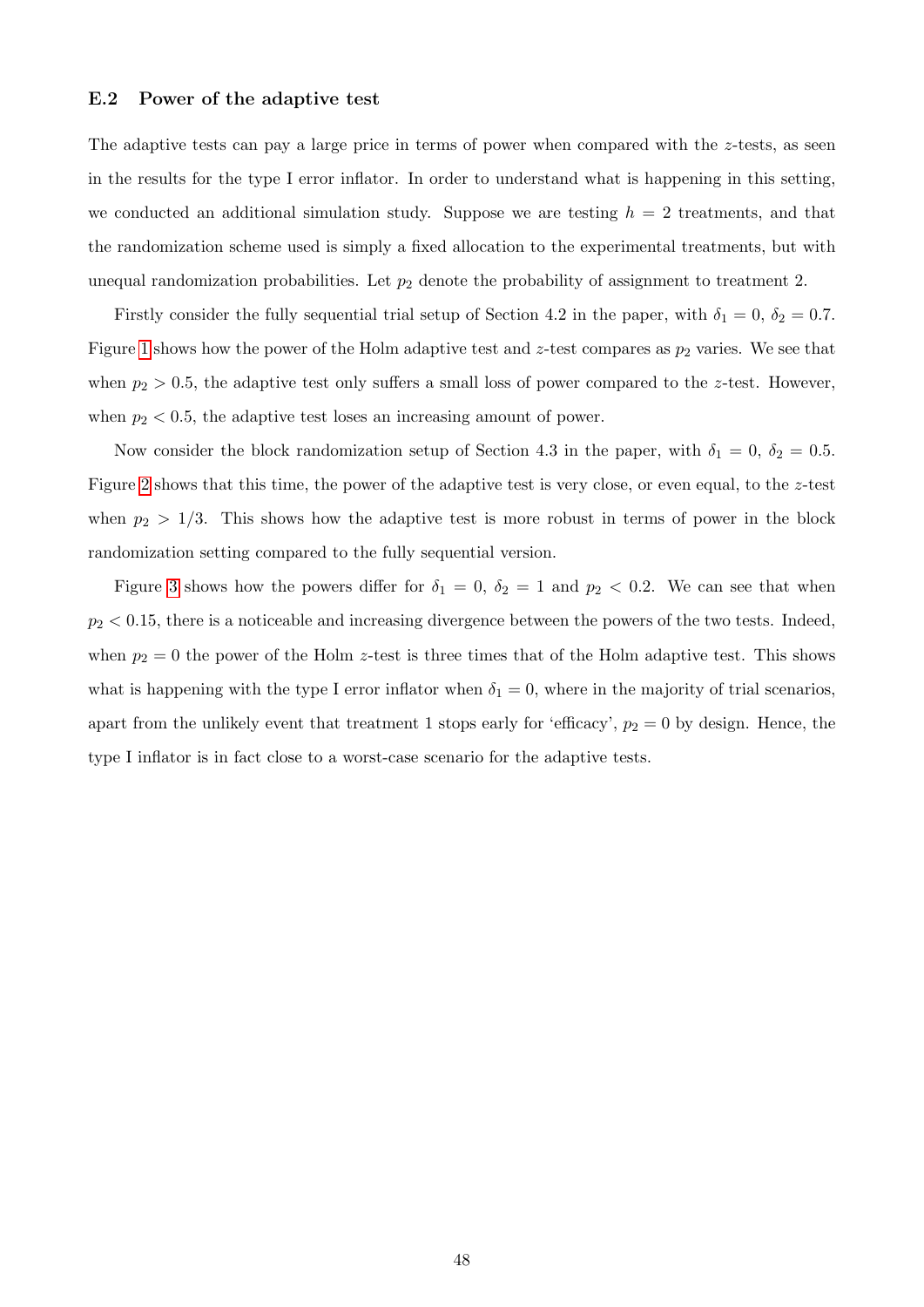

<span id="page-48-0"></span>Figure 1: Power of the Holm adaptive test and Holm z-test as a function of the probability of assignment to treatment 2. We use the fully sequential trial setup of Section 4.2 in the paper, with  $h = 2$  treatments and  $\delta_1 = 0$ ,  $\delta_2 = 0.7$ .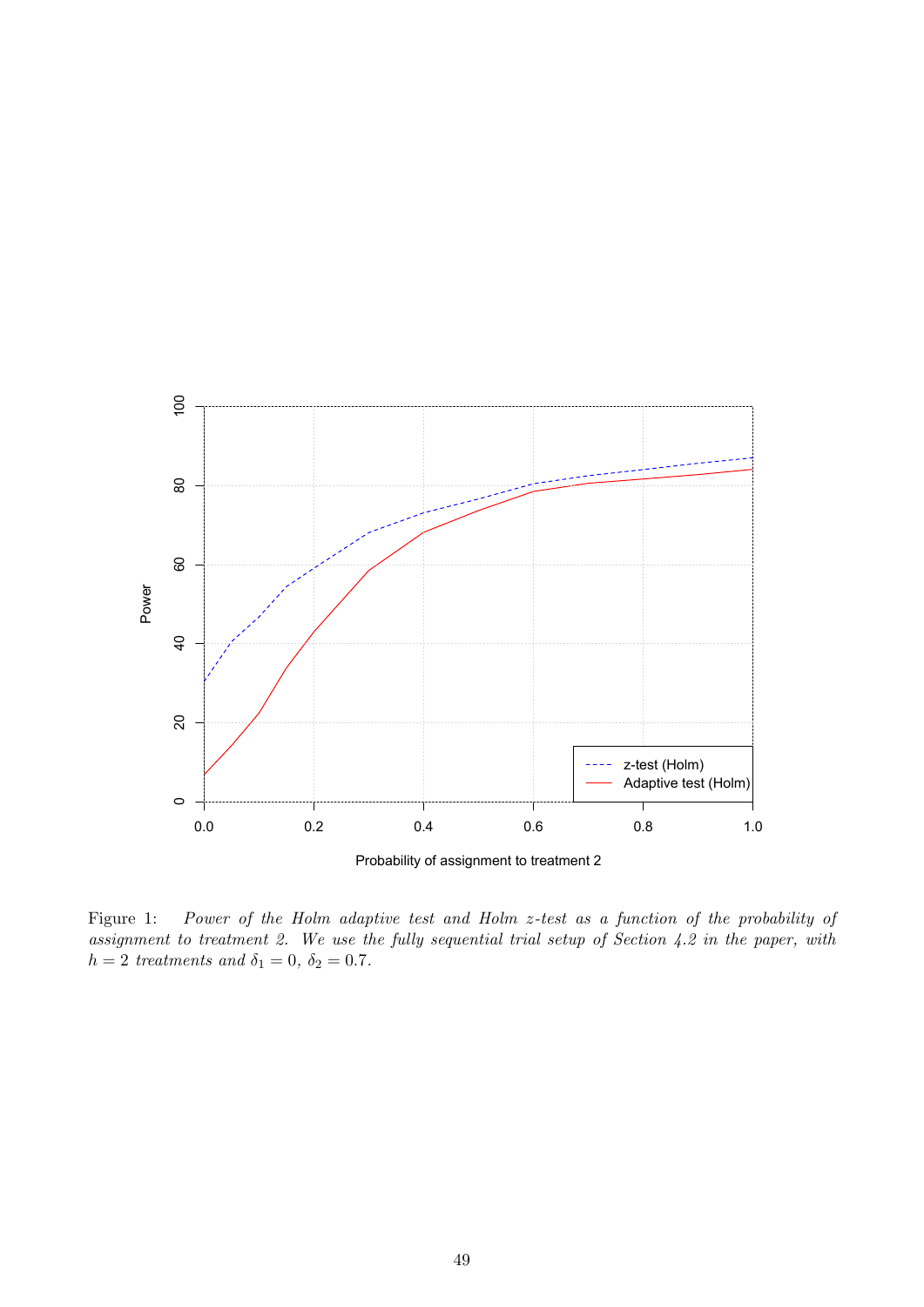

<span id="page-49-0"></span>Figure 2: Power of the Holm adaptive test and Holm z-test as a function of the probability of assignment to treatment 2. We use the block randomized trial setup of Section 4.3 in the paper, with  $h = 2$  treatments and  $\delta_1 = 0$ ,  $\delta_2 = 0.5$ .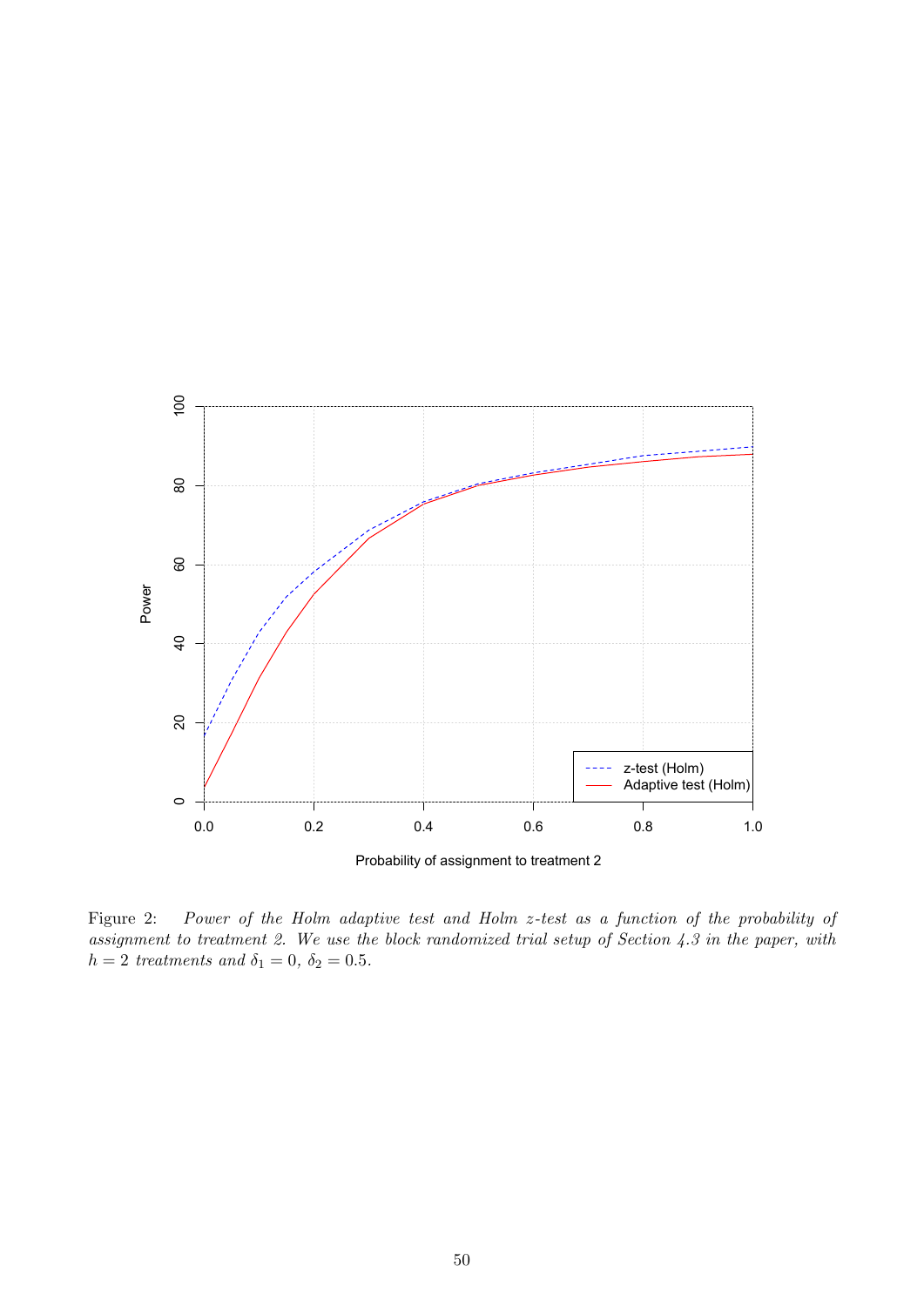

<span id="page-50-0"></span>Figure 3: Power of the Holm adaptive test and Holm z-test as a function of the probability of assignment to treatment 2. We use the block randomized trial setup of Section 4.3 in the paper, with  $h = 2$  treatments and  $\delta_1 = 0, \delta_2 = 1$ .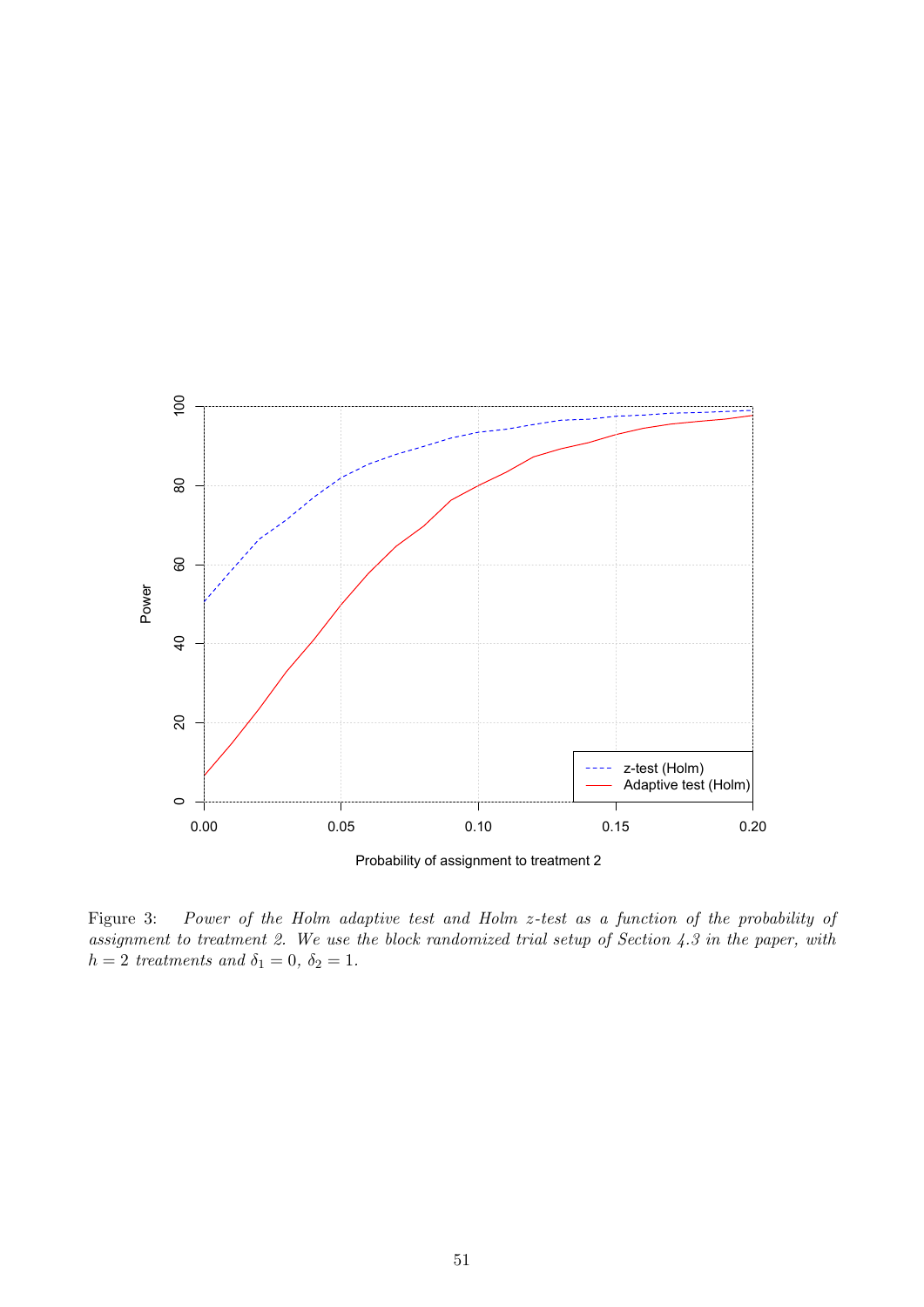### E.3 Using the pooled sample variance

In this section, we assume that  $\sigma^2$  is unknown and will be estimated at the end of the trial using the pooled sample variance  $\hat{\sigma}^2$  (as defined below) of the experimental treatments and control. More precisely, given the adaptive test statistic  $\tilde{T}_I$ , to test hypothesis  $H_I$  we compare  $\tilde{T}_I/\hat{\sigma}$  with the critical value  $z_{\alpha}(1/n'_1 + 1/n'_0)$ . We rerun all the simulation studies in Section 4 of the paper and Appendix E.1, with exactly the same setup except for this change in the test procedure. Due to the extra variability induced by estimating the pooled sample variance, we simulate  $10<sup>6</sup>$  trials for each set of parameter values.

Given that there are  $h$  experimental treatments, the formula for the pooled sample variance is

$$
\hat{\sigma}^2 = \frac{\sum_{i=0}^h (n_i - 1)s_i^2}{\sum_{i=0}^h (n_i - 1)}\tag{1}
$$

where  $s_i^2$  is the sample variance for treatment  $i$   $(i = 0, 1, \ldots, h)$ .

For an adaptive control allocation,

$$
s_i^2 = \frac{1}{n_i - 1} \sum_{k=1}^n \left( \mathbb{1}_{\{a_k = i\}} \left( X_k - \bar{X}_i \right)^2 \right) \qquad \text{for } i = 0, 1, \dots, h
$$

where

$$
\bar{X}_i = \frac{1}{n_i} \sum_{k=1}^{n_i} \mathbb{1}_{\{a_k = i\}} X_k \quad \text{for } i = 0, 1, \dots, h
$$

For a fixed control allocation, the formulae for  $s_i^2$  and  $\bar{X}_i$  are the same for  $i = 1, \ldots, h$ , but now

$$
s_0^2 = \frac{1}{n_0 - 1} \sum_{j=1}^{n_0} (X_{0j} - \bar{X}_0)^2
$$

$$
\bar{X}_0 = \frac{1}{n_0} \sum_{j=1}^{n_0} X_{0j}
$$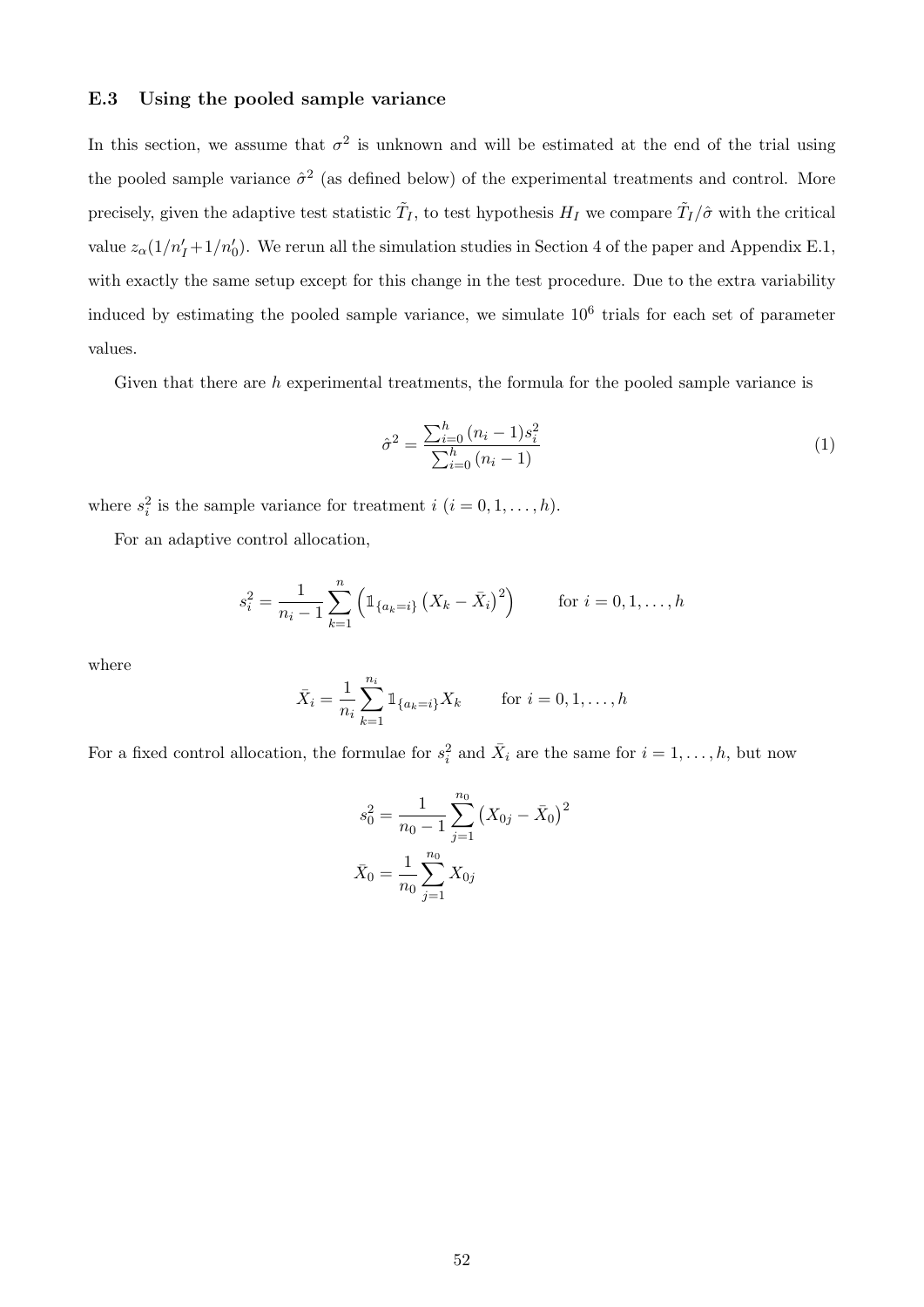#### E.3.1 Fully sequential randomization (with a fixed control allocation)

Table [14](#page-52-0) gives the results for the type I error inflator, and Table [15](#page-52-1) the results for BAR. Compared to assuming a known variance of  $\sigma^2 = 1$ , for all sets of parameter values both the FWER and disjunctive power increase slightly. For the type I error inflator, the Bonferroni-corrected z-test now has a FWER above 5% in scenarios 2 and 5, while the adaptive closed test now has a FWER of 5.1% in scenario 6. However, the Holm adaptive test still achieves strong FWER control. For BAR, as before all the testing strategies control the FWER.

<span id="page-52-0"></span>Table 14: Familywise error rate and disjunctive power for the type I error inflator in the fully sequential setting. There were  $10^6$  simulated trials for each set of parameter values.

|                                                 |                          | Adaptive closed test     | Adaptive test (Holm)     |                          |        | $\text{Closed } z\text{-test}$ |                          | $z$ -test (Holm) |                          | $z$ -test (Bonferroni)   |
|-------------------------------------------------|--------------------------|--------------------------|--------------------------|--------------------------|--------|--------------------------------|--------------------------|------------------|--------------------------|--------------------------|
| Parameter values                                | Error                    | Power                    | Error                    | Power                    | Error  | Power                          | Error                    | Power            | Error                    | Power                    |
| 1. $\delta_1 = \delta_2 = 0$                    | 3.4                      | $\overline{\phantom{a}}$ | 4.9                      | $\overline{\phantom{a}}$ | 4.9    | $\overline{\phantom{a}}$       | 7.5                      | $\sim$           | 7.5                      | $\overline{\phantom{a}}$ |
| 2. $\delta_1 = 0, \delta_2 = 1$                 | 5.0                      | 21.8                     | 3.8                      | 27.6                     | 10.5   | 26.8                           | 10.1                     | 63.9             | 5.3                      | 63.8                     |
| 3. $\delta_1 = \delta_2 = 0.5$                  | $\overline{\phantom{a}}$ | 62.4                     | $\bar{a}$                | 52.7                     | $\sim$ | 69.9                           | $\overline{\phantom{a}}$ | 61.6             | $\overline{\phantom{a}}$ | 61.6                     |
| 4. $\delta_1 = \delta_2 = \delta_3 = 0$         | 3.0                      | $\overline{\phantom{a}}$ | 4.3                      | $\sim$                   | 4.3    | $\sim$                         | 6.4                      | $\sim$           | 6.4                      |                          |
| 5. $\delta_1 = \delta_2 = 0$ , $\delta_3 = 1$   | 3.6                      | 13.2                     | 4.6                      | 24.9                     | 5.4    | 17.3                           | 7.0                      | 54.6             | 5.1                      | 54.5                     |
| 6. $\delta_1 = 0$ , $\delta_2 = \delta_3 = 1$   | 5.1                      | 22.6                     | 3.6                      | 28.8                     | 10.3   | 27.5                           | 9.6                      | 72.8             | 3.6                      | 72.8                     |
| 7. $\delta_1 = 0, \delta_2 = 0.5, \delta_3 = 1$ | 4.5                      | 19.5                     | 3.0                      | 25.5                     | 9.6    | 24.4                           | 7.9                      | 59.0             | 3.7                      | 58.9                     |
| 8. $\delta_1 = \delta_2 = \delta_3 = 0.5$       | $\overline{\phantom{a}}$ | 51.6                     | $\overline{\phantom{a}}$ | 43.0                     | $\sim$ | 57.8                           | $\sim$                   | 50.0             | $\overline{\phantom{a}}$ | 50.0                     |

<span id="page-52-1"></span>Table 15: Familywise error rate and disjunctive power for BAR in the fully sequential setting. There were  $10^6$  simulated trials for each set of parameter values.

|                                                       |                          | Adaptive closed test     | Adaptive test (Holm)     |                          | $Closed z-test$          |                          | $z$ -test (Holm)         |        |                          | $z$ -test (Bonferroni) |
|-------------------------------------------------------|--------------------------|--------------------------|--------------------------|--------------------------|--------------------------|--------------------------|--------------------------|--------|--------------------------|------------------------|
| Parameter values                                      | Error                    | Power                    | Error                    | Power                    |                          | Error Power              | Error                    | Power  | Error                    | Power                  |
| 1. $\delta_1 = \delta_2 = 0$                          | 4.8                      | $\overline{\phantom{a}}$ | 4.7                      | $\overline{\phantom{a}}$ | 4.9                      | $\bar{a}$                | 4.2                      | $\sim$ | 4.2                      |                        |
| 2. $\delta_1 = 0$ , $\delta_2 = 0.5$                  | 4.7                      | 46.7                     | 4.4                      | 52.6                     | 4.0                      | 46.9                     | 3.7                      | 53.6   | 2.0                      | 53.5                   |
| 3. $\delta_1 = \delta_2 = 0.5$                        | $\overline{\phantom{a}}$ | 70.9                     | $\overline{\phantom{0}}$ | 66.7                     | $\overline{\phantom{a}}$ | 71.1                     | $\overline{\phantom{a}}$ | 65.8   | $\overline{\phantom{a}}$ | 65.8                   |
| 4. $\delta_1 = \delta_2 = \delta_3 = 0$               | 4.2                      | $\overline{\phantom{a}}$ | 4.6                      | $\sim$                   | 4.3                      | $\overline{\phantom{a}}$ | 4.2                      | $\sim$ | 4.2                      |                        |
| 5. $\delta_1 = \delta_2 = 0$ , $\delta_3 = 1$         | 4.7                      | 59.9                     | 4.8                      | 88.8                     | 4.6                      | 60.1                     | 4.2                      | 90.2   | 2.9                      | 90.2                   |
| 6. $\delta_1 = 0$ , $\delta_2 = \delta_3 = 1$         | 5.0                      | 89.9                     | 5.0                      | 95.3                     | 4.2                      | 89.9                     | 4.2                      | 95.8   | 1.4                      | 95.8                   |
| 7. $\delta_1 = 0$ , $\delta_2 = 0.5$ , $\delta_3 = 1$ | 4.7                      | 75.1                     | 4.2                      | 88.6                     | 4.1                      | 75.6                     | 3.6                      | 89.7   | 1.5                      | 89.7                   |
| 8. $\delta_1 = \delta_2 = \delta_3 = 0.5$             | $\overline{\phantom{a}}$ | 57.2                     | Ξ.                       | 53.2                     | $\sim$                   | 58.0                     | $\overline{\phantom{a}}$ | 52.8   | $\overline{\phantom{a}}$ | 52.8                   |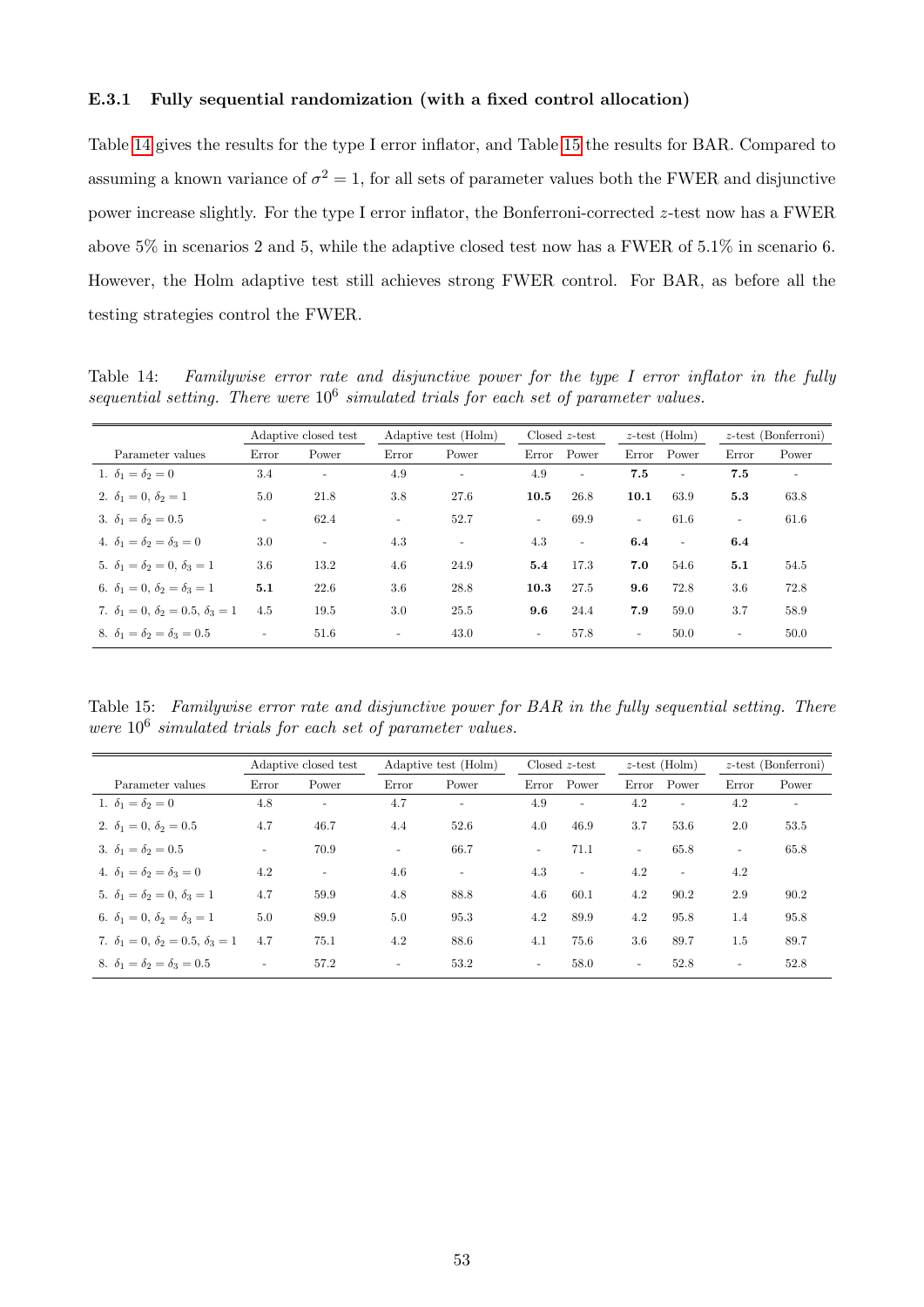#### E.3.2 Block randomization with a fixed control allocation

Table [16](#page-53-0) gives the results for the type I error inflator, and Table [17](#page-53-1) the results for BAR. Compared to assuming a known variance of  $\sigma^2 = 1$ , for all sets of parameter values both the FWER and disjunctive power increase slightly. For the type I error inflator, the same scenarios as before lead to an inflation of the FWER. In particular, both the adaptive closed test and the Holm adaptive test achieve FWER control. For BAR, as before all the testing strategies control the FWER.

<span id="page-53-0"></span>Table 16: Familywise error rate and disjunctive power for the type I error inflator, for block randomization with a fixed control allocation. There were  $10^6$  simulated trials for each set of parameter values.

|                                                       |                          | Adaptive closed test     | Adaptive test (Holm)     |                          | $Closed z-test$ |                          | $z$ -test (Holm)         |        |                          | $z$ -test (Bonferroni)   |
|-------------------------------------------------------|--------------------------|--------------------------|--------------------------|--------------------------|-----------------|--------------------------|--------------------------|--------|--------------------------|--------------------------|
| Parameter values                                      | Error                    | Power                    | Error                    | Power                    | Error           | Power                    | Error                    | Power  | Error                    | Power                    |
| 1. $\delta_1 = \delta_2 = 0$                          | 3.9                      | $\overline{a}$           | 4.9                      | $\overline{\phantom{a}}$ | 4.7             | $\overline{\phantom{a}}$ | 6.9                      | $\sim$ | 6.9                      | $\overline{\phantom{a}}$ |
| 2. $\delta_1 = 0$ , $\delta_2 = 1$                    | 4.9                      | 22.0                     | 3.7                      | 27.0                     | $8.4\,$         | 25.6                     | 7.9                      | 61.1   | 4.4                      | 61.0                     |
| 3. $\delta_1 = \delta_2 = 0.5$                        | $\overline{\phantom{a}}$ | 92.6                     | $\overline{\phantom{a}}$ | 87.7                     | $\sim$          | 94.6                     | $\overline{\phantom{a}}$ | 91.6   | $\sim$                   | 91.6                     |
| 4. $\delta_1 = \delta_2 = \delta_3 = 0$               | 3.2                      | $\overline{\phantom{a}}$ | 4.1                      | $\sim$                   | 4.1             | $\sim$                   | 6.3                      | $\sim$ | 6.3                      |                          |
| 5. $\delta_1 = \delta_2 = 0, \delta_3 = 1$            | 3.8                      | 14.2                     | 4.4                      | 23.4                     | 4.8             | 18.3                     | 6.4                      | 61.4   | 4.7                      | 61.2                     |
| 6. $\delta_1 = 0$ , $\delta_2 = \delta_3 = 1$         | 5.0                      | 20.1                     | 3.3                      | 26.1                     | 8.3             | 23.1                     | 7.5                      | 79.8   | 3.0                      | 79.8                     |
| 7. $\delta_1 = 0$ , $\delta_2 = 0.5$ , $\delta_3 = 1$ | 4.8                      | 17.7                     | 3.0                      | 23.9                     | 8.1             | 21.3                     | 6.8                      | 66.3   | 3.0                      | 66.3                     |
| 8. $\delta_1 = \delta_2 = \delta_3 = 0.5$             | $\overline{\phantom{a}}$ | 91.2                     | ÷                        | 83.1                     | $\sim$          | 93.9                     | $\overline{\phantom{a}}$ | 89.5   | $\overline{\phantom{a}}$ | 89.5                     |

<span id="page-53-1"></span>Table 17: Familywise error rate and disjunctive power for BAR, for block randomization with a fixed control allocation. There were  $10^6$  simulated trials for each set of parameter values. There were  $10^6$ simulated trials for each set of parameter values.

|                                                          |                          | Adaptive closed test     | Adaptive test (Holm)     |          | $\text{Closed } z\text{-test}$ |                | $z$ -test (Holm)         |                          | $z$ -test (Bonferroni)   |                          |
|----------------------------------------------------------|--------------------------|--------------------------|--------------------------|----------|--------------------------------|----------------|--------------------------|--------------------------|--------------------------|--------------------------|
| Parameter values                                         | Error                    | Power                    | Error                    | Power    | Error                          | Power          | Error                    | Power                    | Error                    | Power                    |
| 1. $\delta_1 = \delta_2 = 0$                             | 4.7                      | $\overline{\phantom{a}}$ | 4.6                      |          | 4.7                            | $\blacksquare$ | 4.5                      | $\equiv$                 | 4.5                      | $\overline{\phantom{0}}$ |
| 2. $\delta_1 = 0, \delta_2 = 0.5$                        | 5.0                      | 61.3                     | 5.0                      | 82.6     | 4.9                            | 61.3           | 4.9                      | 82.9                     | 2.5                      | 82.8                     |
| 3. $\delta_1 = \delta_2 = 0.5$                           | $\overline{\phantom{a}}$ | 94.5                     | $\sim$                   | 92.2     | $\sim$                         | 94.5           | $\overline{\phantom{a}}$ | 92.2                     | $\sim$                   | 92.2                     |
| 4. $\delta_1 = \delta_2 = \delta_3 = 0$                  | 3.9                      | $\overline{\phantom{a}}$ | 4.6                      | $\equiv$ | 3.8                            | $\equiv$       | 4.4                      | $\overline{\phantom{a}}$ | 4.4                      |                          |
| 5. $\delta_1 = \delta_2 = 0$ , $\delta_3 = 0.5$          | 4.5                      | 36.0                     | 4.6                      | 71.7     | 4.5                            | 36.0           | 4.4                      | 71.7                     | 3.1                      | 71.7                     |
| 6. $\delta_1 = 0$ , $\delta_2 = \delta_3 = 0.5$          | 5.0                      | 67.3                     | 4.7                      | 85.4     | 4.8                            | 66.8           | 4.5                      | 85.2                     | $1.6\,$                  | 85.2                     |
| 7. $\delta_1 = 0$ , $\delta_2 = 0.25$ , $\delta_3 = 0.5$ | 4.6                      | 51.1                     | 3.8                      | 72.9     | 4.4                            | 50.9           | 3.6                      | 72.6                     | $1.6\,$                  | 72.6                     |
| 8. $\delta_1 = \delta_2 = \delta_3 = 0.5$                | $\overline{\phantom{a}}$ | 93.3                     | $\overline{\phantom{a}}$ | 90.4     | $\sim$                         | 93.2           | $\overline{\phantom{a}}$ | 90.2                     | $\overline{\phantom{a}}$ | 90.2                     |